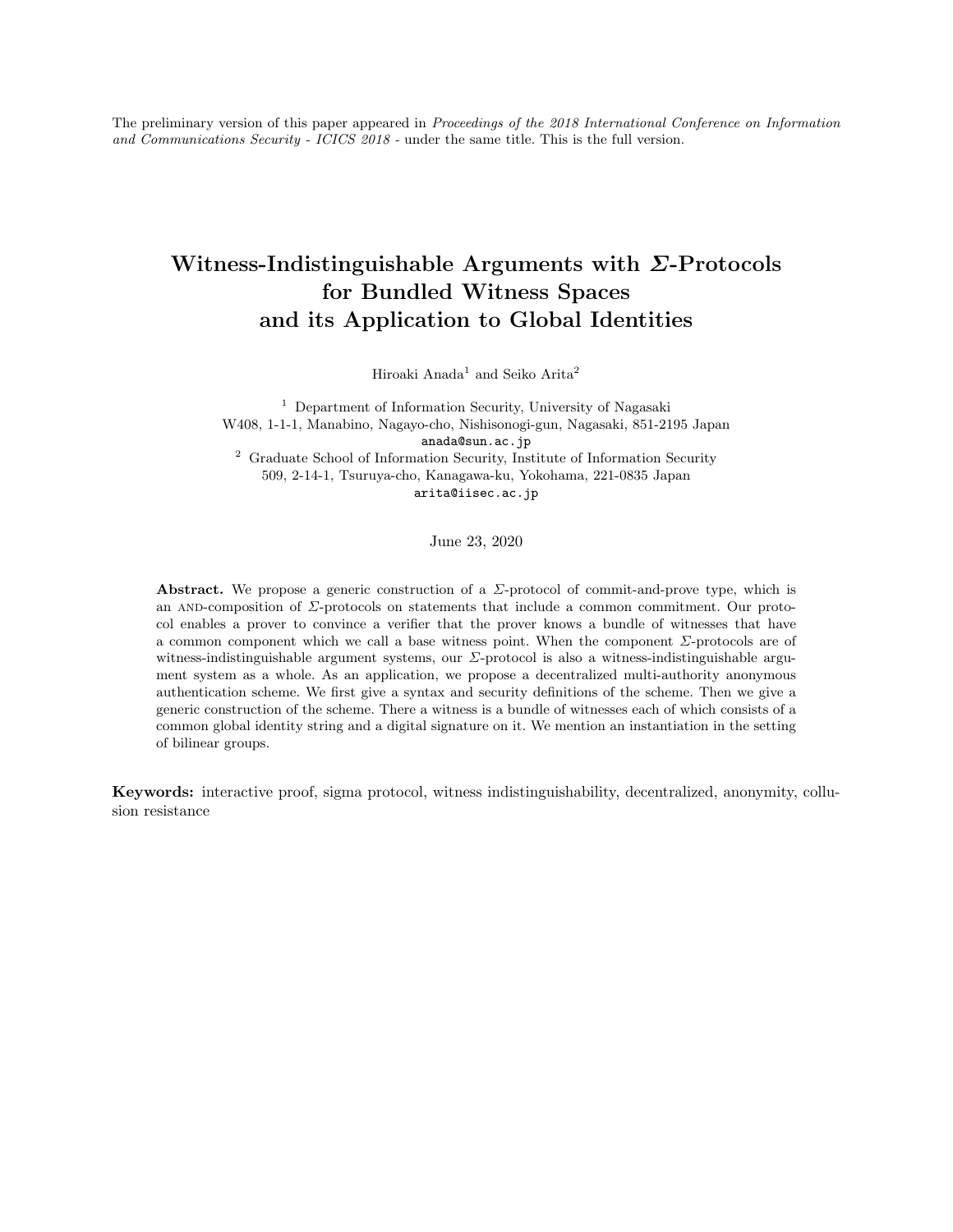# Table of Contents

|                | Witness-Indistinguishable Arguments with $\Sigma$ -Protocols for Bundled Witness Spaces and its |                |  |  |  |
|----------------|-------------------------------------------------------------------------------------------------|----------------|--|--|--|
|                |                                                                                                 | 1              |  |  |  |
|                | Hiroaki Anada and Seiko Arita                                                                   |                |  |  |  |
| 1              |                                                                                                 |                |  |  |  |
|                | 1.1                                                                                             | 1              |  |  |  |
|                | 1.2                                                                                             | $\overline{2}$ |  |  |  |
| $\overline{2}$ |                                                                                                 | $\overline{2}$ |  |  |  |
|                | Interactive Argument System, $\Sigma$ -protocol and Witness-Indistinguishability<br>2.1         | $\overline{2}$ |  |  |  |
|                | 2.2                                                                                             | 3              |  |  |  |
|                | 2.3                                                                                             | $\overline{4}$ |  |  |  |
| 3              | Witness-Indistinguishable Argument with $\Sigma$ -Protocol for Bundled Witness Space            | 5              |  |  |  |
|                | 3.1                                                                                             | 5              |  |  |  |
|                | 3.2                                                                                             | $\overline{5}$ |  |  |  |
|                | 3.3                                                                                             | 7              |  |  |  |
|                | Generic Construction of a $\Sigma$ -protocol for the Bundled Witness Space<br>3.4               | $\overline{7}$ |  |  |  |
| 4              |                                                                                                 |                |  |  |  |
|                | 4.1                                                                                             | 10             |  |  |  |
|                | 4.2                                                                                             | 12             |  |  |  |
|                | 4.3                                                                                             | 12             |  |  |  |
| 5              |                                                                                                 | 16             |  |  |  |
| A              | 17                                                                                              |                |  |  |  |
| B              |                                                                                                 |                |  |  |  |
|                |                                                                                                 | 20             |  |  |  |
|                |                                                                                                 | 20             |  |  |  |
| C              | Camenisch-Lysyanskaya Signatures, Pairing Version [Oka06,SNF11,TF12]<br>20                      |                |  |  |  |
| D              | 21                                                                                              |                |  |  |  |
|                | 21                                                                                              |                |  |  |  |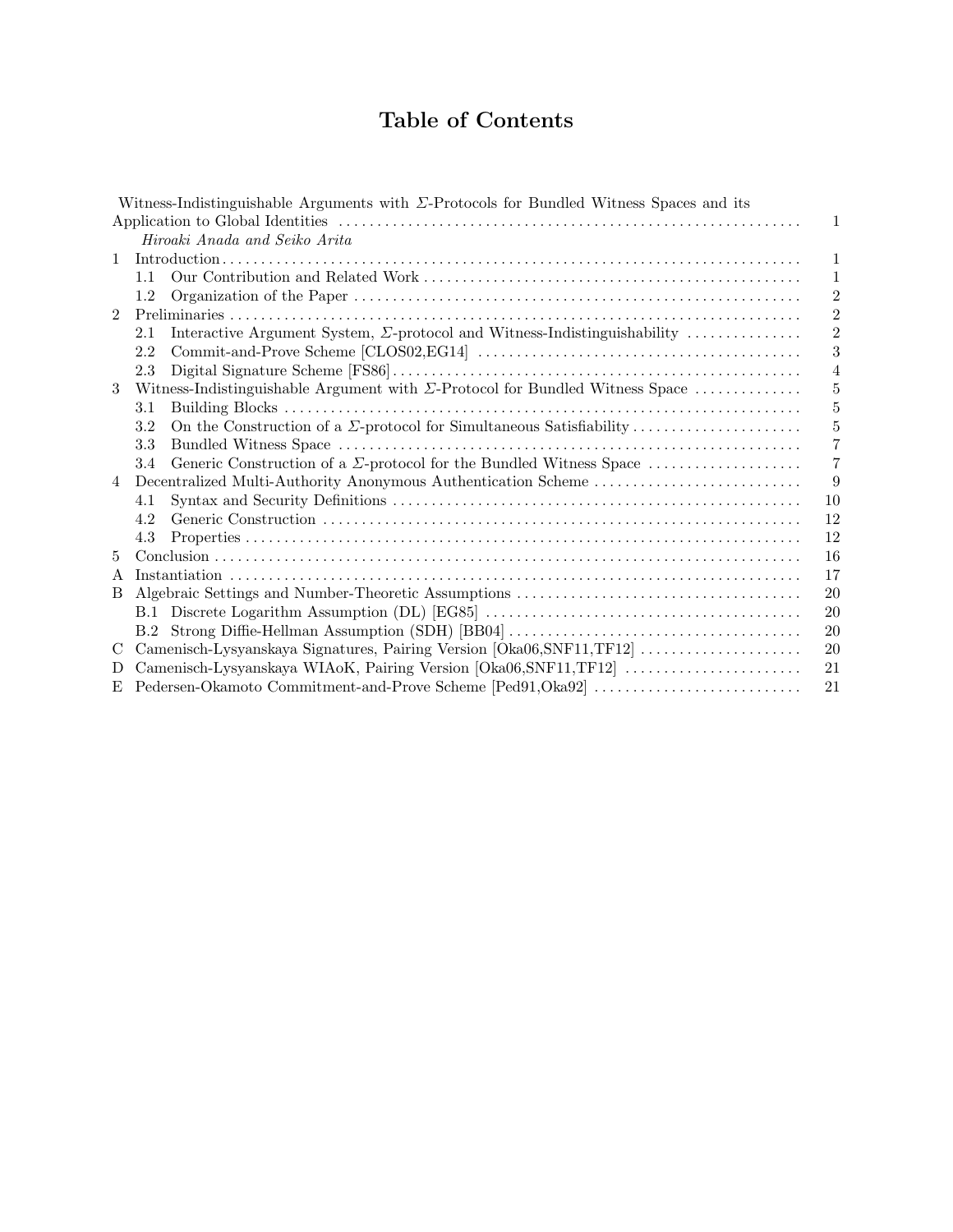# 1 Introduction

Global identities such as Passport Numbers (PNs), Social Security Numbers (SSNs) and e-mail addresses as global identifiers are currently common for identification. They are used not only for governmental identification but also for commercial services; that is, when we want to use a commercial service, we often ask the service administration authority for issuing an attribute certificate at the registration phase. In the phase, the authority confirms our identities by verifying the global identity string such as PN or SSN. Once the attribute certificate is issued, we become to be accepted at the authentication phase of the service. Hence the global identity strings work for us to be issued our attribute certificates. It is notable that recently multi-factor authentication schemes are utilized to prevent misauthentication. In the scheme a user of a service is granted access only after presenting several separate pieces of evidence. Actually the multi-factor authentication of using both a laptop PC, which is connected to Internet by a service provider, and a smartphone, which is activated by a cellular carrier, is getting usual. Thus, there is a compound model that involves independent administration authorities for us to be authenticated and receive benefit of a service.

Privacy protection is a function to be pursued in authentication. The growth of companies in the areas of the IT infrastructures made protecting privacy more critical for involved users because we use search engines, digital devices, social networking services and e-shopping services everyday. Considering this change of circumstance, the authentication framework using identity strings and passwords should be evolved into a framework where anonymity is guaranteed at the authentication phase. For example, when a smart household machine sends a report about the situation of a house via Internet as a query for useful suggestion (such as air conditioning or cooking recipes), the identity information is often unnecessary. A further example is connected vehicles which are connected to Internet and which use a combination of plural services like a local traffic information system and the passenger's web-scheduler, where the identity information should not be leaked even when the memberships should be made in the registration phase. In this example a user should be authenticated by the service providers simultaneously in the authentication phase, anonymously. This is an authentication framework in which plural attributes of a single user are authenticated. However, there is a threat on such anonymous authentication frameworks; collusion attack. For example, two malicious users with different identities bring together their private attribute certificates, and try to make a verifier accept anonymously by using the merged attribute certificates. Here the vary anonymity is a critical potential drawback from the view point of the collusion attack.

#### 1.1 Our Contribution and Related Work

In this paper, we propose a new notion of a proof system; a witness-indistinguishable argument system (WIA) with  $\Sigma$ -protocols for a *bundled witness space*. It is known that WIA is a natural building block to achieve anonymity in cryptographic primitives ([Gol01]). However, there is no previous work for the multi-prover setting executed by a *hidden single prover* who is able to convince a verifier that she is certainly a single prover, though she is anonymous. By employing a commitment scheme as one of the building blocks we construct the kind of WIA as a kind of commit-and-prove scheme [CLOS02,EG14].

As an application, we give a generic construction of a decentralized multi-authority anonymous authentication scheme, which can be converted into a decentralized multi-authority attribute-based signature scheme (DMA-ABS) [OT13]. In an ABS scheme, a signer has certificates, which are also keys, on her attributes. The signer is able to sign a message which is associated with a signing policy expressed as a boolean formula on attributes if and only if her attributes satisfy the boolean formula. There are assignment patterns to satisfy the boolean formula, and the attribute privacy of an ABS scheme should assure that the signatures do not leak any information on the assignment pattern which she used. It should be noted that the attribute privacy implies the anonymity of the signer's identity. On the other hand, decentralized multi-authorities mean that there are independent key-issuing authorities each of which generates each private secret key for her. Our WIA can actually be converted into a DMA-ABS scheme if a prover chooses a monotone boolean formula instead of an all-AND formula, and if we apply the Fiat-Shamir transform [FS86] to the  $\Sigma$ -protocol of our authentication scheme.

The difference between the previous DMA-ABS schemes and our DMA-ABS scheme is that, in our DMA-ABS scheme, when a signer wants the authorities to issue private secret keys for her, the authorities *simply* generate digital signatures on her single global identity string. This feature is useful when her global identity string is easy to be validated.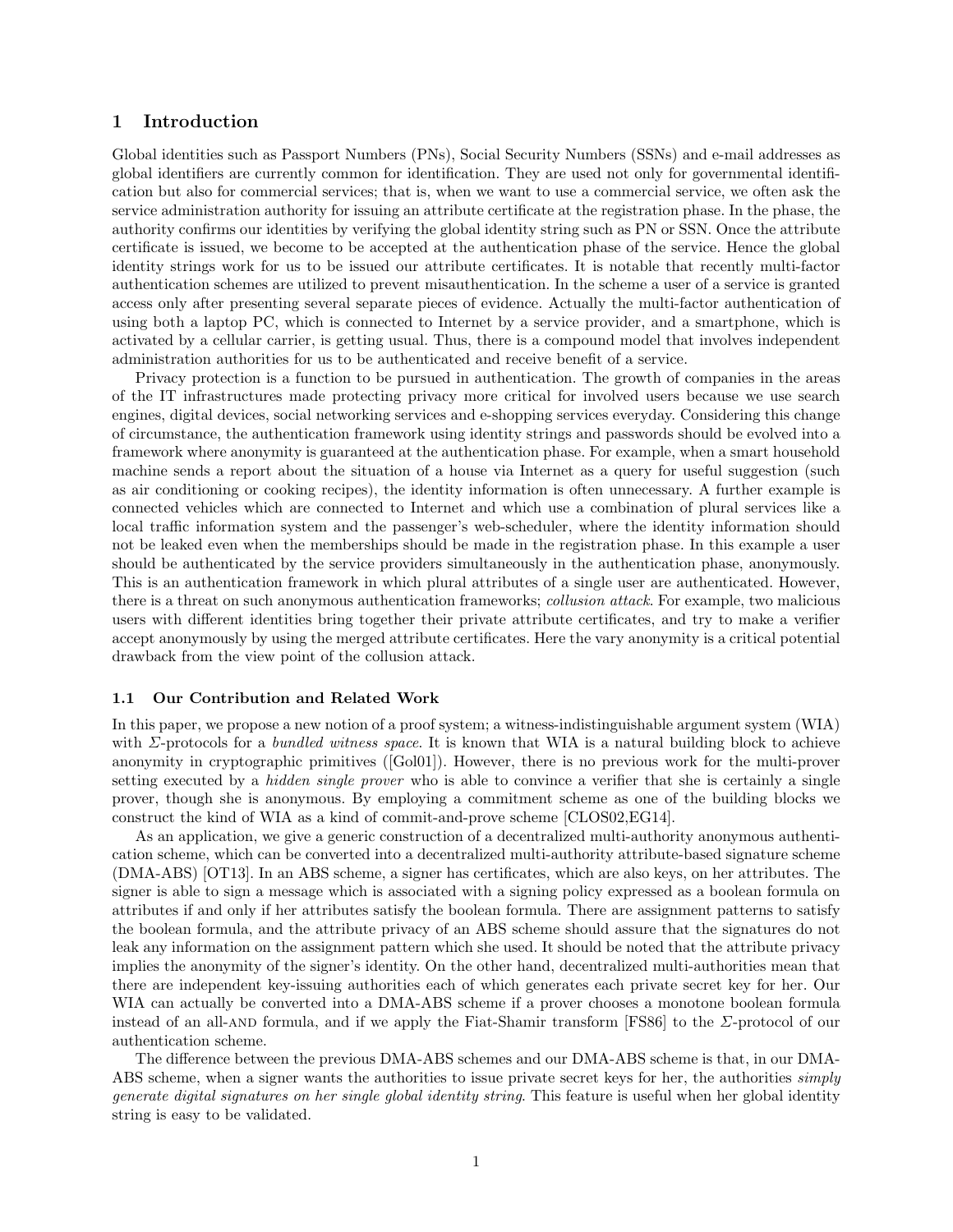#### 1.2 Organization of the Paper

In Section 2, we prepare for needed notions and notations. In Section 3, we describe building blocks and give a generic construction of our witness-indistinguishable argument system with a Σ-protocol for the bundled witness space. In Section 4, we first define a syntax and security notions of our decentralized multi-authority anonymous authentication scheme. Then, we give a generic construction of the scheme. In Section 5, we conclude our work. In Appendix A, we briefly show an instantiation of the scheme in the setting of bilinear groups.

# 2 Preliminaries

The set of natural numbers is denoted by N. We put  $\mathbb{N}_0 := \mathbb{N} \cup \{0\}$ . The residue class ring of integers modulo a prime number p is denoted by  $\mathbb{Z}_p$ . The security parameter is denoted by  $\lambda$ . The bit length of a string a is denoted by |a|. The number of elements of a set S is denoted by |S|. A uniform random sampling of an element a from a finite set S is denoted as  $a \in_R S$ . The expression  $a = g b$  returns a boolean 1 (TRUE) when  $a = b$ , and otherwise 0 (FALSE). When an algorithm A with an input a returns z, we denote it as  $z \leftarrow A(a)$ , or,  $A(a) \rightarrow z$ . St means the inner state of an algorithm. When a probabilistic algorithm A with an input a and a randomness r on a random tape returns z, we denote it as  $z \leftarrow A(a; r)$  When an algorithm A with an input a and an algorithm  $B$  with an input b interact with each other and  $B$  returns  $z$ , we denote it as  $z \leftarrow \langle A(a), B(b) \rangle$ . The transcript of all the messages of the interaction is denoted by transc $\langle A(a), B(b) \rangle$ . When an algorithm A accesses an oracle O, we denote it by  $A^{\mathbf{O}}$ . When A accesses n oracles  $\mathbf{O}_1, \ldots, \mathbf{O}_n$ concurrently (i.e. in arbitrarily interleaved order of messages), we denote it by  $A^{\mathbf{O}_i|_{i=1}^n}$ . A probability of an event E is denoted by  $Pr[E]$ . A conditional probability of an event E given events  $F_1, \ldots, F_n$  in this order is denoted by  $Pr[E|F_1, \ldots, F_n]$ . A probability distribution which dominates a random variable X is denoted by  $dist(X)$ . A probability distribution which dominates a random variable X whose probability is a joint probability of random variables  $Y_1, \ldots, Y_n, X$  is denoted by  $dist(X|Y_1, \ldots, Y_n, X)$ . A probability P is said to be negligible in  $\lambda$  if for any given positive polynomial poly( $\lambda$ )  $P < 1/\text{poly}(\lambda)$  for sufficiently large  $\lambda \in \mathbb{N}$ . Two probabilities P and Q are said to be computationally indistinguishable if  $|P - Q|$  is negligible in  $\lambda$ , which is denoted as  $P \approx_c Q$ . A probability P is said to be overwhelming if  $|1 - P|$  is negligible in  $\lambda$ .

## 2.1 Interactive Argument System, Σ-protocol and Witness-Indistinguishability

Suppose that there exists a predicate  $\Phi$  that defines the membership of a binary relation R; i.e.,  $\Phi$  maps  $(x, w) \in (\{0, 1\}^*)^2$  to TRUE or FALSE. The relation R is defined as  $R \stackrel{\text{def}}{=} \{(x, w) \in (\{0, 1\}^*)^2 | \Phi(x, w) = \text{TRUE}\}.$ We consider relations parametrized by the security parameter  $\lambda$ . That is, R in our sense is a family  $(R_{\lambda})_{\lambda\in\mathbb{N}}$ of relations  $R_{\lambda} \subseteq (\{0,1\}^*)^2$ . We say that R is polynomially bounded if there exist a constant c and a polynomial  $\ell(\cdot)$  such that for any  $\lambda, |x| \leq c \cdot \lambda$  and  $|w| \leq \ell(|x|)$  for any  $(x, w) \in R_\lambda$ . We say that R is an NP relation if R is polynomially bounded and  $\Phi$  is computable within polynomial-time in |x| as an algorithm. For a pair  $(x, w) \in R$  we call x a statement and w a witness of x. We call R the witness relation, and  $\Phi(\cdot, \cdot)$  the predicate of the witness relation R. An NP language  $L$  for an NP relation R is defined as the set of all possible statements:  $L \stackrel{\text{def}}{=} \{x \in \{0,1\}^*, \exists w \in \{0,1\}^*, (x,w) \in R\}.$  We denote the set of witnesses of a statement x by  $W(x)$ :  $W(x) \stackrel{\text{def}}{=} \{w \in \{0,1\}^* \mid (x,w) \in R\}$ . We call the union W of all the sets  $W(x)$  for  $x \in L$  the witness space of L:  $W \stackrel{\text{def}}{=} \bigcup_{x \in L} W(x)$ . We denote an interactive proof system on an NP relation R [Bab85,GMR85] by  $\Pi = (H.\mathsf{Setup}, P, V)$ , where  $H.\mathsf{Setup}$  is a set up algorithm for a set pp of public parameters, and P and V are a pair of interactive algorithms. P called a prover is probabilistic and unbounded, and V called a verifier is probabilistic polynomial-time (PPT). If P is also limited to PPT, then  $\Pi$  is called an interactive *argument* system.

**Σ-protocol [Cra96,Dam10]** Let R be an NP relation. A  $\Sigma$ -protocol  $\Sigma$  on the relation R is a 3-move public-coin protocol of an interactive argument system  $\Pi = (\Pi \text{.Setup}, P, V)$  [Cra96,Dam10]. We introduce six PPT algorithms for a  $\Sigma$ -protocol:  $\Sigma = (\Sigma_{\text{com}}, \Sigma_{\text{cha}}, \Sigma_{\text{res}}, \Sigma_{\text{vrf}}, \Sigma_{\text{ext}}, \Sigma_{\text{sim}})$ . The first algorithm  $\Sigma_{\text{com}}$  is executed by P. On input a pair of a statement and a witness  $(x, w) \in R$ , it generates a commitment message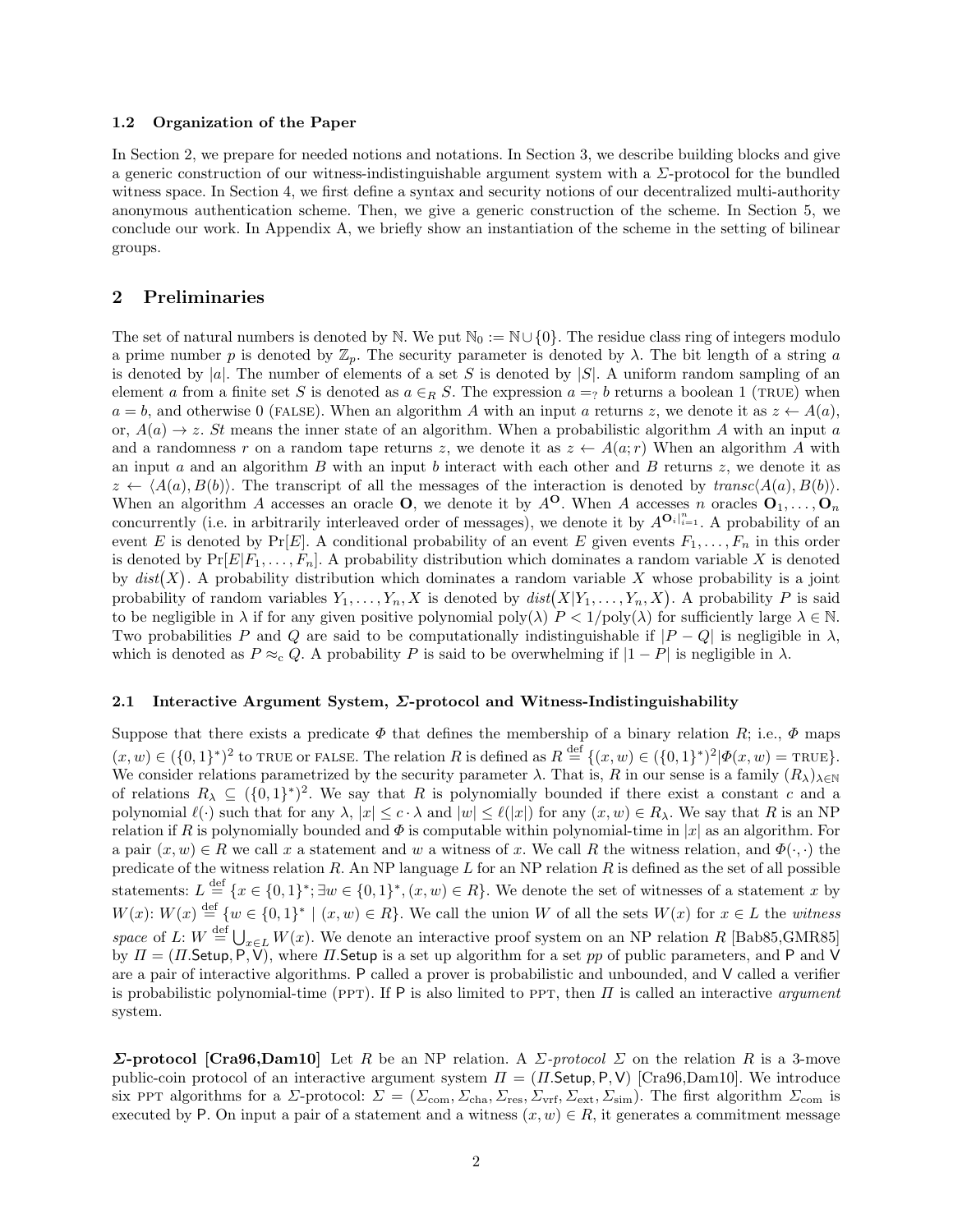COM and outputs its inner state St. It returns them as  $\Sigma_{\text{com}}(x, w) \rightarrow (\text{COM}, St)$ . The second algorithm  $\Sigma_{\text{cha}}$  is executed by V. On input the statement x, it reads out the size of the security parameter as  $1^{\lambda}$  and chooses a challenge message CHA  $\in_R$  CHASP(1<sup> $\lambda$ </sup>) from the challenge space CHASP(1<sup> $\lambda$ </sup>) := {0, 1}<sup>l( $\lambda$ )</sup>, where l(·) is a super-log function (i.e.  $l(\lambda) = \omega(\log(\lambda))$  [BP02]. It returns the message as  $\Sigma_{\text{cha}}(x) \to \text{CHA}$ . The third algorithm  $\Sigma_{res}$  is executed by P. On input the state St and the challenge message CHA, it generates a response message RES. It returns the message as  $\Sigma_{\text{res}}(St, \text{CHA}) \to \text{RES}$ . The fourth algorithm  $\Sigma_{\text{vrf}}$  is executed by V. On input the statement  $x$  and the messages COM, CHA and RES, it computes a boolean decision  $d$ . It returns the decision as  $\Sigma_{\text{vrf}}(x, \text{COM}, \text{CHA}, \text{RES}) \rightarrow d$ . If  $d = 1$ , then we say that P is accepted by V on x. Otherwise, we say that  $P$  is rejected by  $V$  on  $x$ . The vector of all the messages (COM, CHA, RES) is called a transcript of the interaction on x.

These four algorithms  $(\Sigma_{\text{com}}, \Sigma_{\text{cha}}, \Sigma_{\text{res}}, \Sigma_{\text{vrf}})$  must satisfy the following property. Completeness For any  $(x, w) \in R$ , a prover  $P(x, w)$  has a verifier  $V(x)$  accept with probability 1:  $Pr[\Sigma_{\text{vrf}}(x, \text{COM}, \text{CHA}, \text{RES})] = 1 | \Sigma_{\text{com}}(x, w) \rightarrow (\text{COM}, St), \Sigma_{\text{cha}}(x) \rightarrow \text{CHA}, \Sigma_{\text{res}}(St, \text{CHA}) \rightarrow \text{RES}].$ 

The fifth algorithm  $\Sigma_{\text{ext}}$  concerns with the following property. Special Soundness There is a PPT algorithm  $\Sigma_{ext}$  called a knowledge extractor, which, on input a statement x and two accepting transcripts (COM, CHA, RES) and (COM, CHA', RES'), CHA  $\neq$  CHA', computes a witness  $\hat{w}$ satisfying  $(x, \hat{w}) \in R$  with an overwhelming probability in |x|:

$$
\hat{w} \leftarrow \Sigma_{\text{ext}}(x, \text{COM}, \text{CHA}, \text{RES}, \text{CHA}', \text{RES}'). \tag{1}
$$

Note here that commitment messages are common and challenge messages are different.

The sixth algorithm  $\Sigma_{sim}$  concerns with the following property.

Honest-Verifier Zero-Knowledge There is a PPT algorithm called a simulator  $\Sigma_{\rm sim}$ , which, on input a statement  $x$ , computes an accepting transcript on  $x$ :

$$
(\tilde{\text{COM}}, \tilde{\text{CHA}}, \tilde{\text{RES}}) \leftarrow \Sigma_{\text{sim}}(x), \tag{2}
$$

where the distribution of the simulated transcripts  $dist(C\tilde{O}M, C\tilde{H}A, R\tilde{E}S)$  is identical to the distribution of the real accepting transcripts  $dist(\text{COM}, \text{CHA}, \text{RES}).$ 

Note 1: Simulator Input In a  $\Sigma$ -protocol the challenge message CHA is a *public* coin. This property enables us in this paper to use the following variant of the simulator  $\Sigma_{\rm sim}(x)$ : On input a simulated challenge message CHA that is chosen uniformly at random, the variant generates a commitment COM and a response RES:

$$
\tilde{\text{CHA}} \in_R \text{CHASP}(1^{\lambda}), \quad (\tilde{\text{COM}}, \tilde{\text{RES}}) \leftarrow \Sigma_{\text{sim}}(x, \tilde{\text{CHA}}). \tag{3}
$$

Witness-Indistinguishability  $[FS90, Gol01]$  Let R be an NP relation. Suppose that an interactive argument system  $\Pi = (\Pi$ . Setup, P, V) with a  $\Sigma$ -protocol  $\Sigma$  on the relation R is given. In this paper we focus on the following property.

Perfect Witness Indistinguishability For any PPT algorithm  $V^*$ , any sequences of witnesses  $\mathbf{w} = (w_x)_{x \in L}$ and  $\mathbf{w}' = (w'_x)_{x \in L}$  s.t.  $w_x, w'_x \in W(x)$ , any string  $x \in L$  and any string  $z \in \{0,1\}^*$ , the two distributions  $dist(x, z, transc \langle \mathsf{P}(x, w_x), \mathsf{V}^*(x, z) \rangle)$  and  $dist(x, z, transc \langle \mathsf{P}(x, w'_x), \mathsf{V}^*(x, z) \rangle)$  are identical.

### 2.2 Commit-and-Prove Scheme [CLOS02,EG14]

A commit-and-prove scheme CmtPrv consists of five PPT algorithms: CmtPrv =  $(CmtPrv \cdot Setup, Cmt =$  $(Cmt.Com, Cmt.Vrf), \Pi = (P, V).$ 

CmtPrv.Setup( $1^{\lambda}$ )  $\rightarrow$  pp. On input the security parameter  $1^{\lambda}$ , it generates a set of public parameter pp. It returns pp.

Cmt.Com(m)  $\rightarrow$  (c,  $\kappa$ ). On input a message m in the message space  $\mathcal{M}sg(1^{\lambda})$ , this PPT algorithm generates a commitment c. It also generates an opening key  $\kappa$ . It returns  $(c, \kappa)$ .

Cmt.Vrf $(c, m, \kappa) \to d$ . On input a commitment c, a message m and an opening key  $\kappa$ , this deterministic polynomial-time algorithm generates a boolean decision d. It returns d.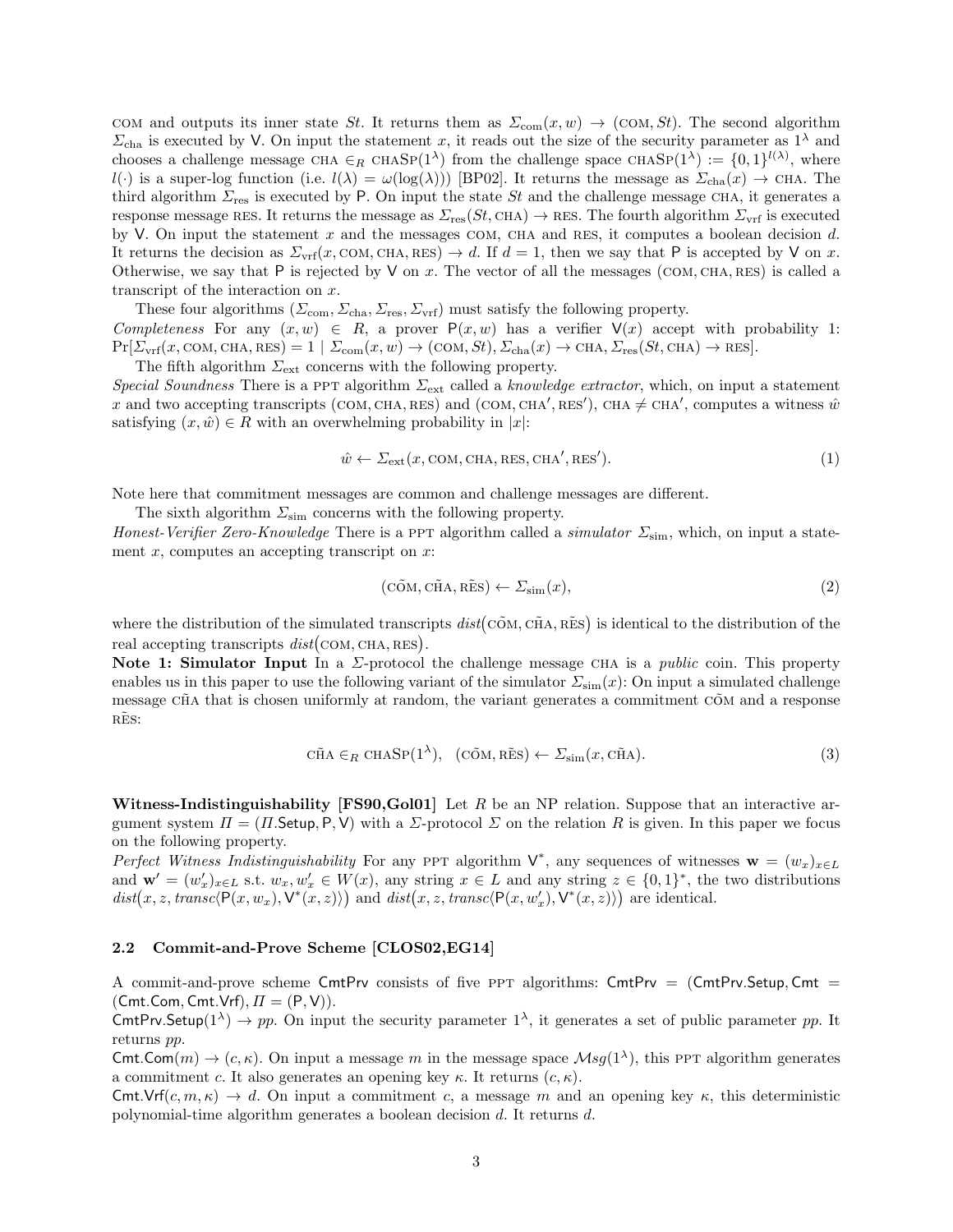The correctness should hold for the commitment part Cmt of the scheme: For any security parameter  $1^{\lambda}$ , any set of public parameter pp and any message  $m \in \mathcal{M}sg(1^{\lambda})$ ,  $Pr[d = 1 \mid (c, \kappa) \leftarrow \textsf{Cmt}.\textsf{Com}(m), d \leftarrow \textsf{Cmt}$  $Cmt.Vrf(c, m, \kappa)]=1.$ 

We denote by  $\Phi$  a predicate that returns the boolean decision:  $\Phi(c,(m,\kappa)) \stackrel{\text{def}}{=} (\text{Cmt.Vrf}(c,m,\kappa))$ . In the scheme there is an interactive argument system  $\Pi = (P, V)$  for the following relation R:

$$
R := \{ (c, (m, \kappa)) \in \{0, 1\}^* \times (\{0, 1\}^*)^2 \mid \Phi(c, (m, \kappa)) = \text{TRUE} \}. \tag{4}
$$

In this paper we focus on the following properties for the commitment part Cmt.

Perfectly Hiding For any security parameter  $1^{\lambda}$ , any set of public parameter pp and any two messages  $m, m' \in \mathcal{M}sg(1^{\lambda})$ , the two distributions  $dist(c \mid (c, \kappa) \leftarrow \textsf{Cmt}.\textsf{Com}(m))$  and  $dist(c \mid (c, \kappa) \leftarrow \textsf{Cmt}.\textsf{Com}(m'))$ are identical.

Computationally Binding The attack of breaking binding property of  $\mathsf{Cmt}$  by an algorithm  $\mathbf{A}$  is defined by the following experiment.

$$
\mathsf{Exp}_{\mathsf{Cmt},\mathbf{A}}^{\mathsf{bind}}(1^{\lambda}) : \tag{5}
$$

$$
pp \leftarrow \textsf{CmtPrv}.\textsf{Setup}(1^{\lambda}), (c, m, \kappa, m', \kappa') \leftarrow \mathbf{A}(pp) \tag{6}
$$

If Cmt.Vrf(
$$
c, m, \kappa
$$
) = Cmt.Vrf( $c, m', \kappa'$ ) = 1  $\wedge$   $m \neq m'$ , then Return WIN else Return LOSE (7)

The advantage of **A** over Cmt is defined as  $\mathbf{Adv}_{\mathsf{Cmt},\mathbf{A}}^{\text{bind}}(\lambda) := \Pr[\mathsf{Exp}_{\mathsf{Cmt},\mathbf{A}}^{\text{bind}}(1^{\lambda})]$  returns WIN]. The commitment scheme Cmt is said to be *computationally binding* if for any set of public parameter  $pp$  and any PPT algorithm **A**, the advantage  $\mathbf{Adv}_{\mathsf{Cmt},\mathbf{A}}^{\text{bind}}(\lambda)$  is negligible in  $\lambda$ .

Note 2: Opening Key The commitment generation algorithm Cmt.Com uses random tapes [Gol01]. In this paper we are in the case that a randomness  $r \in \{0,1\}^{\lambda}$  is used to generate a commitment c, and the opening key  $\kappa$  is the randomness:  $\kappa := r$ . That is, Cmt.Com $(m; r) \rightarrow (c, r)$ .

# 2.3 Digital Signature Scheme [FS86]

A digital signature scheme Sig consists of four ppt algorithms: Sig = (Sig.Setup, Sig.KG, Sig.Sign, Sig.Vrf). Sig.Setup( $1^{\lambda}$ )  $\rightarrow$  pp. On input the security parameter  $1^{\lambda}$ , it generates a set of public parameter pp. It returns pp.

 $\text{Sig.KG}(1^{\lambda}) \to (\text{PK}, \text{SK})$ . On input the security parameter  $1^{\lambda}$ , this PPT algorithm generates a signing key SK and the corresponding public key PK. It returns (PK, SK).

 $\text{Sig.Sign(PK, SK}, m) \to \sigma$ . On input the public key PK, the secret key SK and a message m in the message space  $\mathcal{M}sg(1^{\lambda})$ , this PPT algorithm generates a signature  $\sigma$ . It returns  $\sigma$ .

 $Sig.Vrf(PK, m, \sigma) \rightarrow d$ . On input the public key PK, a message m and a signature  $\sigma$ , it returns a boolean d. The correctness should hold for the scheme Sig: For any security parameter  $1^{\lambda}$  and any message  $m \in \mathcal{M}sg(1^{\lambda}), \; Pr[d = 1 \mid pp \leftarrow \mathsf{Sig}.\mathsf{Setup}(1^{\lambda}), (\mathsf{PK}, \mathsf{SK}) \leftarrow \mathsf{Sig}.\mathsf{KG}(1^{\lambda}), \sigma \leftarrow \mathsf{Sig}.\mathsf{Sign}(\mathsf{PK}, \mathsf{SK}, m), d \leftarrow \sigma$  $\text{Sig.Vrf(PK}, m, \sigma)$ ] = 1.

An adaptive chosen-message attack on the scheme Sig by a forger algorithm  $\bf{F}$  is defined by the following experiment.

$$
\mathsf{Exp}_{\mathsf{Sig}, \mathbf{F}}^{\text{euf-cma}}(1^{\lambda}) : \tag{8}
$$

 $pp \leftarrow$  Sig.Setup(1<sup> $\lambda$ </sup>), (PK, SK)  $\leftarrow$  Sig.KG(1 $\lambda$ ),  $(m^*, \sigma^*) \leftarrow \mathbf{F^{SignO(PK, SK, \cdot)}(PK)}$  (9)

If 
$$
m^* \notin \{m_j\}_{1 \leq j \leq q_s}
$$
 and Sig.Vrf(PK,  $m^*, \sigma^*$ ) = 1, then Return WIN else Return LOSE (10)

In the experiment, **F** issues a signing query to its signing oracle  $SignO(PK, SK, \cdot)$  by sending a message  $m_j$  at most  $q_s$  times  $(1 \leq j \leq q_s)$ . As a reply, **F** receives a valid signature  $\sigma_j$  on  $m_j$ . After receiving replies, **F** returns a message and a signature  $(m^*, \sigma^*)$ . A restriction is imposed on the algorithm **F**: The set of queried messages  $\{m_j\}_{1\leq j\leq q_s}$  should not contain the message  $m^*$ . The advantage of **F** over Sig is defined as  $\mathbf{Adv}_{\mathsf{Sig},\mathbf{F}}^{\text{euf-cma}}(\lambda) := \Pr[\mathsf{Exp}_{\mathsf{Sig},\mathbf{F}}^{\text{euf-cma}}(1^{\lambda}) \text{ returns WIN}]$ . The digital signature scheme Sig is said to be existentially unforgeable against adaptive chosen-message attacks if for any given PPT algorithm  $\bf{F}$ , the advantage  $\mathbf{Adv}_{\mathsf{Sig},\mathbf{F}}^{\text{euf-cma}}(\lambda)$  is negligible in  $\lambda$ .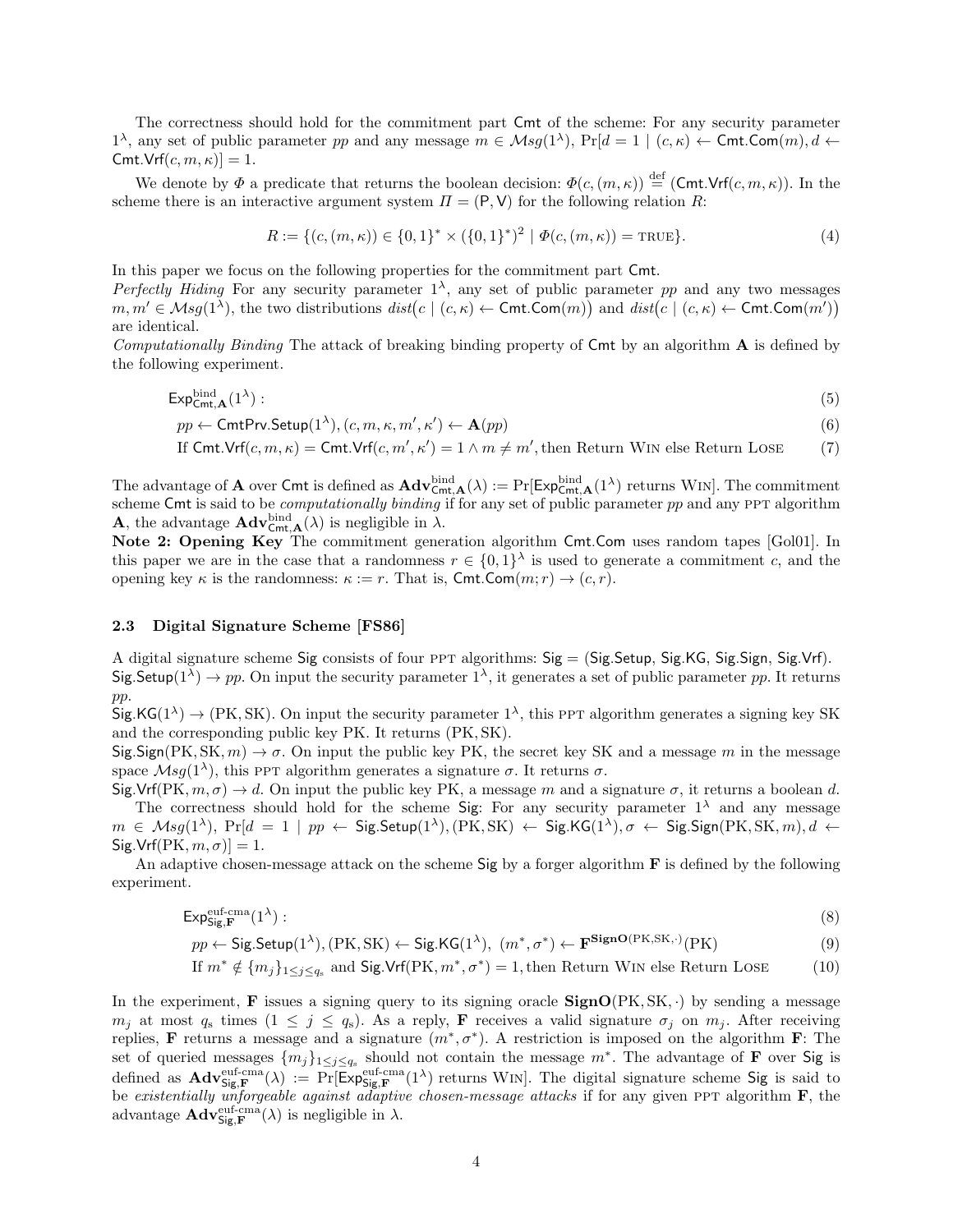# 3 Witness-Indistinguishable Argument with  $\Sigma$ -Protocol for Bundled Witness Space

In this section, we propose a generic construction of an interactive argument system that is a witnessindistinguishable argument system for a newly introduced bundled witness space. Our protocol of the interactive argument system is an AND-composition of  $\Sigma$ -protocols together with a commitment scheme, which is to prove the knowledge of witness pairs each of which consists of two components; one is a common component (such as a global identity string) and the other is an individual component (such as a digital signature issued by an individual authority on the global identity). We prove that our protocol is certainly a  $\Sigma$ -protocol. Finally, we prove that our interactive argument system with the protocol is perfectly witnessindistinguishable under the condition that the employed commitment scheme is perfectly hiding and the component  $\Sigma$ -protocols are perfectly witness-indistinguishable.

#### 3.1 Building Blocks

Component Interactive Argument Systems with  $\Sigma$ -protocols For a polynomially bounded integer n, let A be the set of indices:  $A := \{1, \ldots, n\}$ . We start with an efficiently computable predicate  $\Phi^a$  for each  $a \in A$ , which determines an NP witness relation  $R^a$ :

$$
R^{a} = \{(x^{a}, w^{a}) \in \{0, 1\}^{*} \times \{0, 1\}^{*} \mid \Phi^{a}(x^{a}, w^{a}) = \text{TRUE}\}, a \in A.
$$
\n(11)

We suppose for each  $a \in A$  that there is an interactive argument system  $\Pi^a = (\Pi \text{Setup}, P^a, V^a)$  which is executed in accordance with a  $\Sigma$ -protocol for the relation  $R^a$ :

$$
\Sigma^a = (\Sigma^a_{\text{com}}, \Sigma^a_{\text{cha}}, \Sigma^a_{\text{res}}, \Sigma^a_{\text{vrf}}, \Sigma^a_{\text{ext}}, \Sigma^a_{\text{sim}}). \tag{12}
$$

We suppose further that the witness space  $W^a$  decomposes into two components  $W^a = W_0^a \times W_1^a$  for each  $a \in A$ . In this paper, our interest is in the case that all the 0-th spaces  $W_0^a, a \in A$ , are equal, which we denote by W<sub>0</sub>. We call the common set W<sub>0</sub> the *base witness space* of the witness spaces  $W^a$  for  $a \in A$ , and an element  $w_0 \in W_0$  a base witness point. Then, we suppose that a witness  $w^a \in W^a$  consists of  $w_0$  and  $w_1^a$ , where the base witness point  $w_0$  is *common* for all  $a \in A$ . That is, we will study the following type of bundled witnesses  $(w^a)^{a \in A}$ ;

$$
W^{a} = W_{0} \times W_{1}^{a},
$$
  
\n
$$
\downarrow \qquad \qquad \downarrow \qquad a \in A.
$$
  
\n
$$
w^{a} = (\exists w_{0}, \exists w_{1}^{a}),
$$
  
\n(13)

Commit-and-Prove Scheme with  $\Sigma$ -protocol To construct an interactive argument system for the relations  $(R^a)^{a\in A}$  with the base witness space  $W_0$ , we employ a commit-and-prove scheme with a  $\Sigma$ -protocol: CmtPrv = (CmtPrv.Setup, Cmt = (Cmt.Com, Cmt.Vrf),  $\Pi_0 = (P_0, V_0)$ ), where the predicate  $\Phi_0$  and the relation  $R_0$  is defined as follows, and  $\Pi_0$  is executed in accordance with a  $\Sigma$ -protocol  $\Sigma_0$ :

$$
\Phi_0(c_0, (w_0, r_0)) \stackrel{\text{def}}{=} (\text{Cmt}.\text{Com}(w_0; r_0) =: (c_0, r_0)),\tag{14}
$$

$$
R_0 \stackrel{\text{def}}{=} \{ (c_0, (w_0, r_0)) \in \{0, 1\}^* \times (\{0, 1\}^*)^2 \mid \Phi_0(c_0, (w_0, r_0)) = \text{TRUE} \},\tag{15}
$$

$$
\Sigma_0 = (\Sigma_{0,\text{com}}, \Sigma_{0,\text{cha}}, \Sigma_{0,\text{res}}, \Sigma_{0,\text{vrf}}, \Sigma_{0,\text{ext}}, \Sigma_{0,\text{sim}}). \tag{16}
$$

Note that a message m to be committed is a base witness point  $w_0$ .

## 3.2 On the Construction of a  $\Sigma$ -protocol for Simultaneous Satisfiability

We introduce for each  $a \in A$  the following composed relation determined by the two predicates  $\Phi^a$  and  $\Phi_0$ . That is, the relation  $R_0^a$  is for *simultaneous satisfiability* of the two predicates  $\Phi^a$  and  $\Phi_0$  on the base witness point  $w_0$ :

$$
R_0^a := \left\{ (x_0^a = (x^a, c_0), w_0^a = (w_0, w_1^a, r_0)) \mid \begin{cases} \Phi^a(x^a, (w_0, w_1^a)) = \text{TRUE} \text{ and} \\ \Phi_0(c_0, (w_0, r_0)) = \text{TRUE} \end{cases} \right\}, a \in A. \tag{17}
$$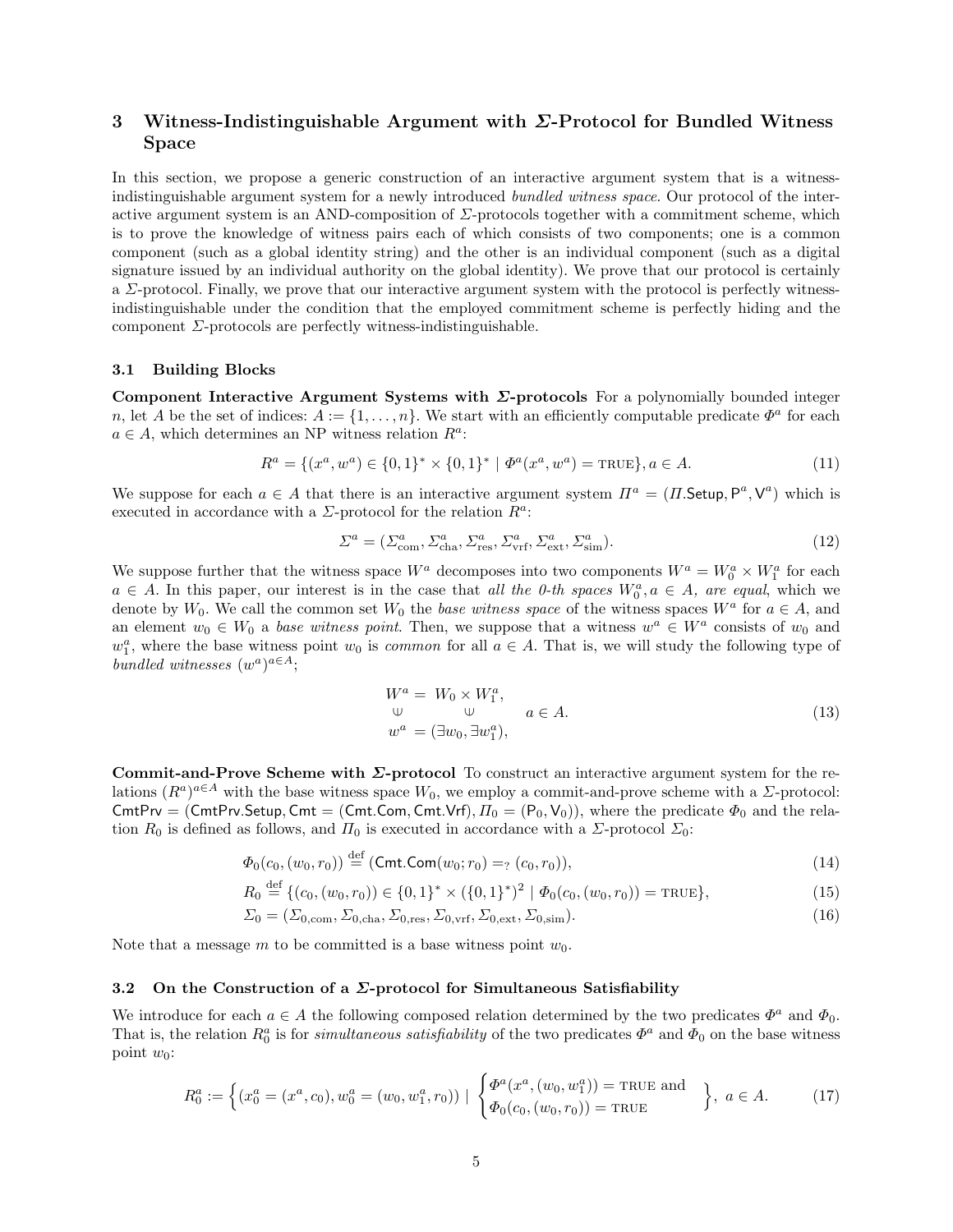We require here that the  $\Sigma$ -protocols  $\Sigma^a$  and  $\Sigma_0$  are turned into a simultaneous  $\Sigma$ -protocol  $\Sigma_0^a$  of an interactive argument system  $\Pi_0^a = (\Pi$ . Setup, CmtPrv. Setup,  $P_0^a$ ,  $V_0^a$ ) for the above relation  $R_0^a$ :

$$
\Sigma_0^a = (\Sigma_{0,\text{com}}^a, \Sigma_{0,\text{cha}}^a, \Sigma_{0,\text{res}}^a, \Sigma_{0,\text{vrf}}^a, \Sigma_{0,\text{ext}}^a, \Sigma_{0,\text{sim}}^a). \tag{18}
$$

•  $\Sigma_{0,\text{com}}^a(x_0^a, w_0^a) \rightarrow (\text{COM}^a, \text{COM}_0^a, \overline{St}_0^a)$ . This PPT algorithm is executed by  $P_0^a$ . On input a statement  $x_0^a = (x^a, c_0)$  and a witness  $w_0^a = (w_0, w_1^a, r_0)$ , it executes the algorithms  $\Sigma_{\text{com}}^a(x^a, (w_0, w_1^a))$  and  $\Sigma_{0,\text{com}}(c_0,(w_0,r_0))$ . It obtains the commitment messages and the inner states,  $(\text{COM}^a, \text{St}^a)$  and  $(\text{COM}^a_0, \text{St}^a_0)$ , respectively. There is a constraint that the knowledge extractor  $\Sigma_{0,ext}^a$  should return a witness which simultaneously satisfies the two predicates  $\Phi^a$  and  $\Phi_0$  on the base witness point  $w_0$ . It sets the state as  $\overline{St_0^a} := (St^a, St_0^a)$ . It returns  $(\text{COM}^a, \text{COM}_0^a, \overline{St_0^a})$ .  $\mathsf{P}_0^a$  sends  $(\text{COM}^a, \text{COM}_0^a)$  to  $\mathsf{V}_0^a$  as a commitment message, and keeps the state  $\overline{St_0^a}$ .

•  $\Sigma_{0,\text{cha}}^a(x_0^a) \to \text{CHA}$ . This PPT algorithm is executed by  $\mathsf{V}_0^a$ . On input the statement  $x_0^a$ , it reads out the size of the security parameter as  $1^{\lambda}$  and chooses a challenge message CHA  $\in_R$  CHASP( $1^{\lambda}$ ). It returns CHA.  $V_0^a$  sends CHA to  $\overline{P_0^a}$  as a challenge message.

•  $\Sigma_{0,res}^a(\overline{St_0^a}, \text{CHA}) \rightarrow (\text{RES}^a, \text{RES}_0^a)$ . This PPT algorithm is executed by  $P_0^a$ . On input the state  $\overline{St_0^a}$  and the challenge message CHA, it executes the algorithms  $\Sigma_{\text{res}}^a(St^a, \text{CHA})$  and  $\Sigma_{0,\text{res}}(St^a_0, \text{CHA})$ . It obtains the response messages  $RES^a$  and  $RES^a_0$ , respectively. There is the constraint that the knowledge extractor  $\Sigma^a_{0,ext}$ should return a witness which simultaneously satisfies  $\Phi^a$  and  $\Phi_0$  on  $w_0$ . It returns  $(RES^a,RES^a_0)$ .  $P^a_0$  sends  $(\text{\sc{RES}}^a,\text{\sc{RES}}^a_0)$  to  $\textsf{V}^a_0$  as a response message.

 $\blacktriangleright \sum_{0,\rm vrf}^a(x_0^a,(\text{COM}^a,\text{COM}^a_0),\text{CHA},(\text{RES}^a,\text{RES}^a_0)) \rightarrow d.$  This deterministic polynomial-time algorithm is executed by  $\check{V}_0^a$ . On input the statement  $x_0^a = (x^a, c_0)$  and all the messages  $(\text{COM}^a, \text{COM}^a_0)$ , CHA and  $(\text{RES}^a, \text{RES}^a_0)$ , it executes the algorithms  $\Sigma^a_{\rm vrf}(x^a, \text{COM}^a, \text{CHA}, \text{RES}^a)$  and  $\Sigma_{0,\rm vrf}(c_0, \text{COM}^a_0, \text{CHA}, \text{RES}^a_0)$ . It obtains two boolean decisions  $d^a$  and  $d_0^a$ . If the both  $d^a$  and  $d_0^a$  are 1, then it returns  $d := 1$ , and otherwise  $d := 0$ .  $\mathsf{V}_0^a$  returns d as the decision of the interactive protocol on  $x_0^a$ .

•  $\Sigma_{0,ext}^a(x_0^a,(\text{COM}^a,\text{COM}^a_0),\text{CHA},(\text{RES}^a,\text{RES}^a_0),\text{CHA}',(\text{RES}^{a'},\text{RES}^{a'})$   $\rightarrow (\hat{w}_0^a,\hat{w}_1^a,\hat{r}_0^a)$ . This PPT algorithm is for knowledge extraction. On input the statement  $x_0^a = (x^a, c_0)$  and two accepting transcripts  $((com^a, com^a_0), \text{CHA}, (\text{RES}^a, \text{RES}^a_0))$  and  $((com^a, com^a_0), \text{CHA}', (\text{RES}^{a'}, \text{RES}^{a'}_0))$ , CHA  $\neq$  CHA', it executes the algorithms  $\sum_{\text{ext}}^a (x^a, \text{COM}^a, \text{CHA}, \text{RES}^a, \text{CHA}', \text{RES}^{a'})$  and  $\sum_{0,\text{ext}} (c_0, \text{COM}^a_0, \text{CHA}, \text{RES}^a_0, \text{CHA}', \text{RES}^{a'}_0)$ . It obtains witnesses  $(\hat{w}_0^a, \hat{w}_1^a)$  and  $(\bar{w}_0^a, \hat{r}_0^a)$  which satisfy  $(x^a, (\hat{w}_0^a, \hat{w}_1^a)) \in R^a$  and  $(c_0, (\bar{w}_0^a, \hat{r}_0^a)) \in R_0$  with an overwhelming probability in  $|x^a|$  and  $|c_0|$ , respectively. Note here that the commitment messages are common and the challenge messages are different. The simultaneous satisfiability on  $w_0$  must assure the following equality:

$$
\hat{w}_0^a = \bar{w}_0^a \text{ with probability one.} \tag{19}
$$

It returns  $(\hat{w}_0^a, \hat{w}_1^a, \hat{r}_0^a)$ .

•  $\Sigma_{0,\text{sim}}^a(x_0^a, \tilde{\text{cm}}_A^a) \rightarrow ((\tilde{\text{COM}}^a, \tilde{\text{COM}}^a_0), (\tilde{\text{RES}}^a, \tilde{\text{RES}}^a_0)).$  This PPT algorithm is for the simulation of an accepting transcript. On input a statement  $x_0^a = (x^a, c_0)$  and a uniform random string  $\tilde{CHA}$   $\in_R$   $\text{CHASP}(1^{\lambda})$ , it executes the algorithms  $\sum_{\text{sim}}^a(x^a, \tilde{\text{CHA}})$  and  $\sum_{0,\text{sim}}(c_0, \tilde{\text{CHA}})$ . It obtains the remaining part of the transcripts  $(c\tilde{\alpha}M^a, \tilde{\text{res}}^a)$  and  $(c\tilde{\alpha}M^a_0, \tilde{\text{res}}^a_0)$ , respectively. The simulated messages  $((\tilde{\mathrm{COM}}^a, \tilde{\mathrm{COM}}^a_0), \tilde{\mathrm{CHA}}, (\tilde{\mathrm{RES}}^a, \tilde{\mathrm{RES}}^a_0))$  should form a distribution  $dist((\tilde{\text{COM}}^a, \tilde{\text{COM}}^a_0), \tilde{\text{CHA}}, (\tilde{\text{RES}}^a, \tilde{\text{RES}}^a_0) \mid \text{generated by } \text{CHASP}(1^{\lambda}) \text{ and } \tilde{\text{OM}}^a_{0, \text{sim}}(x^a_0, \tilde{\text{CHA}}) \mid \text{which is identi$ cal to the distribution  $dist((com^a, com^a_0), \text{CHA}, (\text{RES}^a, \text{RES}^a_0) \mid \text{real accepting transcript}).$ 

**Remark** To construct the algorithm  $\Sigma_{0,\text{com}}^a$  of commitment message and the algorithm  $\Sigma_{0,\text{res}}^a$  of response message is a non-trivial task. That is, we have to construct  $\Sigma_{0,\text{com}}^a$  and  $\Sigma_{0,\text{res}}^a$  so that the knowledge extractor  $\Sigma_{0,ext}^a$  returns a witness which *simultaneously* satisfies  $\Phi^a$  and  $\Phi_0$  on a base witness point  $w_0$ . The idea of the construction is to use a common random tape to generate commitment messages  $COM^a$  and  $COM_0^a$ , but we do not describe the inner treatment of the random tapes in  $\Sigma_{0,con}^a$  and  $\Sigma_{0,res}^a$  for generality. Hence our approach is to show the construction when we instantiate the  $\Sigma$ -protocol  $\Sigma_0^a$ . In Section A we actually demonstrate the construction of  $\Sigma_0^a$  in an algebraic setting.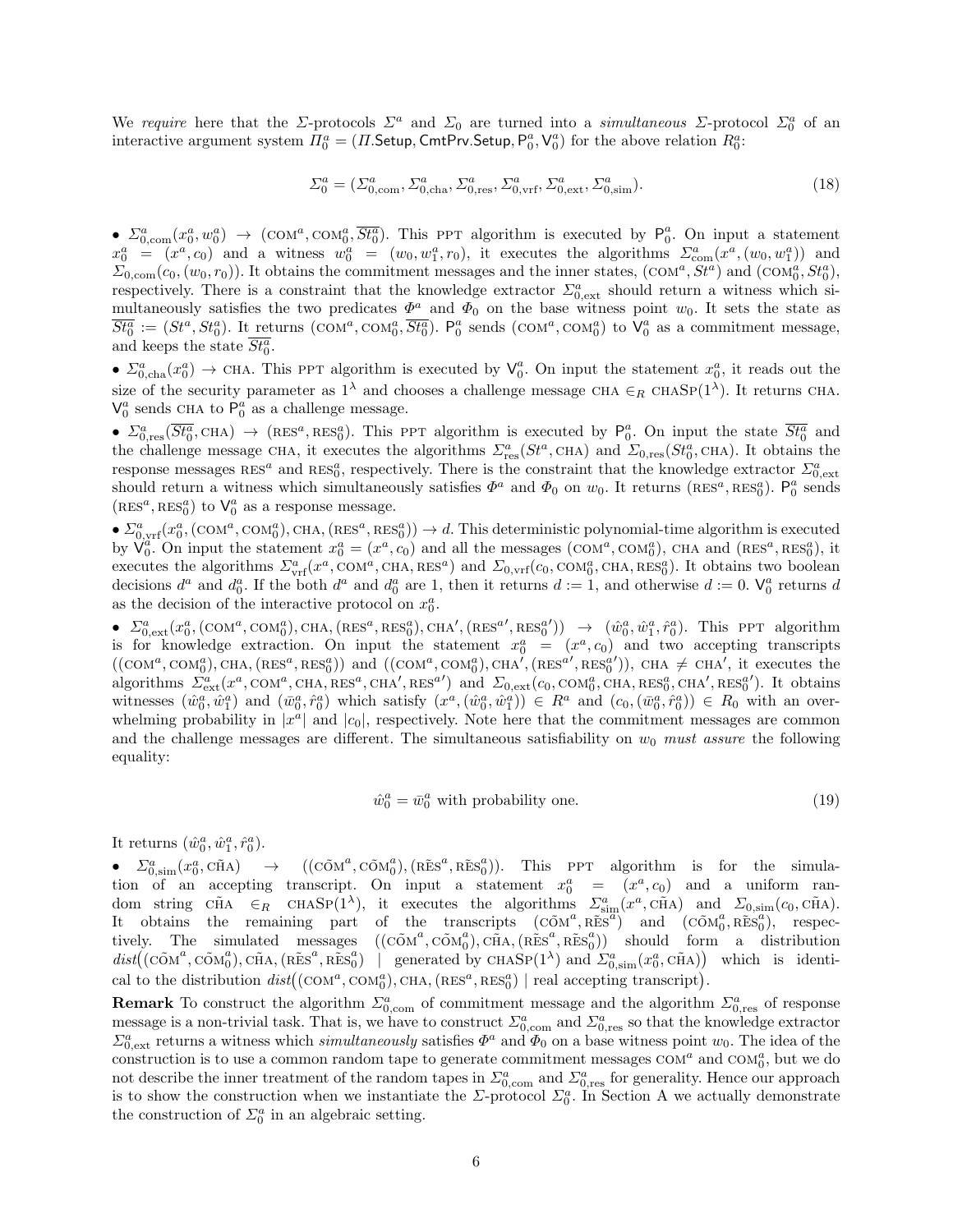#### 3.3 Bundled Witness Space

We now introduce an NP witness relation for our *bundled witness spaces*. We first fix the base witness point  $w_0$  in the base witness space  $W_0$  and consider a subset  $R_{w_0}^a$  for each NP witness relation  $R^a, a \in A$ :

$$
R_{w_0}^a := \{(x^a, w^a) \in R^a \mid w^a = (w_0, w_1^a) \text{ for some } w_1^a\} \subset R^a, \ a \in A. \tag{20}
$$

Then we run the base witness point  $w_0$  to claim the following property.

**Claim 1** For a polynomially bounded integer n, let A be the set of indices  $\{1, \ldots, n\}$ . Then we have:

$$
\bigcup_{w_0 \in W_0} \left( \prod_{a \in A} R_{w_0}^a \right) \subset \prod_{a \in A} \left( \bigcup_{w_0 \in W_0} R_{w_0}^a \right) = \prod_{a \in A} R^a.
$$
 (21)

*Proof.* The equality of the right-hand side is because  $\bigcup_{w_0 \in W_0} R_{w_0}^a = R^a$ . An element of the left hand side is of the form  $(x^1, (w_0, w_1^1)), \ldots, (x^n, (w_0, w_1^n))$  where  $w_0 \in W_0$  and  $(x^a, (w_0, w_0^a)) \in R^a$  for each  $a \in A$ . This is an element of  $\prod_{a \in A} R^a$ , and hence the inclusion follows.

Deleting the redundancy, we obtain the following one-to-one correspondence as sets  $(\simeq)$ :

$$
R_{\text{bnd}}^{a \in A} \stackrel{\text{def}}{=} \{ ((x^a)^{a \in A}, w_0, (w_1^a)^{a \in A}) \in \{0, 1\}^* \times (\{0, 1\}^*)^2 \mid (x^a, (w_0, w_1^a)) \in R^a, a \in A \}
$$
(22)

$$
\simeq \bigcup_{w_0 \in W_0} \left(\prod_{a \in A} R_{w_0}^a\right). \tag{23}
$$

**Claim 2** For a polynomially bounded integer n, let A be the set of indices  $\{1, \ldots, n\}$ . Then the relation  $R_{bnd}^{a\in A}$  is an NP relation.

Proof. We first note that the number of indices |A| is polynomially bounded. To bound the bit lengths of witnesses by a fixed polynomial, let  $\text{poly}^a(\cdot)$  denote for each  $a \in A$  the polynomial which bounds the bit lengths of witnesses:  $|w^a| < \text{poly}^a(|x^a|)$  for  $(x^a, w^a) \in R^a$ . Let a polynomial  $\text{poly}(\cdot)$  be the sum:  $\text{poly}(\cdot) :=$  $\sum_{a \in A} \text{poly}^a(\cdot)$ . Then  $\text{poly}(\cdot)$  bounds the bit length of the witness as

$$
|w_0, (w_1^a)^{a \in A}| \le |(w_0, w_1^a)^{a \in A}| = |(w^a)^{a \in A}| \le \sum_{a \in A} \text{poly}^a(|x^a|) \le \sum_{a \in A} \text{poly}^a(|(x^a)^{a \in A}|) = \text{poly}(|(x^a)^{a \in A}|).
$$
\n(24)

As for efficiency of deciding the membership of the relation  $R_{\text{bnd}}^{a\in A}$ , we just remember that the number of indices  $|A|$  is polynomially bounded.

Definition 1 (Relation for Bundled Witness Spaces) For a polynomially bounded integer n, an NP witness relation for the bundled witness spaces is defined as  $R_{bnd}^{a \in A}$ .

**Definition 2 (Bundled Witness Spaces)** For a polynomially bounded integer n, let A be the set of indices  $\{1,\ldots,n\}$ . Let  $R^a$ ,  $a \in A$  be NP witness relations where each witness space decomposes  $W^a = W_0 \times W_1^a$ ,  $a \in A$ . Then the bundled witness spaces is defined as follows.

$$
W_{bnd}^{a\in A} \stackrel{def}{=} W_0 \times (W_1^a)^{a\in A}.\tag{25}
$$

### 3.4 Generic Construction of a  $\Sigma$ -protocol for the Bundled Witness Space

By using the above  $\Sigma$ -protocols  $(\Sigma_0^a)^{a \in A}$  and a commitment generation algorithm Cmt.Com, we construct an interactive argument system  $\Pi_{\text{bnd}}^{a\in A} = (\mathsf{P}, \mathsf{V})$  for the witness relation  $R_{\text{bnd}}^{a\in A}$  with a protocol  $\Sigma_{\text{bnd}}^{a\in A}$ .  $\Sigma_{\text{bnd}}^{a\in A}$  is actually a  $\Sigma$ -protocol, which consists of the six PPT algor

$$
\Sigma_{\text{bnd}}^{\alpha \in A} = (\Sigma_{\text{bnd}, \text{com}}^{\alpha \in A}, \Sigma_{\text{bnd}, \text{cha}}^{\alpha \in A}, \Sigma_{\text{bnd}, \text{res}}^{\alpha \in A}, \Sigma_{\text{bnd}, \text{surf}}^{\alpha \in A}, \Sigma_{\text{bnd}, \text{sim}}^{\alpha \in A})
$$
 (26)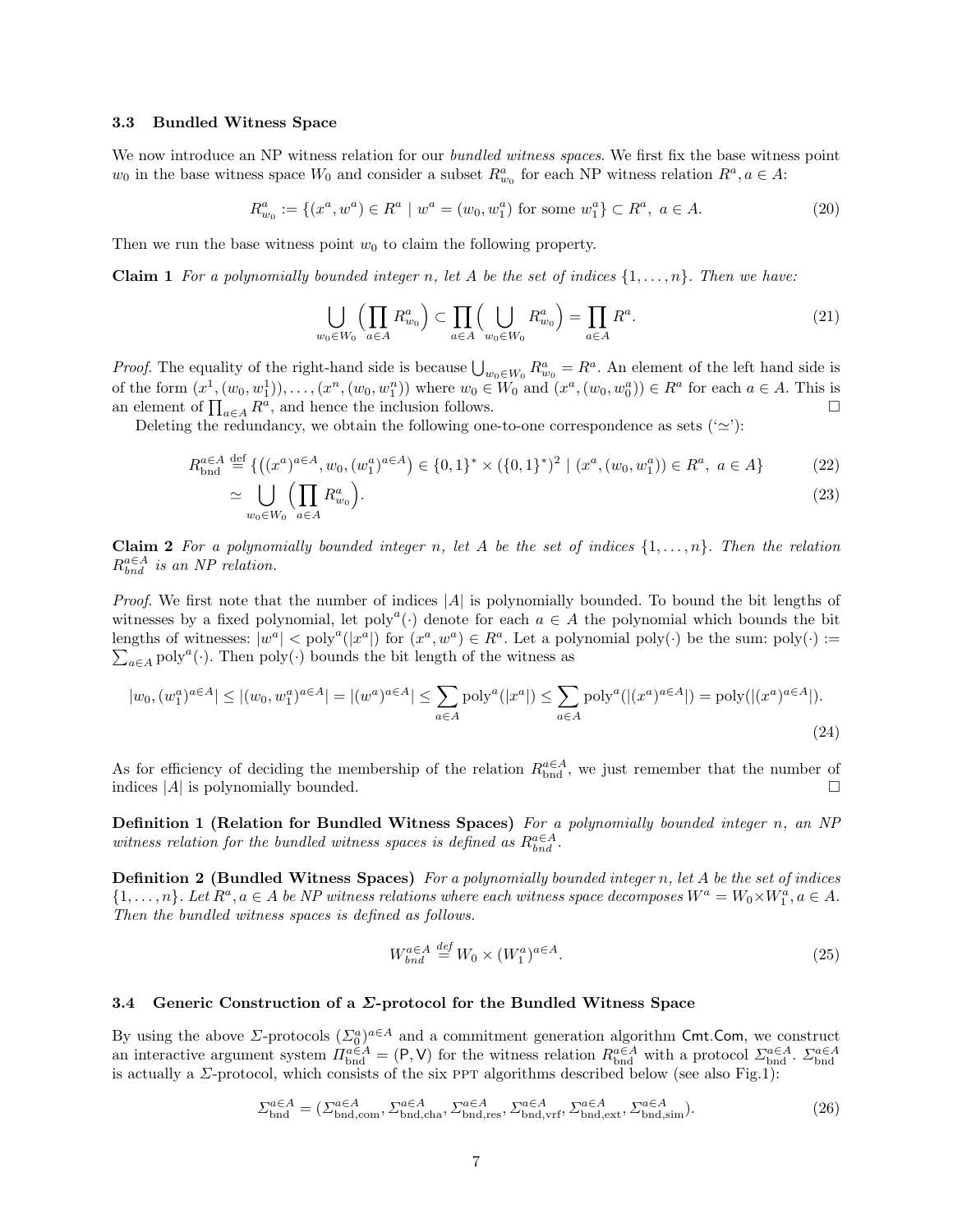•  $\Sigma_{\text{bnd,com}}^{a\in A}((x^a)^{a\in A}, (w_0, (w_1^a)^{a\in A})) \to (c_0, (\text{COM}^a, \text{COM}^a_0)^{a\in A}, St)$ . This PPT algorithm is executed by P. On input a statement that is a vector  $(x^a)^{a \in A}$  and a witness that is a vector  $(w_0, (w_1^a)^{a \in A})$ , it computes a commitment  $c_0$  to the base witness point  $w_0$  with a randomness  $r_0 \in_R \{0,1\}^{\lambda}$  by running the commitment generation algorithm of Cmt:  $(c_0, r_0) \leftarrow$  Cmt.Com $(w_0; r_0)$ . It sets the extended statement as  $x_0^a := (x^a, c_0)$  and the extended witness as  $w_0^a := (w_0, w_1^a, r_0)$  for each  $a \in A$ . It executes for each  $a \in A$  the algorithm  $\Sigma_{0, \text{com}}^a(x_0^a, w_0^a)$ . It obtains  $(\text{COM}^a, \text{COM}^a_0, \overline{St^a_0})$ . It sets the state as  $St := (\overline{St^a_0})^{a \in A}$ . It returns  $(c_0, (\text{COM}^a, \text{COM}^a_0)^{a \in A}, St)$ . P sends  $(c_0,(\text{COM}^a,\text{COM}^a_0)^{a\in A})$  to V as a commitment message, and keeps the state  $St$ .

•  $\sum_{\text{bnd},\text{cha}}^{a\in A}((x^a)^{a\in A})\to \text{CHA}$ . This PPT algorithm is executed by V. On input the statement  $(x^a)^{a\in A}$ , it reads out the size of the security parameter as  $1^{\lambda}$  and chooses a challenge message CHA  $\in_R$  CHASP( $1^{\lambda}$ ). It returns CHA.  $V_0^a$  sends CHA to  $P_0^a$  as a challenge message.

 $\blacktriangleright$   $\Sigma_{\text{bnd,res}}^{a \in A}(St, \text{CHA}) \to (\text{RES}^a, \text{RES}_0^a)^{a \in A}$ . This PPT algorithm is executed by P. On input the state St and the challenge message CHA, it executes for each  $a \in A$  the algorithm  $\sum_{0, \text{res}}^a (\overline{St_0^a}, \text{CHA})$ . It obtains  $(\text{RES}^a, \text{RES}^a_0)$ . It returns (RES<sup>a</sup>, RES<sub>0</sub><sup>a</sup>). P sends (RES<sup>a</sup>, RES<sub>0</sub><sup>a</sup>)<sup> $a \in A$ </sup> to **V** as a response message.

•  $\sum_{\text{bnd},\text{vrf}}^{a\in A}((x^a)^{a\in A}) \to d$ . This deterministic polynomial-time algorithm is executed by V. On input the statement  $(x^a)^{a\in A}$  and all the messages  $(c_0,(\text{COM}^a,\text{COM}^a_0)^{a\in A})$ , CHA and  $(\text{RES}^a,\text{RES}^a_0)^{a\in A}$ , it first sets the extended statement as  $x_0^a := (x^a, c_0)$  for each  $a \in A$ . Then it executes for each  $a \in A$  the algorithm  $\sum_{0,\rm{vrf}}^{a}(x_0^a, \rm{COM}^a, \rm{COM}_0^a, \rm{CHA}, \rm{RES}^a, \rm{RES}^a_0).$  It obtains boolean decisions. If all the decisions are 1, then V returns 1, and otherwise, 0.

These four algorithms  $(\Sigma_{\text{bnd},\text{com}}^{a \in A}, \Sigma_{\text{bnd},\text{ch}}^{a \in A}, \Sigma_{\text{bnd},\text{res}}^{a \in A}, \Sigma_{\text{bnd},\text{vrf}}^{a \in A})$  must satisfy the following property.

**Proposition 1 (Completeness)** If Cmt is correct, and if  $\Sigma_0^a$  is complete for each  $a \in A$ , then our  $\Sigma_{bnd}^{a \in A}$ is complete.

*Proof.* The completeness of our  $\prod_{b=1}^{a \in A}$  comes from the correctness of Cmt and the completeness of  $\prod_{0}^{a}$  for each  $a \in A$ .

 $\bullet$   $\qquad \qquad \Sigma_{\text{bnd,ext}}^{a\in A}((x^a)^{a\in A}, (c_0, (\text{COM}^a, \text{COM}^a_0)^{a\in A}), \text{CHA}, (\text{RES}^a, \text{RES}^a_0)^{a\in A}, \text{CHA}', ((\text{RES}^a)', (\text{RES}^a)^{\prime})^{a\in A}) \qquad \qquad \rightarrow$  $(\hat{w}_0, (\hat{w}_1^a)^{a \in A})$ . This PPT algorithm is for knowledge extraction. On input the statement  $(x^a)$  $accepting$  transcripts  $, \text{COM}_0^a)^{a \in A}$ ), CHA,  $(\text{RES}^a, \text{RES}_0^a)^{a \in A}$ ) and  $((c_0,(\text{COM}^a,\text{COM}^a_0)^{a\in A}),\text{CHA}',(\text{RES}^{a'},\text{RES}^{a'})^{a\in A}))$ , CHA  $\neq$  CHA', it first sets the extended statement as  $x_0^a$  :=  $(x^a, c_0)$  for each  $a \in A$ . Note here that commitment messages are common and challenge messages are different. Then it executes for each  $a \in A$  the algorithm  $\Sigma_{0,ext}^a(x_0^a,(\text{COM}^a,\text{COM}^a_0),\text{CHA},(\text{RES}^a,\text{RES}^a_0),\text{CHA}',(\text{RES}^{a'},\text{RES}^{a'}_0)).$  It obtains  $(\hat{w}_0^a,\hat{w}_1^a,\hat{r}_0^a)$ . We emphasize that the property (19) is needed here. If this event does not occur (i.e.  $\Sigma_{0,ext}^a$  fails to extract a witness for at least one a), then it returns  $\perp$ . Otherwise, if  $\hat{w}_0^a = \hat{w}_0^{a'}$  for any  $a, a' \in A$ , then it sets the common value  $\hat{w}_0 := \hat{w}_0^a$  and returns  $(\hat{w}_0, (\hat{w}_1^a)^{a \in A})$ . Otherwise it returns  $\perp^*$ . The binding property of the commitment scheme Cmt assures that the former case holds with an overwhelming probability, as claimed in the following proposition.

**Proposition 2 (Special Soundness)** If Cmt is correct and computationally binding, and if  $\Sigma_0^a$  has the special soundness for each  $a \in A$ , then our  $\sum_{b=1}^{a \in A}$  has the special soundness.

*Proof.* By employing  $(\Sigma_{\text{bnd,com}}^{\alpha \in A}, \Sigma_{\text{bnd,cha}}^{\alpha \in A}, \Sigma_{\text{bnd,ver}}^{\alpha \in A}, \Sigma_{\text{bnd,ert}}^{\alpha \in A}, \Sigma_{\text{bnd,ext}}^{\alpha \in A})$  as subroutines, we construct a PPT algorithm **A** that breaks the binding property of Cmt in accordance with the experiment  $Exp_{\text{Cmt},\mathbf{A}}^{\text{bind}}(1^{\lambda})$ . **A** is given as input the set of public parameter  $pp_{\text{CmtPrv}}$ . A first reads out the security parameter  $1^{\lambda}$  from  $pp_{\text{CmtPrv}}$ , and executes the setup algorithms  $\Pi$ . Setup(1<sup> $\lambda$ </sup>). It obtains the set of public parameter  $pp_H$ . A merges the sets of public parameter as  $pp := (pp_H, pp_{\text{CmtPiv}})$ . Then **A** executes  $\Pi_{\text{bnd}}^{\alpha \in A} = (P, V)$ . If the decision d of  $V$  is 1, then  $A$  rewinds P back to the timing at which P had sent the challenge message CHA of the protocol  $\Sigma_{\text{bnd}}^{\alpha \in A}$ . If the decision d of V is again 1, **A** executes the knowledge extractor  $\Sigma_{\text{bnd,ext}}^{\alpha \in A}$  on  $\text{input } ((x^a)^{a \in A}, (c_0, (\text{COM}^a, \text{COM}^a_0)^{a \in A})), \text{CHA}, (\text{RES}^a, \text{RES}^a_0)^{a \in A}, \text{CHA'}, ((\text{RES}^a)', (\text{RES}^a)^{\prime})^{a \in A})$ . If  $\Sigma_{\text{bnd,ext}}^{a \in A}$  outputs  $\perp^*$ , then there must be a pair  $a, a' \in A^*$ ,  $a \neq a'$  such that  $(\hat{w}_0^a, \hat{w}_1^a, \hat{r}_0^a)$  and  $(\hat{w}_0^{a'}, \hat{w}_1^{a'}, \hat{r}_{a',0})$  pass the verification Cmt.Vrf and  $\hat{w}_0^a \neq \hat{w}_0^{a'}$ . The vector  $(c_0, \hat{w}_0^a, \hat{r}_0^a, \hat{w}_0^{a'}, \hat{r}_{a',0})$  breaks the binding property to yields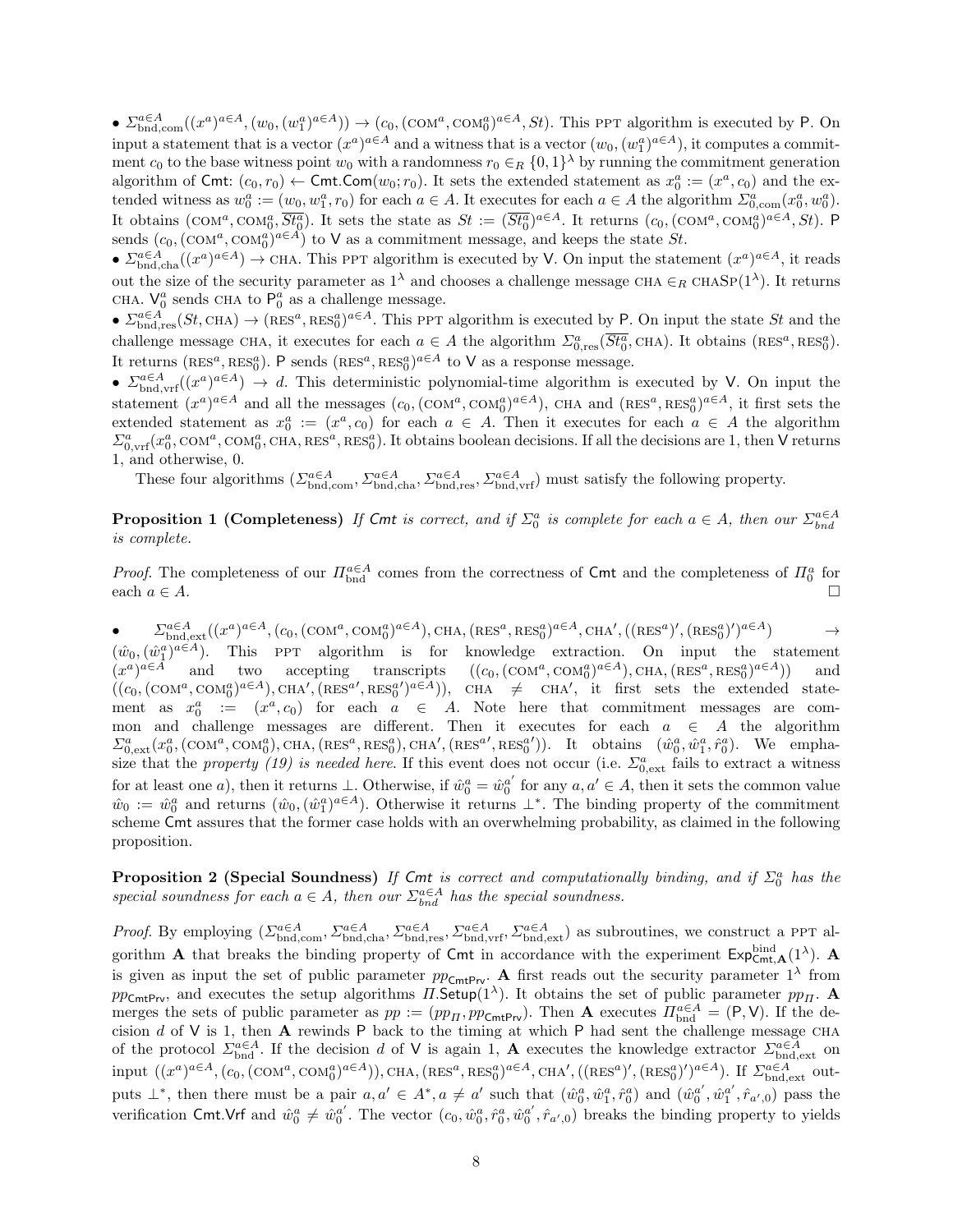WIN in  $\mathsf{Exp}^{\text{bind}}_{\mathsf{Cmt},\mathbf{A}}(1^{\lambda})$ . This completes the description of **A**, and the following equality holds.

$$
\mathbf{Adv}_{\mathsf{Cmt},\mathbf{A}}^{\text{bind}}(\lambda) = \Pr[\Sigma_{\text{bnd,ext}}^{\alpha \in A} \text{ returns } \bot^*]
$$
\n(27)

$$
= 1 - (\Pr[\Sigma_{\text{bnd,ext}}^{\alpha \in A} \text{ returns}(\hat{w}_0, (\hat{w}_1^a)^{\alpha \in A})] + \Pr[\Sigma_{\text{bnd,ext}}^{\alpha \in A} \text{ returns } \bot]). \tag{28}
$$

Therefore,

$$
\Pr[\Sigma_{\text{bnd,ext}}^{a\in A} \text{ returns}(\hat{w}_0, (\hat{w}_1^a)^{a\in A})] = 1 - (\mathbf{Adv}_{\text{Cmt}, \mathbf{A}}^{\text{bind}}(\lambda) + \Pr[\Sigma_{\text{bnd,ext}}^{a\in A} \text{ returns } \perp])
$$
(29)

$$
= 1 - (\mathbf{Adv}_{\mathsf{Cmt},\mathbf{A}}^{\text{bind}}(\lambda) + (1 - \prod_{a \in A} \Pr[\Sigma_{0,\text{ext}}^a \text{ returns a witness}])). \tag{30}
$$

The right-hand side is an overwhelming probability because  $Pr[\Sigma_{0,ext}^a$  returns a witness is an overwhelming probability for each  $a \in A$  and |A| is bounded by a polynomial in |x|.

Note 3: Our Use Case For simplicity of the later discussion, we hereafter assume that, for all  $a \in A$ ,  $Pr[\Sigma_{0,ext}^a$  returns a witness = 1. That is, we assume that  $Pr[\Sigma_{0,ext}^a$  returns  $\bot] = 0$  for each  $a \in A$ .

•  $\sum_{\text{bnd,sim}}^{\alpha \in A} ((x^a)^{\alpha \in A}, \tilde{\text{CHA}}) \rightarrow ((\tilde{c}_0, (\tilde{\text{COM}}^a, \tilde{\text{COM}}^a)^{\alpha \in A}), (\tilde{\text{RES}}^a, \tilde{\text{RES}}^a)^{\alpha \in A}).$  This PPT algorithm is for the simulation of an accepting transcript. On input a statement  $(x^a)^{a \in A}$  and a uniform random string CHA  $\in_R$ CHASP(1<sup> $\lambda$ </sup>), it first chooses a base witness point  $\tilde{w}_0 \in_R W_0$  uniformly at random, and executes the commitment generation algorithm with a randomness  $\tilde{r}_0$ , Cmt.Com $(\tilde{w}_0; \tilde{r}_0) \rightarrow (\tilde{c}_0, \tilde{r}_0)$ . It obtains a commitment  $\tilde{c}_0$ . Then it sets the extended statement as  $x_0^a := (x^a, \tilde{c}_0)$  for each  $a \in A$ . Then it executes for each  $a \in A$  the algorithm  $\Sigma_{0,\text{sim}}^a(x_0^a, c\tilde{m}A)$ . It obtains  $((c\tilde{\Omega}M^a, c\tilde{\Omega}M_0^a), (R\tilde{E}S^a, R\tilde{E}S_0^a))$ . It returns  $((\tilde{c}_0,(\tilde{\text{COM}}^a,\tilde{\text{COM}}_0^a)^{a\in A}),(\tilde{\text{RES}}^a,\tilde{\text{RES}}_0^a)^{a\in A}).$ 

**Proposition 3 (Honest-Verifyer Zero-Knowledge)** If Cmt is perfectly hiding, and if  $\Sigma_0^a$  is honestverifier zero-knowledge for each  $a \in A$ , then our  $\sum_{b}^{a \in A}$  is honest-verifier zero-knowledge.

*Proof.* The perfectly hiding property assures that the distribution of simulated commitment  $\tilde{c}_0$  is the same as the real. Then on input  $(x_0^a, c\tilde{H}A)$ , the simulator  $\Sigma_{0,\text{sim}}^a$  works to return the remaining part of the simulated transcript,  $((\tilde{COM}^a, \tilde{COM}^a_0), (\tilde{RES}^a, \tilde{RES}^a_0))$  for each  $a \in A$ . Then, the merged transcripts  $((\tilde{c}_0,(\tilde{\text{COM}}^a,\tilde{\text{COM}}^a))^{\alpha\in A}),(\tilde{\text{RES}}^a,\tilde{\text{RES}}^a_0)^{\alpha\in A})$  is identically distributed to the real.

**Theorem 1** If Cmt is correct, computationally binding and perfectly hiding, and if  $\Sigma_0^a$  is a  $\Sigma$ -protocol for each  $a \in A$ , then our protocol  $\sum_{bnd}^{a \in A}$  is a  $\Sigma$ -protocol.

*Proof.* Propositions 1, 2 and 3 deduces that  $\sum_{b}^{a \in A}$  is a  $\Sigma$ -protocol.

$$
\Box
$$

**Theorem 2** If the component interactive proof system  $\Pi_0^a$  with  $\Sigma_0^a$  is perfectly witness-indistinguishable for each  $a \in A$ , and if Cmt is perfectly hiding, then our interactive argument system  $\prod_{b=1}^{a \in A}$  with  $\Sigma_{bnd}^{a \in A}$  is perfectly witness-indistinguishable.

*Proof.* The transcripts form a distribution  $dist^{a\in A} := dist((c_0, (\text{COM}^a, \text{COM}^a_0)^{a\in A}), \text{CHA}, (\text{RES}^a, \text{RES}^a_0)^{a\in A}),$ where the challenge message CHA is chosen by any given PPT verifier  $\mathsf{V}^*$  on input a set of statements  $(x^a)^{a \in A}$ , any given auxiliary input z and a commitment message  $(c_0,(\text{COM}^a,\text{COM}^a_0)^{a\in A})$ . If Cmt is perfectly hiding, then the distribution of the commitment  $c_0$  is identical even if the committed element  $w_0$  varies. For each  $a \in A$ , if  $\Pi_0^a$  is perfectly witness-indistinguishable, then the distribution of the commitment message and the response message  $dist((com^a, com^a_0), (RES^a, RES^a_0))$  are identical even if the witness  $(w_0, w_1^a)$  varies and even if CHA chosen by  $V^*((x^a)^{a\in A}, z, (c_0, (\text{COM}_2^a, \text{COM}_0^a)^{a\in A}))$  deviates from the uniform random distribution. Therefore, for all  $a \in A$ , the distribution  $dist^{a \in A}$  is identical even if the witness  $(w_0, (w_1^a)_{a \in A})$  varies.  $\Box$ 

Note. OR-composition and Boolean Formulas The OR-proof, and more generally the proof for monotone formulas, are also possible for our *Σ*-protocol  $\sum_{\text{bnd}}^{\alpha \in A}$  (see [CDS94,AAS14]).

# 4 Decentralized Multi-Authority Anonymous Authentication Scheme

In this section, we give a syntax and security definitions of an interactive anonymous authentication scheme in a decentralized multi-authority setting on key generation.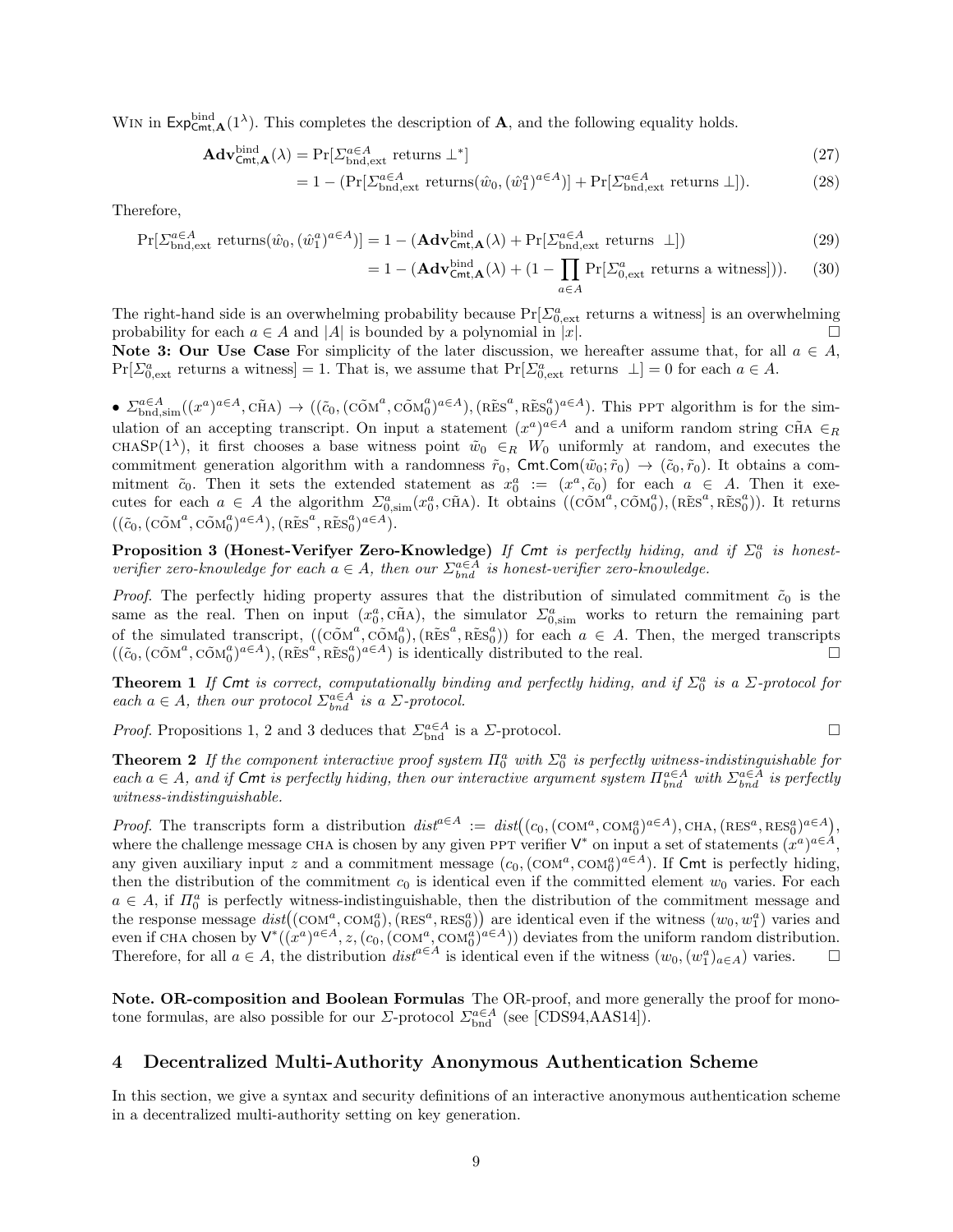$$
P((x^{a})^{a\in A}, w_{0}, (w_{1}^{a})^{a\in A})
$$
  
\n
$$
\sum_{\substack{b \text{odd}, \text{com}}} (x^{a})^{a\in A}, w_{0}, (w_{1}^{a})^{a\in A})
$$
  
\n
$$
(c_{0}, r_{0}) \leftarrow \text{Cmt}.\text{Com}(w_{0}; r_{0})
$$
  
\nFor  $a \in A$ :  
\n
$$
x_{0}^{a} := (x^{a}, c_{0}), w_{0}^{a} := (w_{0}, w_{1}^{a}, r_{0})
$$
  
\n
$$
\sum_{\substack{a, \text{com}}} (x_{0}^{a})^{a\in A} \rightarrow (\text{COM}^{a}, \text{COM}^{a})^{a\in A}, St)
$$
  
\n
$$
St := (\overline{St}_{0}^{a})^{a\in A}
$$
  
\nReturn  $(c_{0}, (\text{COM}^{a}, \text{COM}^{a})^{a\in A}, St)$   $c_{0}, (\text{COM}^{a}, \text{COM}^{a})^{a\in A}$   
\n
$$
\rightarrow \qquad \qquad \sum_{\substack{b \text{odd}, \text{res}} (s_{b}, \text{CHA})} (s_{b}, \text{CHA})
$$
  
\n
$$
\sum_{\substack{b \text{odd}, \text{res}} (s_{b}, \text{CHA})} (s_{b}, \text{CHA})
$$
  
\n
$$
\rightarrow \qquad \qquad \sum_{\substack{b \text{odd}, \text{res}} (s_{b}, \text{CHA})} (s_{b}, \text{RMS}_{0})^{a\in A}
$$
  
\n
$$
\rightarrow \qquad \qquad \sum_{\substack{b \text{odd}, \text{res}} (s_{b}, \text{RMS}_{0}^{a})^{a\in A}} (s_{b}, \text{RMS}_{0}^{a})^{a\in A}
$$
  
\n
$$
\rightarrow \qquad \qquad \sum_{\substack{b \text{odd}, \text{ord}} (x^{a})^{a\in A} (x^{a})^{a\in A}
$$
  
\n
$$
\rightarrow \qquad \qquad \sum_{\substack{b \text{odd}, \text{ord}} (s^{a}, \text{CHX}) \neq (s^{a}, \text{RMS}_{0}^{a})^{a\in A}} (s_{b}, \text{RMS}_{0}
$$

**Fig. 1.** The protocol  $\Sigma_{\text{bnd}}^{\alpha \in A}$  of our proof system  $\Pi_{\text{bnd}}^{\alpha \in A}$  for the NP witness relation  $R_{\text{bnd}}^{\alpha \in A}$ .

# 4.1 Syntax and Security Definitions

Our scheme a-auth consists of five ppt algorithms, (Setup, AuthKG, PrivKG, P, V).

• Setup( $1^{\lambda}$ )  $\rightarrow$  pp. This PPT algorithm is needed to generate a set of public parameter pp. On input the security parameter  $1^{\lambda}$ , it generates the set pp. It returns pp.

• AuthKG( $1^{\lambda}, a$ )  $\rightarrow$  (PK<sup>a</sup>, MSK<sup>a</sup>). This PPT algorithm is executed by a key-issuing authority indexed by a positive integer a. On input the security parameter  $1^{\lambda}$  and the authority index a, it generates the a-th public key PK<sup>a</sup> of the authority and the corresponding a-th master secret key MSK<sup>a</sup>. It returns (PK<sup>a</sup>, MSK<sup>a</sup>).

• PrivKG( $PK^a$ ,  $MSK^a$ ,  $i) \rightarrow sk_i^a$ . This PPT algorithm is executed by the *a*-th key-issuing authority. On input the a-th public and master secret keys  $(PK^a, MSK^a)$  and a string i of a prover (a global identity string), it generates a private secret key  $\mathrm{sk}_i^a$  of a prover. It returns  $\mathrm{sk}_i^a.$ 

 $\blacklozenge \langle P((PK^a, sk_1^a)^{a \in A'}) , \mathsf{V}((PK^a)^{a \in A'}) \rangle \rightarrow d$ . These two interactive PPT algorithms are a prover who is to be authenticated, and a verifier who confirms that the prover certainly knows the secret keys for indices  $a \in A'$ , respectively, where  $A'$  denotes a subset of all indices at which the prover is issued her private secret keys by authorities. On input the public keys  $(PK^a)^{a\in A}$  to P and V and the corresponding private secret keys  $(\dot{sk}_i^a)^{a \in A}$  to P, P and V interact with each other. After at most polynomially many (in  $\lambda$ ) moves of messages between P and V, V returns  $d := 1$  ("accept") or  $d := 0$  ("reject").

We discuss two security notions for our authentication scheme a-auth; security against concurrent and collusion attacks that yield misauthentication, and anonymity for privacy of provers' global identities.

Security against Concurrent and Collusion Attack of Misauthentication One of the strongest attacks to cause misauthentication on our a-auth is the concurrent and collusion attack. For a formal treatment we define the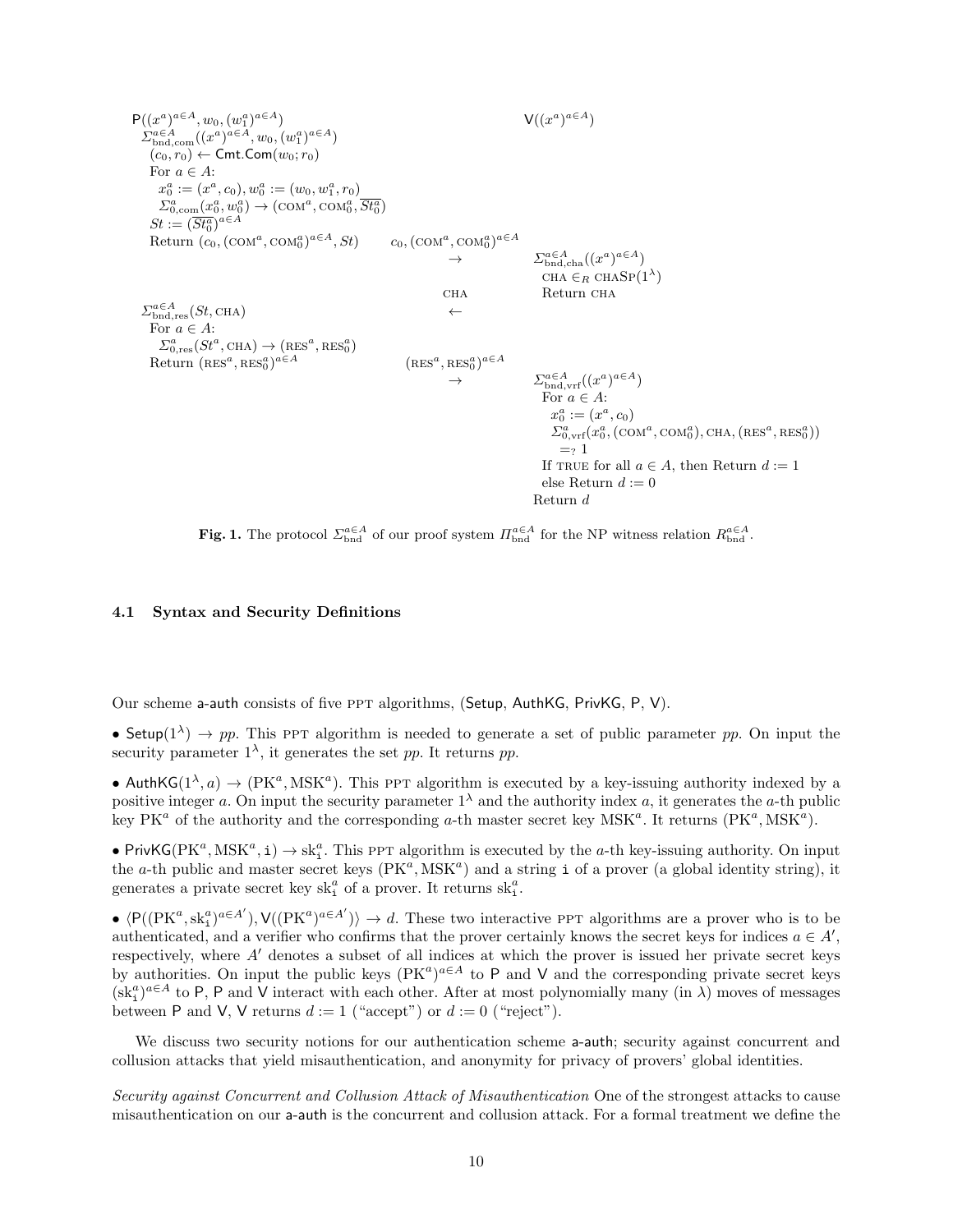following experiment on **a-auth** and an adversary algorithm  $\bf{A}$ .

$$
\mathsf{Exp}_{\mathsf{a}\text{-}\mathsf{auth},\mathbf{A}}^{\text{conc-coll}}(1^{\lambda})\tag{31}
$$

$$
pp \leftarrow \mathsf{Setup}(1^{\lambda})\tag{32}
$$

$$
(q_A, St) \leftarrow \mathbf{A}(pp), A := \{1, \dots, q_A\} \tag{33}
$$

For 
$$
a \in A : (\text{PK}^a, \text{MSK}^a) \leftarrow \text{AuthKG}(1^\lambda, a)
$$
 (34)

$$
(q_I, St) \leftarrow \mathbf{A}(St, (\mathbf{P}K^a)^{a \in A}), I := \{1, \dots, q_I\}
$$
\n
$$
(35)
$$

For  $i \in I : \mathtt{i}_i \in_R \{0,1\}^{\lambda}$ (36)

For 
$$
a \in A : \text{For } i \in I : \text{sk}_{i_i}^a \leftarrow \text{PrivKG}(\text{PK}^a, \text{MSK}^a, \textbf{i}_i)
$$
 (37)

$$
(\tilde{A}, St) \leftarrow \mathbf{A}(St), \ A^* := A \backslash \tilde{A} \tag{38}
$$

$$
St \leftarrow \mathbf{A}^{\mathsf{P}((\text{PK}^a, \text{sk}^a_{i_i})^{a \in A^*})|_{i \in I}, \text{PrivKGO}(\text{PK}^{\cdot}, \text{MSK}^{\cdot}, \cdot)}(St, (\text{MSK}^a)^{a \in \tilde{A}})
$$
\n(39)

$$
\langle \mathbf{A}(St), \mathbf{V} \rangle ((\mathbf{P} \mathbf{K}^a)^{a \in A^*}) \to d \tag{40}
$$

If 
$$
d = 1
$$
 then Return Win else Return Lose (41)

Intuitively, the above experiment describes the attack as follows. A first outputs the number  $q_A$  of keyissuing authorities. Then  $A$  outputs the number  $q_I$  of concurrent provers. Then  $A$  outputs a set of indices of corrupted authorities  $\tilde{A}$ . The target set of authority indices is fixed as  $A^* := A \backslash \tilde{A}$ .

In the "learning phase" **A** is given as input the master secret keys  $(MSK^a)^{a \in \tilde{A}}$ . Then **A** interacts concurrently with  $q_I$  provers on the target public keys  $(PK^a)^{a \in A^*}$  ("concurrent" means "in arbitrarily interleaved order of messages"). In addition, A collects private secret keys by issuing private secret key queries for  $j = q_I + 1, \ldots, q_I + q_{sk}$  to the oracle **PrivKGO**(PK, MSK, ) with an authority index  $a \in A^*$  and an identity string  $\mathbf{i}_j \in \{0,1\}^{\lambda}$ . We denote by  $A_j$  the set of authority indices for which the private secret key queries were issued with  $i_j$ . That is,

$$
A_j := \{ a \in A \mid \mathbf{A} \text{ is given sk}_{i_j}^a \} \subset A^*.
$$
\n
$$
(42)
$$

Note that the maximum number of private secret key queries is  $q_Aq_{s k}$ . We require that the numbers  $q_A$ ,  $q_I$ and  $q_{sk}$  are bounded by a polynomial in  $\lambda$ .

Next, in the "attacking phase",  $\bf{A}$  is given as input the inner state St.  $\bf{A}$  interacts with the verifier V on the target public keys  $(PK^a)^{a \in A^*}$ . If the decision d of V is 1, then the experiment returns WIN and otherwise, returns LOSE. Two restrictions are imposed on the adversary  $\bf{A}$ ; the queried  $\bf{i}$ <sub>j</sub>s are pairwise different, and any  $A_j$  is a proper subset of the target set  $A^*$ :

$$
\mathbf{i}_{j_1} \neq \mathbf{i}_{j_2} \text{ for } j_1, j_2 \in \{q_I + 1, \dots, q_I + q_{sk}\}, j_1 \neq j_2,\tag{43}
$$

$$
A_j \subsetneq A^*, \ j = q_I + 1, \dots, q_I + q_{\rm sk}.\tag{44}
$$

The advantage of an adversary A over our authentication scheme a-auth in the experiment is defined as:

$$
\mathbf{Adv}_{\mathsf{a}\text{-}\mathsf{auth},\mathbf{A}}^{\text{conc-coll}}(\lambda) \stackrel{\text{def}}{=} \Pr[\mathsf{Exp}_{\mathsf{a}\text{-}\mathsf{auth},\mathbf{A}}^{\text{conc-coll}}(1^{\lambda}) = \text{WIN}].\tag{45}
$$

An authentication scheme a-auth is called secure against concurrent and collusion attacks if, for any PPT algorithm **A**, the advantage  $\mathbf{Adv}_{\mathsf{a}\text{-}\mathsf{auth},\mathbf{A}}^{\text{conc-coll}}(\lambda)$  is negligible in  $\lambda$ .

Anonymity As is explained in Section 1, a critical feature to be attained is provers' anonymity on global identities when the provers are authenticated. For a formal treatment we define the following experiment on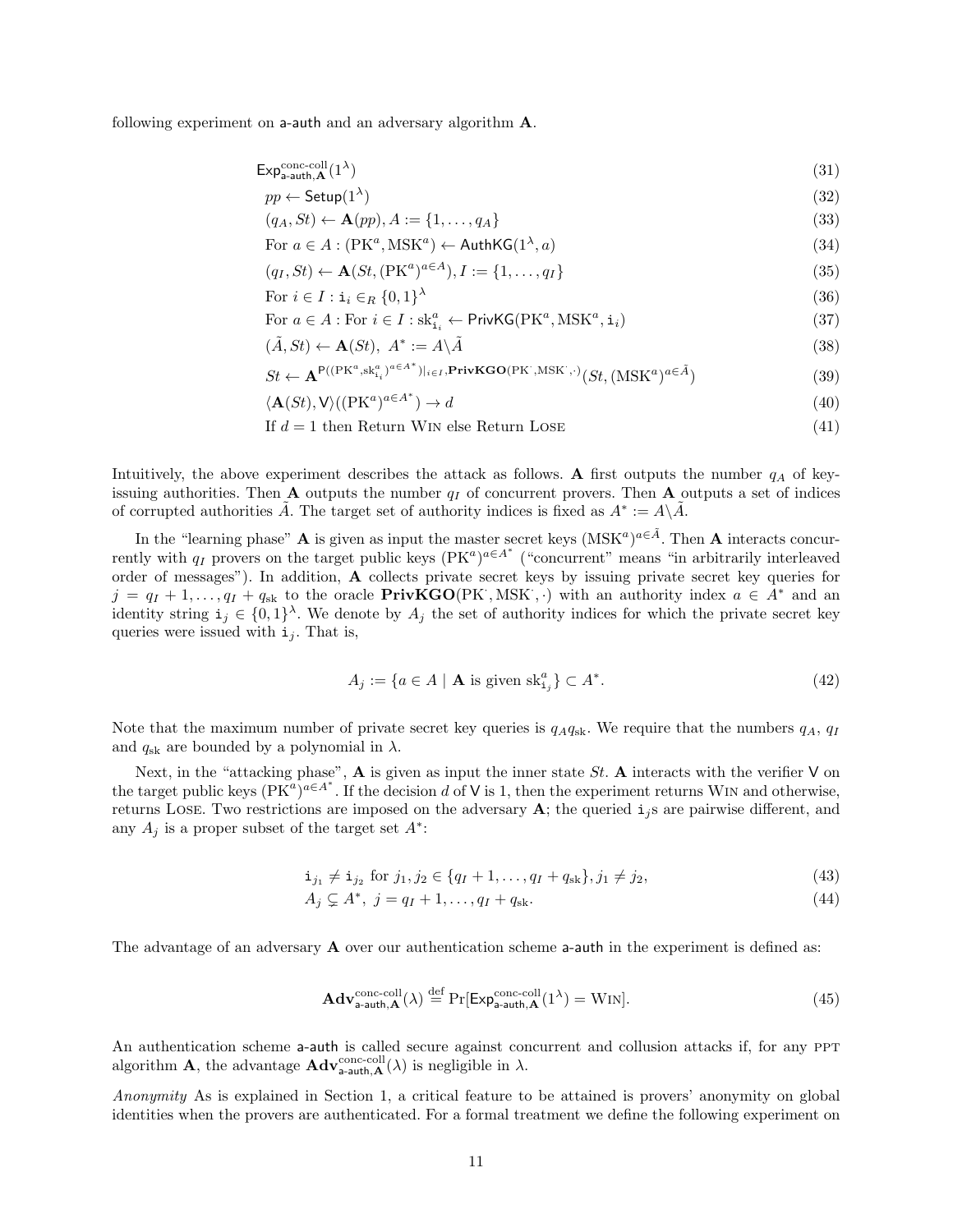a-auth and an adversary algorithm A.

$$
\mathsf{Exp}_{\mathsf{a} \text{-auth}, \mathbf{A}}^{\text{ano}}(1^{\lambda}) \tag{46}
$$

$$
pp \leftarrow \mathsf{Setup}(1^{\lambda})\tag{47}
$$

$$
(q_A, St) \leftarrow \mathbf{A}(pp), A := \{1, \dots, q_A\} \tag{48}
$$

For 
$$
a \in A : (PK^a, MSK^a) \leftarrow \text{AuthKG}(1^{\lambda}, a)
$$
 (49)

$$
\mathbf{i}_0, \mathbf{i}_1 \leftarrow \mathbf{A}(St, (\mathbf{P}K^a)^{a \in A}) \tag{50}
$$

For 
$$
a \in A
$$
: For  $i \in 0, 1 : sk_{i_i}^a \leftarrow$ PrivKG $(PK^a, MSK^a, i_i)$  (51)

$$
b \in_R \{0, 1\}, b^* \leftarrow \mathbf{A}^{\mathsf{P}((\mathrm{P}K^a, \mathrm{sk}_{i_b}^a)^{a \in A})}(St, (\mathrm{sk}_{i_0}^a, \mathrm{sk}_{i_1}^a)^{a \in A})
$$
(52)

If 
$$
b = b^*
$$
, then Return Win, else Return LoSE (53)

Intuitively, the above experiment describes the attack as follows. The adversary algorithm A, on input the security parameter  $1^{\lambda}$ , first outputs the number  $q_A$  of key-issuing authorities. Then, on input the issued public keys  $(PK^a)^{a\in A}$ , A designates two identity strings  $i_0$  and  $i_1$  (as is usual in the indistinguishability games). Next, **A** interacts with a prover P on input the private secret keys  $(sk_{i_b}^a)^{a \in A}$ , where the index b is chosen uniformly at random. If the decision  $b^*$  of **A** is equal to b, then the experiment returns WIN and otherwise, returns Lose.

The advantage of an adversary **A** over our authentication scheme a-auth in the experiment is defined as:  $\mathbf{Adv}_{\mathsf{a}\text{-auth}}^{\text{ano}}(\lambda) \stackrel{\text{def}}{=} \left| \Pr[\mathsf{Exp}_{\mathsf{a}\text{-auth}}^{\text{ano}}(\lambda) = \text{WIN}] - (1/2) \right|$ . An authentication scheme a-auth is called to have anonymity if, for any PPT algorithm **A**, the advantage  $\mathbf{Adv}_{\mathsf{a}\text{-}\mathsf{auth},\mathbf{A}}^{ano}(\lambda)$  is negligible in  $\lambda$ .

#### 4.2 Generic Construction

We give a generic construction of our authentication scheme a-auth. The building blocks are the interactive proof system  $\Pi_{\text{bnd}}^{a\in A}$  with our  $\Sigma$ -protocol  $\Sigma_{\text{bnd}}^{a\in A}$  and a digital signature scheme Sig. We note that a commitand-prove scheme CmtPrv is employed in  $\mathcal{L}_{bnd}^{\alpha \in A}$ .

• Setup( $1^{\lambda}$ )  $\rightarrow$  pp. On input the security parameter  $1^{\lambda}$ , this PPT algorithm generates a set of public parameter by running the setup algorithms  $SignSetup(1^{\lambda})$ ,  $II$ . Setup $(1^{\lambda})$  and CmtPrv. Setup $(1^{\lambda})$ . These algorithms are for the digital signature scheme Sig, the interactive argument systems  $(H_0^a)^{a\in A}$ , and the commitment generation algorithm Cmt.Com. They generate  $pp_{\text{Sig}}$ ,  $pp_{\Pi}$  and  $pp_{\text{Cmt}}$ , respectively. It merges them as  $pp := (pp_{\text{Sig}}, pp_{\Pi}, pp_{\text{Cmt}})$ . It returns pp.

• AuthKG( $1^{\lambda}, a$ )  $\rightarrow$  (PK<sup>a</sup>, MSK<sup>a</sup>). On input the security parameter  $1^{\lambda}$  and an authority index a, this PPT algorithm executes the key generation algorithm  $Sig.KG(1^{\lambda})$ . It obtains a signing key SK and the corresponding public key PK. It sets the master secret key as  $MSK^a := SK$  and the corresponding public key as  $PK^a := PK.$  It returns  $(PK^a, MSK^a)$ .

• PrivKG( $PK^a$ ,  $MSK^a$ ,  $\textbf{i}) \rightarrow sk^a_i$ . On input a public key  $PK^a$ , the corresponding master secret key  $MSK^a$  and a string i, this PPT algorithm executes the signing algorithm  $\text{Sig}.Sign(PK^a, MSK^a, i)$ . It obtains a digital signature  $\sigma_i^a$  on the message i. It puts a private secret key  $sk_i^a$  as  $sk_i^a := \sigma_i^a$ . It returns  $sk_i^a$ .

•  $P((PK^a)^{a\in A}, (sk_1^a)^{a\in A})$  and  $V((PK^a)^{a\in A})$ . On input the public keys  $(PK^a)^{a\in A}$  to the prover P and the verifier V, and the corresponding private secret keys  $(s k_i^a)^{a \in A}$  to P, ppt algorithms P and V first set the statements as  $x^a := PK^a$  for each  $a \in A$  and P sets the witness as  $w_0 := \mathbf{i}$  and  $w_1^a := \mathbf{sk}_i^a$  for each  $a \in A$ . The witness spaces  $W^a, a \in A$  are described as follows.

$$
W^a = W_0 \times W_1^a,\tag{54}
$$

 $W_0 = \{\texttt{i} \mid \text{string of length } \lambda\} = \{0,1\}^{\lambda}$  $(55)$ 

$$
W_1^a = \{ \sigma_i^a \mid \sigma_i^a \leftarrow \text{Sig.Sign}(\text{PK}^a, \text{MSK}^a, \text{i}) \text{ for some } \text{i} \in W_0 \}. \tag{56}
$$

P and V execute the  $\Sigma$  protocol  $\Sigma_{\text{bnd}}^{a \in A}$ . V returns the returned boolean d of the verifier algorithm  $\Sigma_{\text{bnd,vrf}}^{a \in A}$ .

# 4.3 Properties

**Theorem 3** If the component proof system  $\Pi_0^a$  is perfectly witness-indistinguishable for each  $a \in A$ , if the commitment scheme Cmt is perfectly hiding and computationally binding, and if the digital signature scheme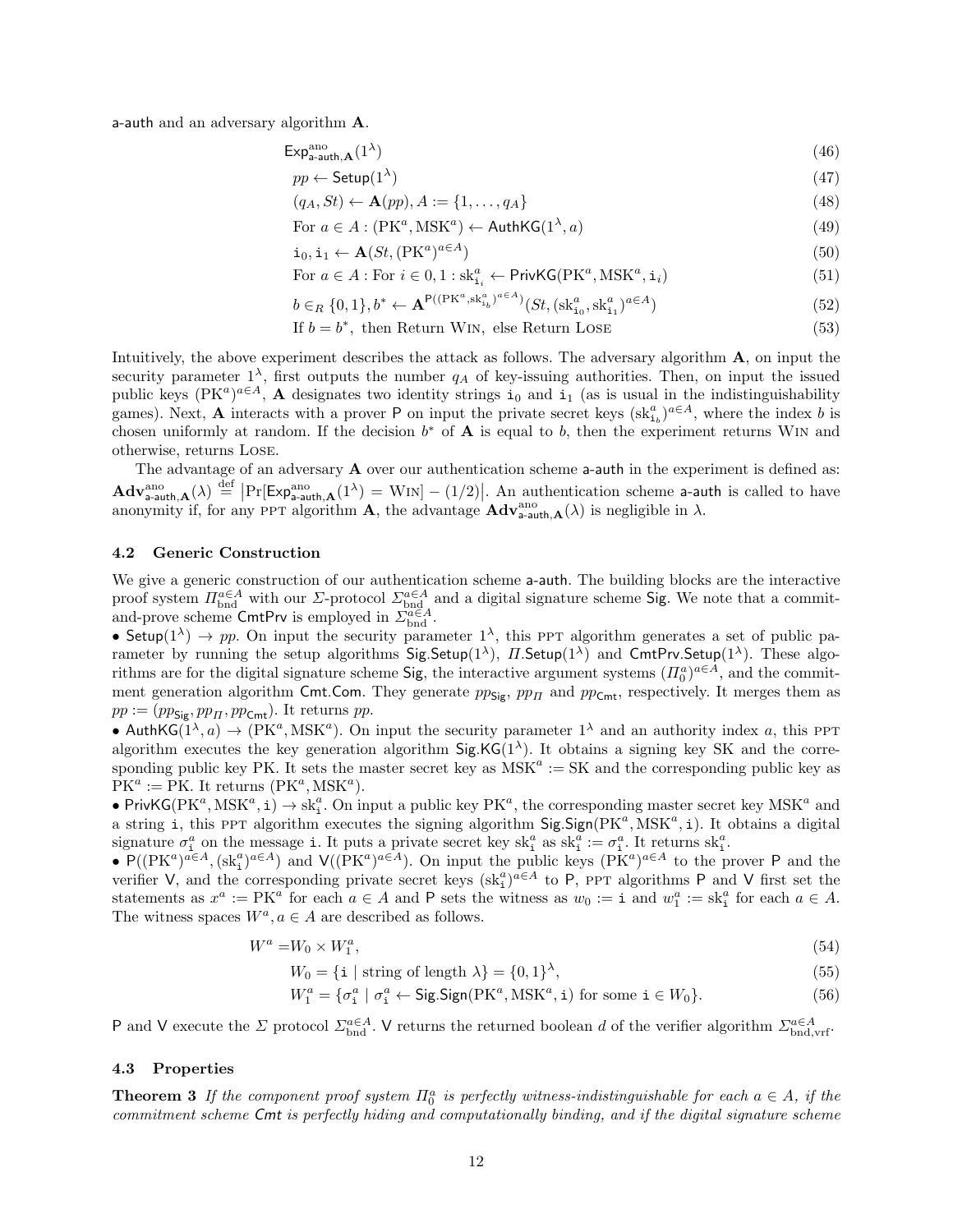| Setup $(1^{\lambda})$                                                   | AuthKG $(1^{\lambda}, a)$                                         | $PrivKG(PK^a, MSK^a, i)$                                                 |
|-------------------------------------------------------------------------|-------------------------------------------------------------------|--------------------------------------------------------------------------|
| $pp_{\mathsf{Sig}} \leftarrow \mathsf{Sig}.\mathsf{Setup}(1^{\lambda})$ | $(SK, PK) \leftarrow$ Sig. KG(1 <sup><math>\lambda</math></sup> ) | $\sigma_i^a \leftarrow$ Sig.Sign(PK <sup>a</sup> , MSK <sup>a</sup> , i) |
| $pp_{\Pi} \leftarrow \Pi$ . Setup $(1^{\lambda})$                       | $PK^a := PK, MSK^a := SK$                                         | $sk_i^a := \sigma_i^a$                                                   |
| $pp_{\text{CmtPrv}} \leftarrow \text{CmtPrv.Setup}(1^{\lambda})$        | Return $(PK^a, MSK^a)$                                            | Return $sk_i^u$                                                          |
| $pp := (pp_{\Pi}, pp_{\text{CmtPiv}}, pp_{\text{Sip}})$                 |                                                                   |                                                                          |
| Return pp                                                               |                                                                   |                                                                          |
| $P((PK^a)^{a\in A}, (sk_i^a)^{a\in A})$                                 |                                                                   | $V((PK^a)^{a\in A})$                                                     |
| For $a \in A$ : $x^a := PK^a, w_1^a := sk_1^a$                          |                                                                   | For $a \in A$ : $x^a := PK^a$                                            |
| $w_0 := \mathbf{i}$                                                     |                                                                   |                                                                          |
|                                                                         |                                                                   |                                                                          |
|                                                                         |                                                                   | Return $(d \leftarrow \sum_{\text{bad}}^{a \in A}$                       |
|                                                                         | $(Execute \Sigma^{a\in A}_{bnd})$                                 |                                                                          |

Fig. 2. Generic construction of our decentralized multi-authority anonymous authentication scheme a-auth.

Sig is existentially unforgeable against adaptive chosen-message attacks, then our a-auth is secure against concurrent and collusion attacks. More precisely, let  $q_A$  denote the maximum number of authorities. For any given PPT algorithm  $A$  that executes a concurrent and collusion attack on our a-auth in accordance with the experiment  $Exp_{a-auth}^{conc-coll}(1^{\lambda})$ , there exist a PPT algorithm **F** that generates an existential forgery on Sig in accordance with the experiment  $Exp_{\mathsf{Sig}, \mathbf{F}}^{euf-cma}(1^{\lambda})$  and a PPT algorithm **B** that breaks the binding property of Cmt in accordance with the experiment  $Exp_{Cmt, \mathbf{B}}^{bind}(1^{\lambda})$  which satisfy the following inequality.

$$
\mathbf{Adv}_{\mathsf{a}\text{-}auth,\mathbf{A}}^{conc\text{-}coll}(\lambda) \le \frac{1}{|\text{CHASP}(1^{\lambda})|} + \sqrt{\frac{2^{\lambda}}{2^{\lambda}-1} \cdot q_{A} \cdot \mathbf{Adv}_{\mathsf{Sig},\mathbf{F}}^{euf\text{-}cma}(\lambda) + \mathbf{Adv}_{\mathsf{Cmt},\mathbf{B}}^{bind}(\lambda)}.
$$
(57)

*Proof.* Given any PPT algorithm **A** on  $Exp_{a-auth, A}^{\text{conc-coll}}(1^{\lambda})$ , we construct a PPT algorithm **F** that generates an existential forgery on Sig in accordance with the experiment  $\mathsf{Exp}_{\mathsf{Sig},\mathbf{F}}^{\text{euf-cma}}(1^{\lambda})$ . **F** is given as input the set of public parameter  $pp_{\text{Sig}}$  and a public key PK<sub>Sig</sub>. F first reads out the security parameter  $1^{\lambda}$  from  $pp_{\text{Sig}}$ , and executes the setup algorithms  $\Pi$ . Setup $(1^{\lambda})$  and CmtPrv. Setup $(1^{\lambda})$ . It obtains the sets of public parameter  $pp_H$  and  $pp_{\text{CmtPiv}}$ , respectively. F merges the sets of public parameter as  $pp := (pp_{\text{Sip}}, pp_H, pp_{\text{CmtPiv}})$ . Then **F** invokes the algorithm **A** with pp. **F** obtains the number  $q_A$  of key-issuing authorities from **A**. **F** chooses a target index  $a^{\dagger}$  from the set  $A := \{1, \ldots, q_A\}$  uniformly at random. **F** executes the authority key generation algorithm honestly for  $a \in A$  except the target index  $a^{\dagger}$ . As for  $a^{\dagger}$ , **F** uses the input public key:

For 
$$
a \in A
$$
,  $a \neq a^{\dagger} : (\text{PK}^a, \text{MSK}^a) \leftarrow \text{AuthKG}(1^{\lambda}, a)$ ,  
For  $a = a^{\dagger} : \text{PK}^{a^{\dagger}} := \text{PK}_{\text{Sig}}.$ 

**F** inputs St and the public keys  $(PK^a)^{a \in A}$  into **A**. Then **F** obtains the number  $q_I$  of concurrent provers from **A.** F sets I as  $I := \{1, \ldots, q_I\}$ . F inputs St into **A**. Then F obtains a set of corrupted authority indices  $\tilde{A}$  from **A**. **F** puts  $A^* := A \backslash \tilde{A}$ . If  $a^{\dagger} \in A^*$  (the case TGTIDX), then  $a^{\dagger}$  is not in  $\tilde{A}$  and **F** is able to input  $(St, (MSK^a)^{a \in \tilde{A}})$  into **A**. Otherwise **F** aborts.

Simulation of Concurrent Provers. When A invokes  $q_I$  provers  $P((PK^a, sk_{i_i}^a)^{a \in A^*})|_{i \in I}$ , F chooses  $i^{\dagger} \in_R$  $\{0,1\}^{\lambda}$ . **F** executes the private secret key generation algorithm with input i<sup>†</sup> honestly for  $a \in A^*$  where  $a \neq a^{\dagger}$ . As for  $a = a^{\dagger}$ , **F** issues a signing query to its oracle with  $i^{\dagger}$ :

For 
$$
a \in A^*
$$
 s.t.  $a \neq a^{\dagger} : sk_{i\uparrow}^a \leftarrow$ PrivKG(PK<sup>a</sup>, MSK<sup>a</sup>,  $\mathbf{i}^{\dagger}$ ),  
For  $a = a^{\dagger}, sk_{i\uparrow}^{a^{\dagger}} \leftarrow$ SignO(PK, SK,  $\mathbf{i}^{\dagger}$ ).

In the simulation of concurrent provers  $P((PK^a, sk_{i_i}^a)^{a \in A^*})|_{i \in I}$ , **F** uses the *single* set of private secret key  $(\text{sk}_{i\uparrow}^a)^{a\in A^*}$ . This is a perfect simulation due to the perfect witness-indistinguishability of  $\Pi$ . Setup(1<sup> $\lambda$ </sup>). Simulation of Private Secret Key Oracle. When A issues a private secret key query with  $A_j \subsetneq A^*$  and  $\mathbf{i}_j \in \{0,1\}^{\lambda}$   $(j = q_I + 1, \ldots, q_I + q_{sk})$ , **F** executes the private secret key generation algorithm with  $\mathbf{i}_j$  honestly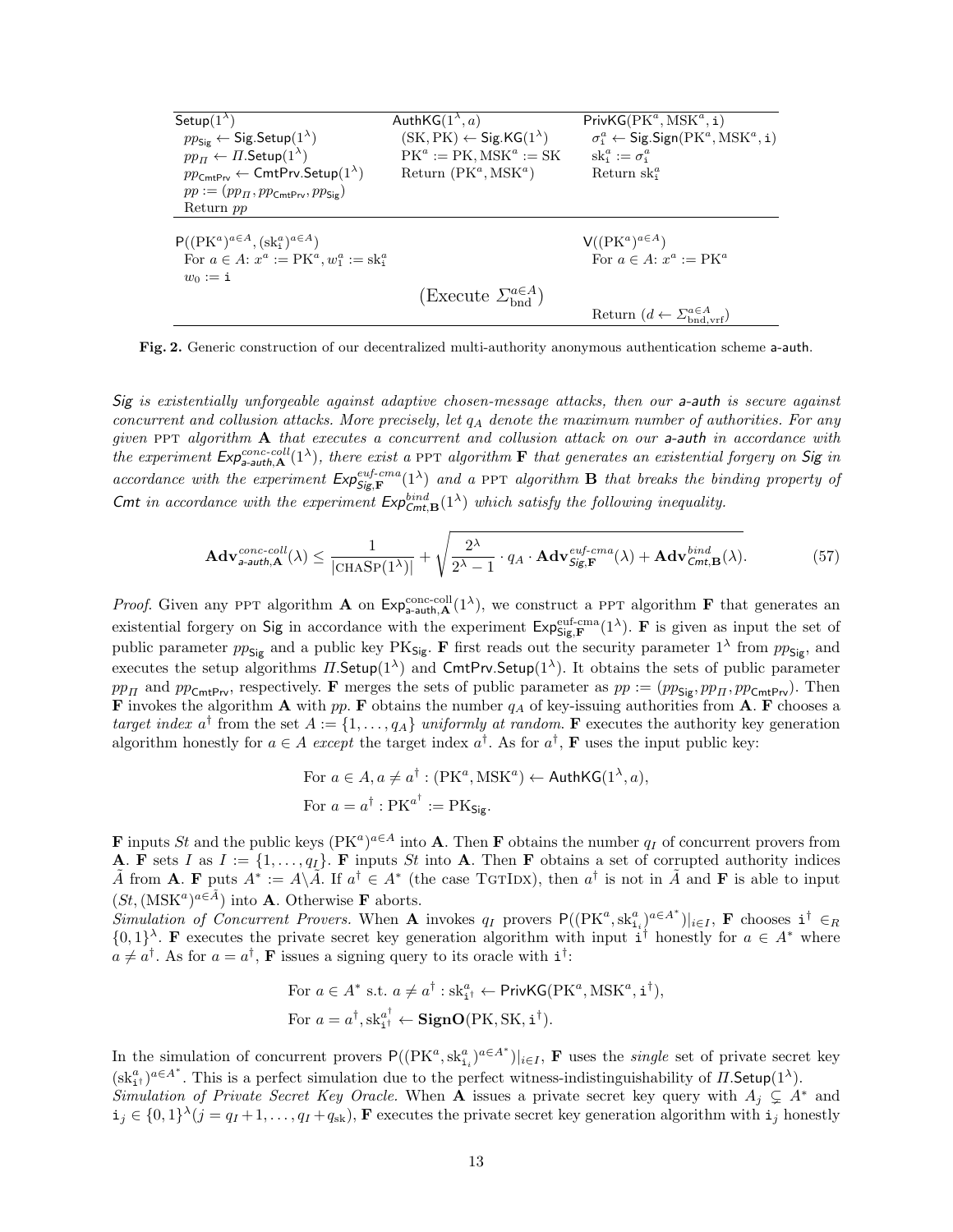for  $a \in A^*$  such that  $a \neq a^{\dagger}$ . As for  $a = a^{\dagger}$ , **F** issues a signing query to its oracle with  $i_j$ :

For 
$$
a \in A^*
$$
 s.t.  $a \neq a^{\dagger} : \text{sk}_{i_j}^a \leftarrow \text{PrivKG}(\text{PK}^a, \text{MSK}^a, \textbf{i}_j),$   
For  $a = a^{\dagger}, \text{sk}_{i_j}^{a^{\dagger}} \leftarrow \text{SignO}(\text{PK}, \text{SK}, \textbf{i}_j).$ 

**F** replies to **A** with the secret key  $\mathrm{sk}_{i,j}^a$ . This is also a perfect simulation.

Generating Existential Forgery. In the "attacking phase", on input the inner state St, the adversary **A** interacts with the verifier.

That is, **F** executes a verifier V with an input  $((PK^a)^{a \in A^*})$ . If the decision d of V is 1, then **F** rewinds (Bellare-Palacio [BP02]) A back to the timing at which A had sent the first message of the  $\Sigma$ protocol  $\Sigma_{\text{bnd}}^{\alpha \in A}$ . If the decision d' of V is again 1, **F** executes the knowledge extractor  $\Sigma_{\text{bnd,ext}}^{\alpha \in A}$  on input  $((x^a)^{a\in A}, (c_0,(\text{COM}^a, \text{COM}^a_0)^{a\in A})), \text{CHA}, (\text{RES}^a, \text{RES}^a_0)^{a\in A}, \text{CHA}', ((\text{RES}^a)', (\text{RES}^a_0)')^{a\in A})$ . If  $\Sigma_{\text{bnd,ext}}^{\text{a}\in A}$  outputs a witness  $\hat{w} := (\hat{w}_0, (\hat{w}_1^a)^{a \in A})$ , then **F** sets a message  $i^*$  as  $i^* := \hat{w}_0$ . The restriction (43) and (44) of the experiment assures that  $\exists j^* \in \{q_I + 1, \ldots, q_I + q_{sk}\}, \exists \hat{a} \in (A^* \setminus A_{j^*})$ . **F** chooses such an  $\hat{a}$  uniformly at random and sets a signature  $\sigma^*$  as  $\sigma^* := \hat{w}_1^{\hat{a}}$ . **F** returns a forgery pair of a message and a signature  $(i^*, \sigma^*)$ . This completes the description of F.

**Probability Evaluation** The probability that the returned value  $(i^*, \sigma^*)$  is actually an existential forgery is evaluated as follows. We name the events in the above as:

$$
Acc: d = 1,
$$
  
\nRST:  $d = 1, d' = 1$  and  $c \neq c'$ ,  
\nTGTIDX:  $\hat{a} = a^{\dagger}$ ,  
\nEXT:  $\Sigma_{\text{bnd,ext}}^{a \in A}$  returns a witness  $\hat{w} := (\hat{w}_0, (\hat{w}_1^a)^{a \in A^*})$ ,  
\nFGID:  $\mathbf{i}^* \neq \mathbf{i}^{\dagger}$ ,  
\nFORGE:  $(\mathbf{i}^*, \sigma^*)$  is an existential forgery on Sig.

We have the following inequality by Reset Lemma [BP02].

$$
\Pr[\text{Acc}] \le \frac{1}{|\text{CHASP}(1^{\lambda})|} + \sqrt{\Pr[\text{RST}]}.
$$
\n(58)

Besides, the above discussion as well as the definitions deduce the following equalities.

$$
\mathbf{Adv}_{\mathsf{a}\text{-}\mathsf{auth},\mathbf{A}}^{\text{conc-coll}}(\lambda) = \Pr[\text{Acc}],\tag{59}
$$

 $Pr[TGTDX, RST, EXT, FGID] = Pr[ForGE],$  (60)

$$
\Pr[\text{FORGE}] = \mathbf{Adv}_{\mathsf{Sig}, \mathbf{F}}^{\text{euf-cma}}(\lambda). \tag{61}
$$

The left-hand side of the equality (60) is expanded as follows.

$$
Pr[TGTDX, RST, EXT, FGID]
$$
  
= Pr[TGTDX] Pr[RST, EXT, FGID | TGTDX]  
= Pr[TGTDX] Pr[RST, EXT, FGID]  
= Pr[TGTDX] Pr[RST, EXT] Pr[FGID | RST, EXT]. (62)

Claim 3

$$
\Pr[\text{TGTInX}] = 1/|A| = 1/q_A. \tag{63}
$$

*Proof.*  $\hat{a}$  coincides with  $a^{\dagger}$  with probability 1/|A|. This is because  $a^{\dagger}$  is chosen uniformly at random from A by **F** and no information that identifies  $a^{\dagger}$  is leaked to **A**.

Claim 4

$$
\Pr[\text{FGID} \mid \text{RST}, \text{EXT}] = \frac{2^{\lambda} - 1}{2^{\lambda}}.
$$
\n(64)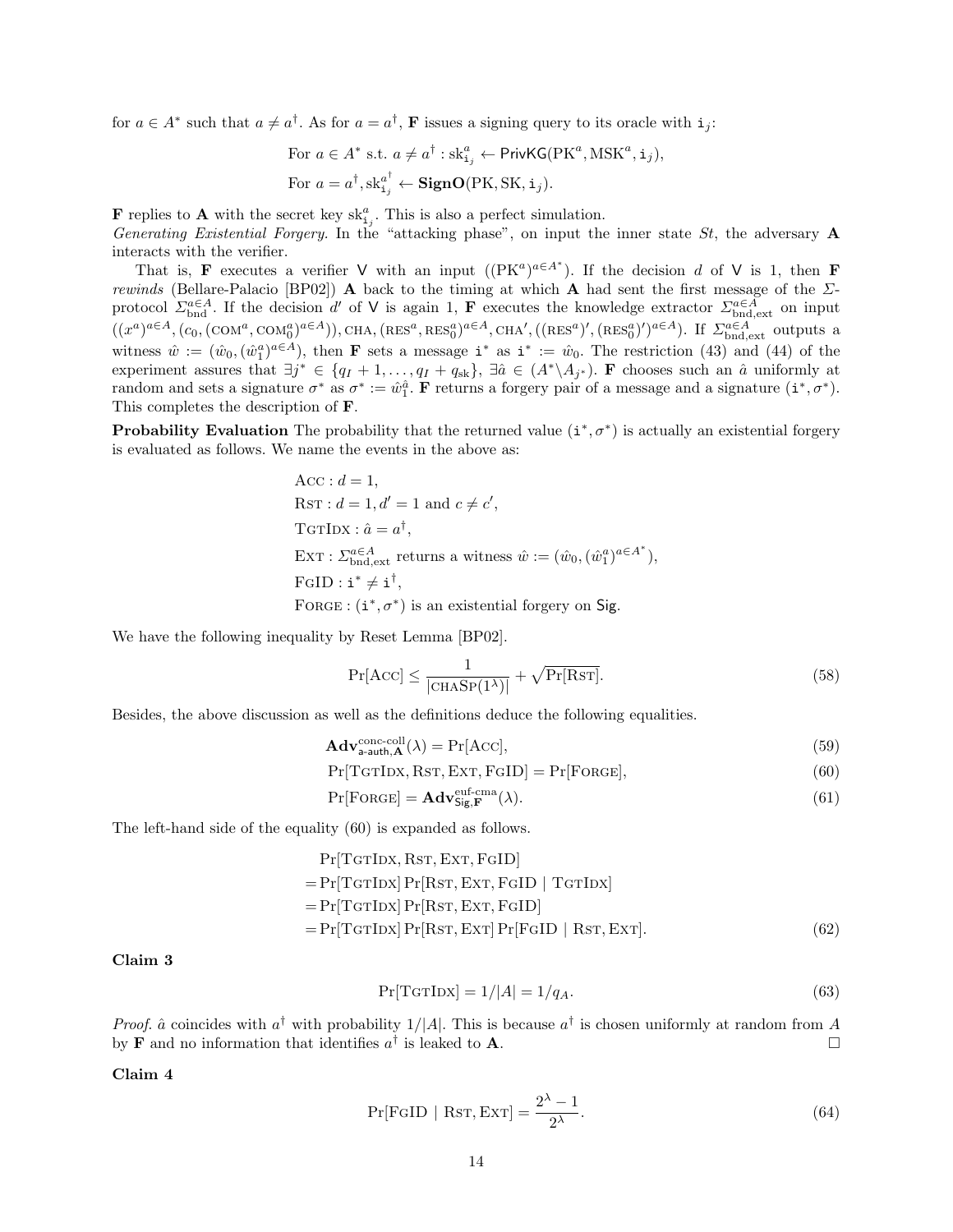*Proof.* **i**<sup>\*</sup> is not **i**<sup>†</sup> with probability  $\frac{2^{\lambda}-1}{2^{\lambda}}$ . This is because **i**<sup>†</sup> is chosen uniformly at random from  $\{0,1\}^{\lambda}$  and no information that identifies the individual witnesses leak to  $A$  due to the perfect witness-indistinguishability of  $\Pi$ . Setup $(1^{\lambda})$ . ).  $\Box$ 

Claim 5 If TGTIDX and FGID occurs, then  $i^*$  is not queried to  $\mathbf{F}'s$  oracle SignO.

*Proof.* This is because of the occurrence of the events TGTIDX and FGID and the restriction (43)(44).  $\Box$ 

**Lemma 1** For any given PPT algorithm  $\bf{A}$  that executes a concurrent and collusion attack on our a-auth in accordance with the experiment  $Exp_{a-auth,A}^{conc-coll}(1^{\lambda})$ , there exists a PPT algorithm **B** that breaks the binding property of Cmt in accordance with the experiment  $Exp_{Cmt, \mathbf{B}}^{bind}(1^{\lambda})$  satisfying the following equality.

$$
\Pr[\text{RST}, \overline{\text{EXT}}] = \mathbf{Adv}_{\mathsf{Cmt}, \mathbf{B}}^{bind}(\lambda). \tag{65}
$$

*Proof.* Given any PPT algorithm **A** on  $Exp_{a-auth, \mathbf{A}}^{conc-coll}(1^{\lambda})$ , we construct a PPT algorithm **B** that breaks the binding property of Cmt in accordance with the experiment  $Exp_{\text{Cmt},\text{B}}^{\text{bind}}(1^{\lambda})$ . **B** is given as input the set of public parameter  $pp_{\text{CmtPiv}}$ . **B** first reads out the security parameter  $1^{\lambda}$  from  $pp_{\text{CmtPiv}}$ , and executes the setup algorithms  $\Pi$ . Setup(1<sup> $\lambda$ </sup>) and Sig. Setup(1<sup> $\lambda$ </sup>). It obtains the sets of public parameter  $pp_{\Pi}$  and  $pp_{\text{Sig}}$ , respectively. B merges the sets of public parameter as  $pp := (pp_{\text{Sig}}, pp_{\Pi}, pp_{\text{CmtPrv}})$ . Then B invokes the algorithm **A** with  $1^{\lambda}$ . It obtains the number  $q_A$  of key-issuing authorities. The simulation of concurrent provers and the simulation of the private secret key oracle are done in the same way. (Note that B does not need to choose  $a^*$ .) In the "attacking phase", **B** executes a verifier **V** with an input  $((PK^a)^{a \in A^*})$ . If the decision d of  $V$  is 1, then  $B$  rewinds  $A$  back to the timing at which  $A$  had sent the challenge message of the  $\Sigma$ -protocol  $\Sigma_{\text{bnd}}^{\alpha \in A}$ . If the decision d of V is again 1, **B** executes the knowledge extractor  $\Sigma_{\text{bnd,ext}}^{\alpha \in A}$  on  $\text{input } ((x^a)^{a \in A}, (c_0, (\text{COM}^a, \text{COM}^a_0)^{a \in A})), \text{CHA}, (\text{RES}^a, \text{RES}^a_0)^{a \in A}, \text{CHA}', ((\text{RES}^a)', (\text{RES}^a)^{\prime})^{a \in A})$ . If  $\Sigma_{\text{bnd,ext}}^{a \in A}$  outputs  $\perp^*$ , then there must be a pair  $a, a' \in A^*$ ,  $a \neq a'$  such that  $(\hat{w}_0^a, \hat{w}_1^a, \hat{r}_0^a)$  and  $(\hat{w}_0^{a'}, \hat{w}_1^{a'}, \hat{r}_{a',0})$  pass the verification Cmt.Vrf and  $\hat{w}_0^a \neq \hat{w}_0^{a'}$ . The vector  $(c_0, \hat{w}_0^a, \hat{r}_0^a, \hat{w}_0^{a'}, \hat{r}_{a',0})$  breaks the binding property to yields WIN in  $\mathsf{Exp}^{\text{bind}}_{\mathsf{Cmt},\mathbf{B}}(1^{\lambda})$ . This completes the description of **B**, and **B** satisfies (65).

Note that we have the equality:

$$
Pr[Rsr] = Pr[Rsr, Exr] + Pr[Rsr, \overline{Exr}].
$$
\n(66)

Combining  $(60)$ ,  $(62)$ ,  $(63)$ ,  $(64)$ ,  $(65)$  and  $(66)$ , we have:

$$
\Pr[\text{RST}] = \frac{2^{\lambda}}{2^{\lambda} - 1} \cdot q_A \cdot \Pr[\text{FORGE}] + \mathbf{Adv}_{\text{Cmt},\text{B}}^{\text{bind}}(\lambda). \tag{67}
$$

Combining (58), (59), (67) and (61), we have:

$$
\mathbf{Adv}_{\mathsf{a}\text{-auth},\mathbf{A}}^{\text{conc-coll}}(\lambda) \le \frac{1}{|\text{CHASP}(1^{\lambda})|} + \sqrt{\frac{2^{\lambda}}{2^{\lambda}-1} \cdot q_{A} \cdot \mathbf{Adv}_{\mathsf{Sig},\mathbf{F}}^{\text{euf-cma}}(\lambda) + \mathbf{Adv}_{\mathsf{Cmt},\mathbf{B}}^{\text{bind}}(\lambda)}.
$$

**Theorem 4** If the component proof system  $\Pi_0^a$  is perfectly witness-indistinguishable for each  $a \in A$ , and if the commitment scheme Cmt is perfectly hiding, then our a-auth has anonymity. More precisely, for any given algorithm  $A$  that is not necessarily bounded and that executes the anonymity game on our a-auth in accordance with the experiment  $Exp_{a-auth, \mathbf{A}}^{ano}(1^{\lambda})$ , the following equality holds.

$$
\mathbf{Adv}_{\mathbf{a}\text{-}auth,\mathbf{A}}^{ano}(\lambda) = 0. \tag{68}
$$

*Proof.* The perfect witness-indistinguishability of  $\Pi_0^a$  for each  $a \in A$  and the perfectly hiding property of the commitment scheme Cmt assure that our proof system  $\Pi_{\text{bnd}}^{a\in A}$  is perfectly witness-indistinguishable by Theorem 2. Then the two distribution  $dist^{a\in A} := dist((c_0, (\text{COM}^a, \text{COM}^a_0)^{a\in A}), \text{CHA}, (\text{RES}^a, \text{RES}^a_0)^{a\in A})$ is identical even if the auxiliary input z is private secret keys  $(s k_{i_0}^a, s k_{i_1}^a)^{a \in A}$ . Therefore, the advantage  $\mathbf{Adv}_{\mathsf{a}\text{-}\mathsf{auth},\mathbf{A}}^{\text{ano}}(\lambda)$  is zero.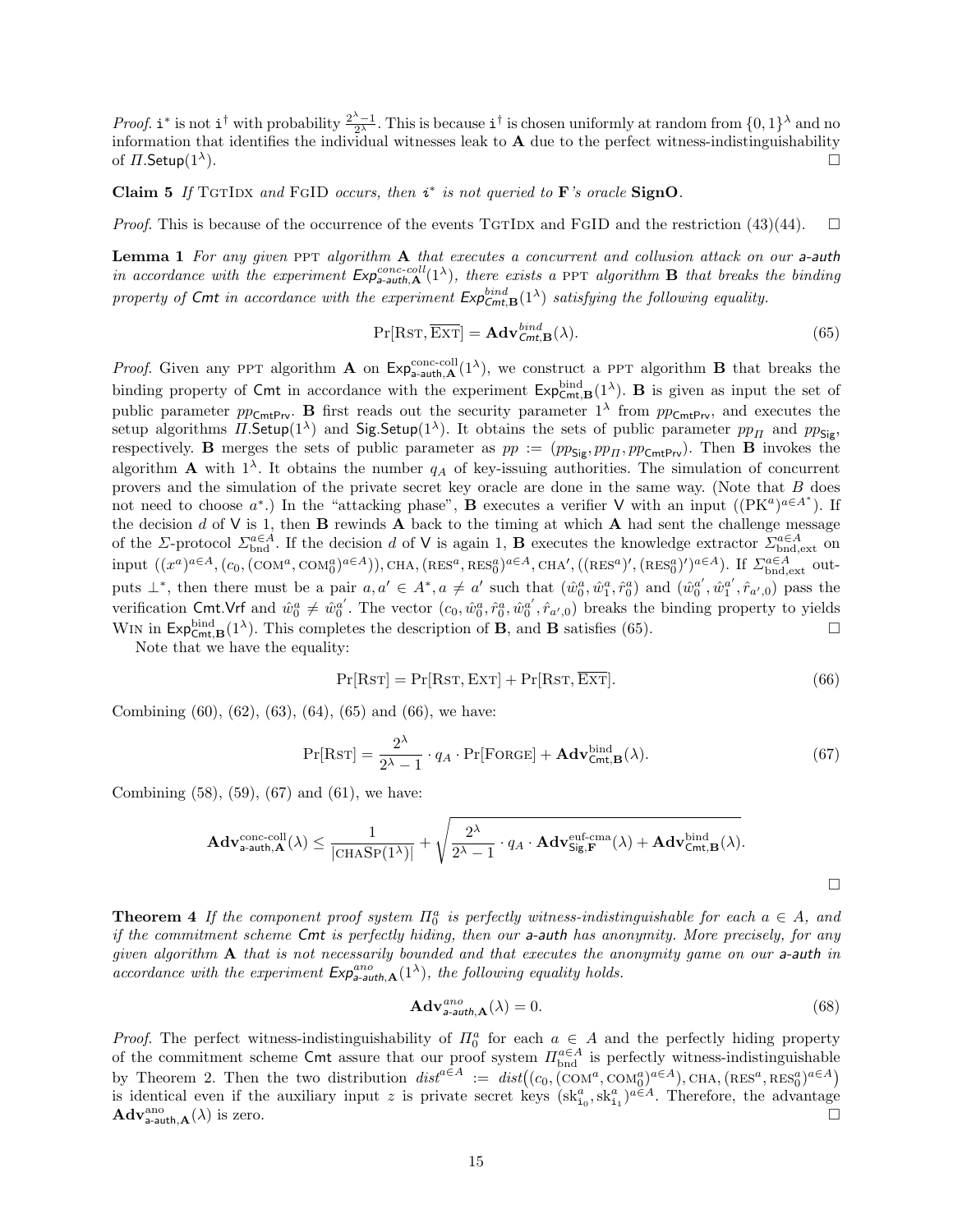Note. Relation to Attribute-Based Identifications and Signatures Using a monotone formula instead of the and-composition, a decentralized multi-authority attribute-based authentication scheme [AAHI13] is obtained over a small universe A. Moreover, the Fiat-Shamir transform [FS86] gives a decentralized multiauthority attribute-based signature scheme [OT13]. Note here that the security against the collusion attacks means the security against the passive attacks, and therefore the unforgeability is derived (see [AABN02]).

# 5 Conclusion

We proposed a generic construction of a  $\Sigma$ -protocol of commit-and-prove type, which is an AND-composition of  $\Sigma$ -protocols on the statements that include a common commitment. When the component  $\Sigma$ -protocols are of witness-indistinguishable argument systems, our Σ-protocol is also a witness-indistinguishable argument system as a whole. As an application, we gave a generic construction of a decentralized multi-authority anonymous authentication scheme. There a witness is a bundle of witnesses each of which decomposes into a fixed global identity string and a digital signature on it. We show an instantiation of the scheme in the setting of bilinear groups.

# References

- [AABN02] Michel Abdalla, Jee Hea An, Mihir Bellare, and Chanathip Namprempre. From identification to signatures via the fiat-shamir transform: Minimizing assumptions for security and forward-security. In Advances in Cryptology - EUROCRYPT 2002, International Conference on the Theory and Applications of Cryptographic Techniques, Amsterdam, The Netherlands, April 28 - May 2, 2002, Proceedings, pages 418–433, 2002.
- [AAHI13] Hiroaki Anada, Seiko Arita, Sari Handa, and Yosuke Iwabuchi. Attribute-based identification: Definitions and efficient constructions. In Information Security and Privacy - 18th Australasian Conference, ACISP 2013, Brisbane, Australia, July 1-3, 2013. Proceedings, pages 168–186, 2013.
- [AAS14] Hiroaki Anada, Seiko Arita, and Kouichi Sakurai. Attribute-based signatures without pairings via the fiat-shamir paradigm. In ASIAPKC'14, Proceedings of the 2nd ACM Wookshop on ASIA Public-Key Cryptography, June 3, 2014, Kyoto, Japan, pages 49–58, 2014.
- [Bab85] László Babai. Trading group theory for randomness. In Proceedings of the 17th Annual ACM Symposium on Theory of Computing, May 6-8, 1985, Providence, Rhode Island, USA, pages 421–429, 1985.
- [BB04] Dan Boneh and Xavier Boyen. Efficient selective-id secure identity-based encryption without random oracles. In Advances in Cryptology - EUROCRYPT 2004, International Conference on the Theory and Applications of Cryptographic Techniques, Interlaken, Switzerland, May 2-6, 2004, Proceedings, pages 223– 238, 2004.
- [BB08] Dan Boneh and Xavier Boyen. Short signatures without random oracles and the SDH assumption in bilinear groups. J. Cryptology, 21(2):149–177, 2008.
- [BP02] Mihir Bellare and Adriana Palacio. GQ and Schnorr identification schemes: Proofs of security against impersonation under active and concurrent attacks. In Advances in Cryptology - CRYPTO 2002, 22nd Annual International Cryptology Conference, Santa Barbara, California, USA, August 18-22, 2002, Proceedings, pages 162–177, 2002.
- [CDS94] Ronald Cramer, Ivan Damgård, and Berry Schoenmakers. Proofs of partial knowledge and simplified design of witness hiding protocols. In Advances in Cryptology - CRYPTO '94, 14th Annual International Cryptology Conference, Santa Barbara, California, USA, August 21-25, 1994, Proceedings, pages 174–187, 1994.
- [CLOS02] Ran Canetti, Yehuda Lindell, Rafail Ostrovsky, and Amit Sahai. Universally composable two-party and multi-party secure computation. In Proceedings on 34th Annual ACM Symposium on Theory of Computing, May 19-21, 2002, Montréal, Québec, Canada, pages 494-503, 2002.
- [Cra96] Ronald Cramer. Modular Designs of Secure, yet Practical Cyptographic Protocols. PhD thesis, University of Amsterdam, Amsterdam, the Netherlands, 1996.
- [Dam10] Ivan Damgård. On σ-protocols. In Course Notes, http://cs.au.dk/ ivan/CPT.html, 2010.
- [EG85] Taher El Gamal. A public key cryptosystem and a signature scheme based on discrete logarithms. In Proceedings of CRYPTO 84 on Advances in Cryptology, pages 10–18, New York, NY, USA, 1985. Springer-Verlag New York, Inc.
- [EG14] Alex Escala and Jens Groth. Fine-tuning Groth-Sahai proofs. In Public-Key Cryptography PKC 2014 - 17th International Conference on Practice and Theory in Public-Key Cryptography, Buenos Aires, Argentina, March 26-28, 2014. Proceedings, pages 630–649, 2014.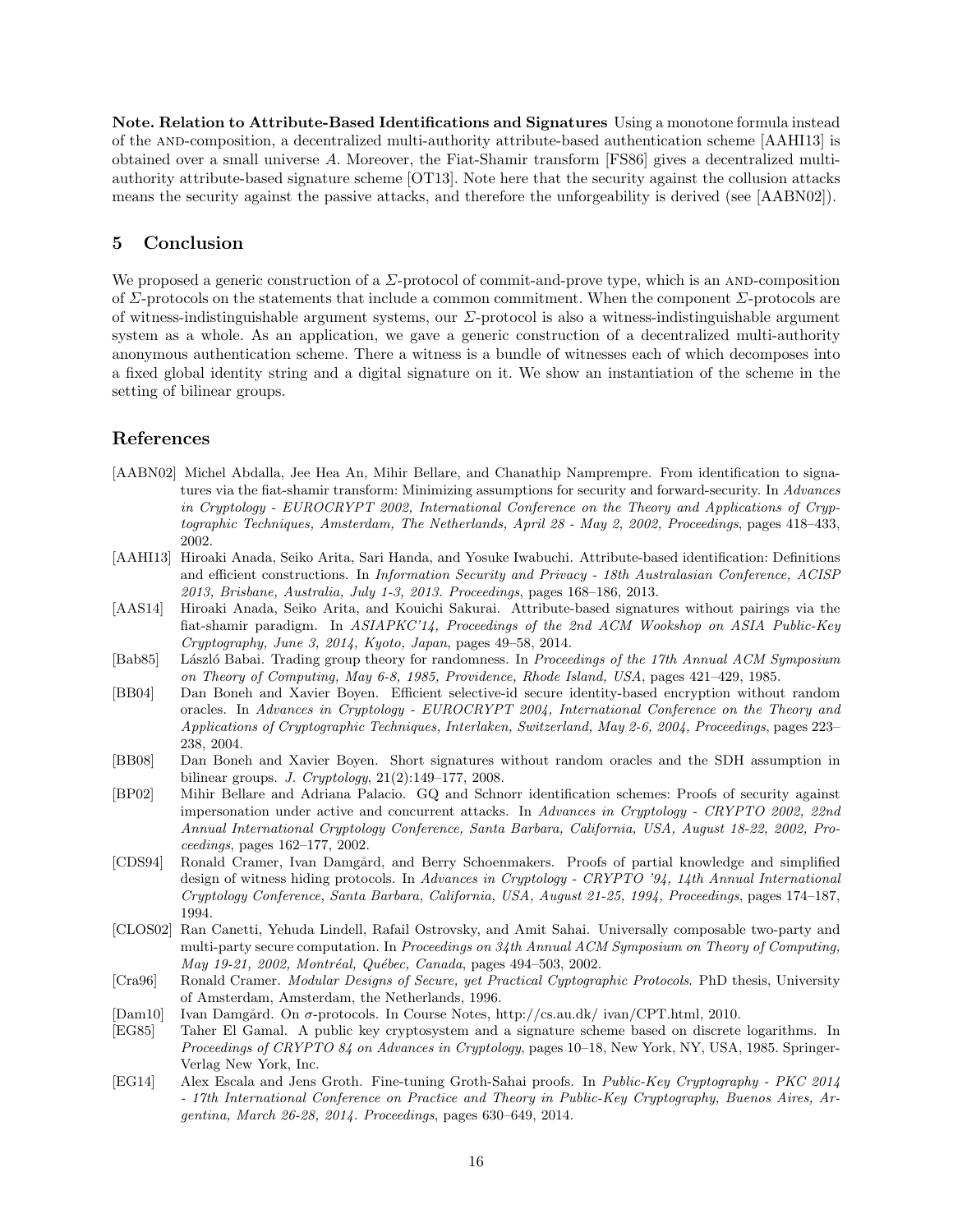- [FS86] Amos Fiat and Adi Shamir. How to prove yourself: Practical solutions to identification and signature problems. In Advances in Cryptology - CRYPTO '86, Santa Barbara, California, USA, 1986, Proceedings, pages 186–194, 1986.
- [FS90] Uriel Feige and Adi Shamir. Witness indistinguishable and witness hiding protocols. In Proceedings of the 22nd Annual ACM Symposium on Theory of Computing, May 13-17, 1990, Baltimore, Maryland, USA, pages 416–426, 1990.
- [GMR85] S Goldwasser, S Micali, and C Rackoff. The knowledge complexity of interactive proof-systems. In Proceedings of the Seventeenth Annual ACM Symposium on Theory of Computing, STOC '85, pages 291– 304, New York, NY, USA, 1985. ACM.
- [Gol01] Oded Goldreich. The Foundations of Cryptography Volume 1, Basic Techniques. Cambridge University Press, 2001.
- [GPS08] Steven D. Galbraith, Kenneth G. Paterson, and Nigel P. Smart. Pairings for cryptographers. Discrete Applied Mathematics, 156(16):3113–3121, 2008.
- [Oka92] Tatsuaki Okamoto. Provably secure and practical identification schemes and corresponding signature schemes. In Advances in Cryptology - CRYPTO '92, 12th Annual International Cryptology Conference, Santa Barbara, California, USA, August 16-20, 1992, Proceedings, pages 31–53, 1992.
- [Oka06] Tatsuaki Okamoto. Efficient blind and partially blind signatures without random oracles. In Theory of Cryptography, Third Theory of Cryptography Conference, TCC 2006, New York, NY, USA, March 4-7, 2006, Proceedings, pages 80–99, 2006.
- [OT13] Tatsuaki Okamoto and Katsuyuki Takashima. Decentralized attribute-based signatures. In Public-Key Cryptography - PKC 2013 - 16th International Conference on Practice and Theory in Public-Key Cryptography, Nara, Japan, February 26 - March 1, 2013. Proceedings, pages 125–142, 2013.
- [Ped91] Torben P. Pedersen. Non-interactive and information-theoretic secure verifiable secret sharing. In Advances in Cryptology - CRYPTO '91, 11th Annual International Cryptology Conference, Santa Barbara, California, USA, August 11-15, 1991, Proceedings, pages 129–140, 1991.
- [SNF11] Amang Sudarsono, Toru Nakanishi, and Nobuo Funabiki. Efficient proofs of attributes in pairing-based anonymous credential system. In Privacy Enhancing Technologies - 11th International Symposium, PETS 2011, Waterloo, ON, Canada, July 27-29, 2011. Proceedings, pages 246–263, 2011.
- [TF12] Isamu Teranishi and Jun Furukawa. Anonymous credential with attributes certification after registration. IEICE Transactions, 95-A(1):125–137, 2012.

# Appendices

# A Instantiation

We discuss an instantiation of our generic authentication scheme **a-auth** that was given in Section 4. Basically, we can employ any three building blocks that satisfy the requirements stated in Section 4. Below we briefly mention an instantiation in the setting of bilinear groups. We put the symbol  $pp$  at the subscript of the algorithms to note that the set of public parameters pp is used in the transition functions of the underlying Turing machines that correspond to the algorithms.

The three building blocks are the pairing version of the Camenisch-Lysyanskaya digital signature scheme  $Sig^{CL}$  (See Appendix C) [Oka06,SNF11,TF12], the pairing version of the Camenisch-Lysyanskaya perfectly witness-indistinguishable argument of knowledge system  $\Pi^{\mathsf{CL}}$  (See Appendix D) [Oka06,SNF11,TF12], and the Pedersen-Okamoto commit-and-prove scheme CmtPrv<sup>PO</sup> (See Appendix E) which is a combination of the perfectly hiding commitment scheme Cmt<sup>Ped</sup> of Pedersen [Ped91] and the perfectly witness-indistinguishable argument of knowledge system  $\Pi^{\text{Obs}}$  by Okamoto [Oka92]. The five algorithms of our a-auth are instantiated as follows. (Also see Fig. 3.)

• Setup $(1^{\lambda}) \rightarrow pp$ . On input the security parameter  $1^{\lambda}$ , this PPT algorithm executes the setup algorithm  $Sig^{CL}$ Setup. That is, it executes the group generation algorithm  $BG$  to generate bilinear groups of a prime order p of length  $|p| = \lambda: \mathcal{B}\mathcal{G}(1^{\lambda}) \to \Lambda := (p, e, \mathbb{G}, \tilde{\mathbb{G}}, \tilde{\mathbb{G}_T}, G, \tilde{G})$ . Here  $e : \mathbb{G} \times \tilde{\mathbb{G}} \to \mathbb{G}_T$  is a bilinear map and  $G \in_R \mathbb{G}, \tilde{G} \in_R \tilde{\mathbb{G}}$  with  $e(G, \tilde{G}) \neq 1_{\mathbb{G}_T}$  are the generators, respectively. Then it chooses a set of base elements for  $Sig^{CL}$  and  $CentPrv^{PO}$  as  $G_0, G_1, G_2, H \in_R \mathbb{G}$ ,  $\tilde{G}_0 \in_R \tilde{\mathbb{G}}$ . It returns the set of public parameter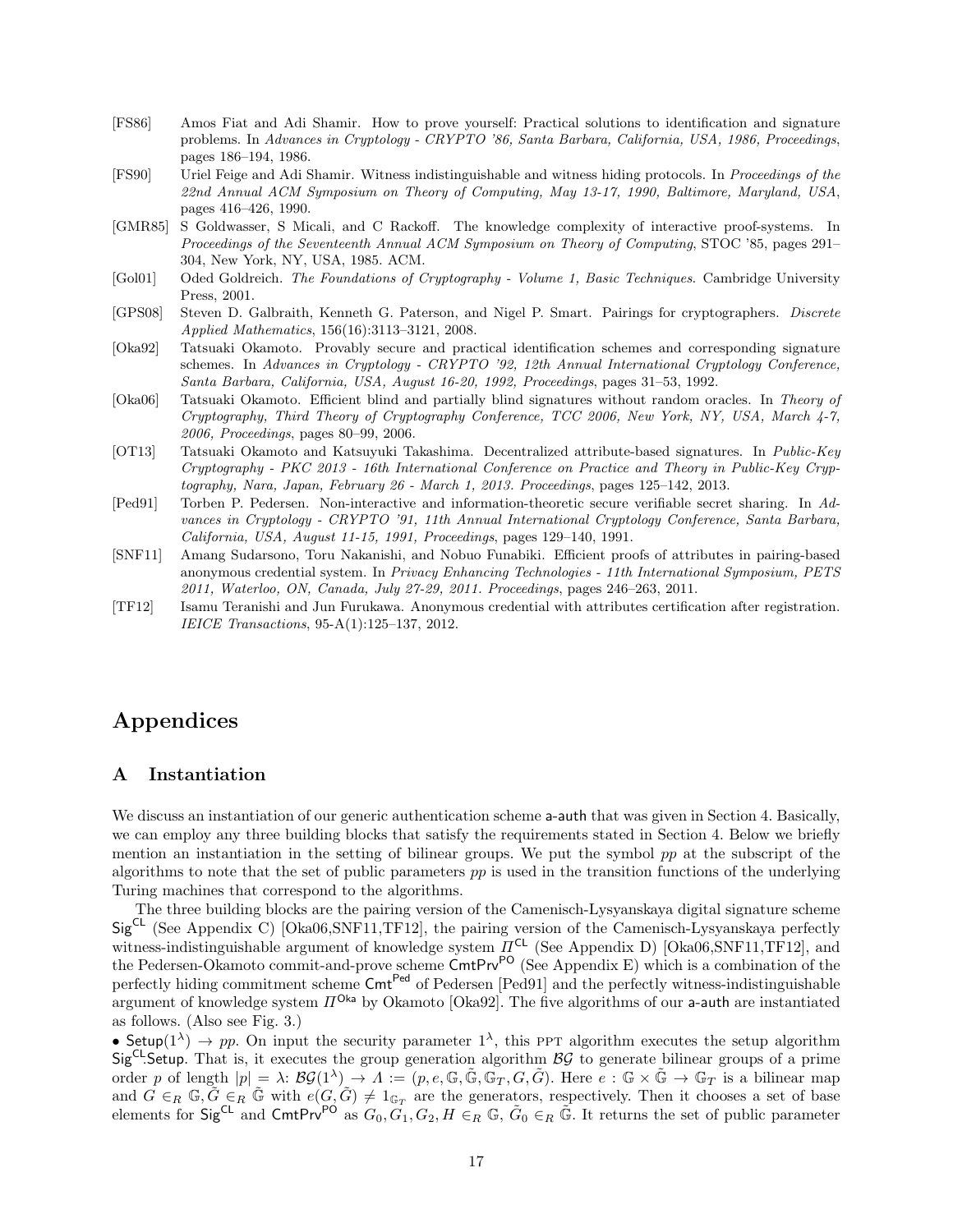$pp := (A, G_0, G_1, G_2, H, \tilde{G}_0)$ . Note that, in the case of  $\mathsf{Sig}^{\mathsf{CL}},$  the setup algorithm  $\mathsf{Sig}^{\mathsf{CL}}$ Setup is also the setup algorithm  $\Pi^{\mathsf{CL}}$ Setup. As for CmtPrv<sup>PO</sup>.Setup, we use the group  $\mathbb G$  for CmtPrv<sup>PO</sup>.

• Auth $\mathsf{KG}_{pp}(1^{\lambda},a) \rightarrow (\mathsf{PK}^a,\mathsf{MSK}^a)$ . On input pp and an authority index a, this PPT algorithm chooses exponents  $\alpha_a \in_R \mathbb{Z}_p$  and computes  $\tilde{G}_{a,1} := \tilde{G}_0^{\alpha_a}$ . It sets  $PK^a := \tilde{G}_{a,1}$ ,  $MSK^a := \alpha_a$ . It returns  $(PK^a, MSK^a)$ . • PrivKG<sub>pp</sub>(PK<sup>a</sup>, MSK<sup>a</sup>, i)  $\rightarrow$  sk<sub>i</sub><sup>a</sup>. On input PK<sup>a</sup>, MSK<sup>a</sup> and a string  $i \in \mathbb{Z}_p$ , this PPT algorithm generates a CL signature on i. That is, it chooses an exponent  $\gamma_a, \delta_a \in_R \mathbb{Z}_p$  and computes  $\Gamma_a := (G_0 G_1^i G_2^{\gamma_a})^{\tilde{1}/(\delta_a + \alpha_a)}$ . (We omit the index <sub>i</sub> for simplicity.) It sets  $sk_i^a := (\Gamma_a, \gamma_a, \delta_a)$ . The right-hand side is a CL signature on i. It returns  $\mathrm{sk}^a_i$ .

 $\langle P_{pp}((PK^a)^{a\in A}, (sk^a)_{a\in A}), V_{pp}((PK^a)^{a\in A})\rangle \to 1/0$ .  $P_{pp}$ , the prover, and  $V_{pp}$ , the verifier, take a common input  $(PK^a)^{a\in A}$ . P<sub>pp</sub> also takes as input her set of private keys  $(s k_i^a)^{a\in A}$  that are signatures on i. These PPT interactive algorithms execute the following protocol of an argument system. Note here that the statement is  $x := (x^a)^{a \in A} := (PK^a)^{a \in A}$ , and the witness is  $w := (w_0, (w_1^a)^{a \in A}) := (\mathbf{i}, (sk_1^a)^{a \in A})$ . Thus,  $w^a = (w_0, w_1^a)$ . Hence, the predicate and relation for each  $a \in A$  are the following ones.

$$
\Phi_{pp}^a(x^a, w^a) \stackrel{\text{def}}{=} \left( e(G_0 G_1^i G_2^{\gamma_a}, \tilde{G}_0) =_? e(T_a, \tilde{G}_0^{\delta_a} \tilde{G}_{a,1}) \right),\tag{69}
$$

$$
R^{a} \stackrel{\text{def}}{=} \{ (x^{a}, w^{a}) \in \tilde{\mathbb{G}} \times (\mathbb{Z}_{p} \times \mathbb{G} \times \mathbb{Z}_{p}^{2}) \mid \Phi_{pp}^{a}(x^{a}, w^{a}) = \text{TRUE} \}.
$$
 (70)

 $\bullet$   $\Sigma_{\text{PO,comm}}^{\text{CL},a \in A}, \Sigma_{\text{PO,0,comm}}^{\text{CL},a}$ . To start the interactive argument,  $\mathsf{P}_{pp}$  first chooses a randomness  $u \in_R \mathbb{Z}_p$  and compute a Pedersen commitment to i as  $C_0 := G^i H^u$ .  $P_{pp}$  puts a statement and the witness as  $c_0 := C_0$ ,  $(w_0, r_0) :=$  $(i, u)$ . Hence, the additional predicate and relation needed for our bundled witnesses are the following ones.

$$
\Phi_{0,pp}(c_0,(w_0,r_0)) \stackrel{\text{def}}{=} (C_0 =_? G^1 H^u),\tag{71}
$$

$$
R_0 \stackrel{\text{def}}{=} \{ (c_0, (w_0, r_0)) \in \mathbb{G} \times \mathbb{Z}_p^2 \mid \Phi_{0, pp}(c_0, (w_0, r_0)) = \text{TRUE} \}. \tag{72}
$$

Then the relation  $R_0^a$  for *simultaneous satisfiability* in the instantiation is the following one.

$$
R_0^a := \left\{ (x_0^a = (x^a, c_0), w_0^a = (w_0, w_1^a, r_0)) \mid \begin{cases} \Phi_{pp}^a(x^a, (w_0, w_1^a)) = \text{TRUE} \text{ and } \\ \Phi_{0, pp}(c_0, (w_0, r_0)) = \text{TRUE} \end{cases} \right\}, a \in A. \tag{73}
$$

Now, we show that the *simultaneous*  $\Sigma$ -protocol  $\Sigma_0^a$  is actually constructed as follows.

 $P_{pp}$  for each  $a \in A$  chooses  $v_a \in_R \mathbb{Z}_p$  and re-randomize the secret element  $\Gamma_a$  as  $R_a := \Gamma_a G_2^{v_a}$ , and puts  $z_a := \gamma_a + v_a \delta_a$ . Then  $P_{pp}$  chooses  $r_{a,i}, r_{a,z}, r_{a,v}, r_{a,\delta} \in_R \mathbb{Z}_p$  and computes  $T_a := e(G_1, \tilde{G}_0)^{r_{a,i}}$ .  $e(G_2, \tilde{G}_0)^{r_{a,z}} e(G_2, \tilde{G}_1)^{r_{a,v}} e(R_a, \tilde{G}_0)^{-r_{a,\delta}}$ . Besides,  $P_{pp}$  chooses an exponent  $r_{a,u} \in_R \mathbb{Z}_p$  and computes  $C_a := G^{r_{a,i}}H^{r_{a,u}}$ .  $P_{pp}$  sends the commitment message  $(C_0, (R_a, T_a, C_a)^{a \in A})$  to  $V_{pp}$ . We emphasize that the randomness  $r_{a,i}$  is commonly used for the both  $\Pi^{CL}$  and  $\Pi^{Ok}$ .

 $\bullet$   $\Sigma_{\text{PO},\text{cha}}^{\text{CL},a\in A}, \Sigma_{\text{PO},\text{0},\text{cha}}^{\text{CL},a}$ .  $V_{pp}$  computes a challenge message by choosing an exponent  $c \in_R \mathbb{Z}_p$ .  $V_{pp}$  sends c to  $P_{pp}$ .

•  $\Sigma_{\text{PO},\text{res}}^{\text{CL},a\in A}, \Sigma_{\text{PO},0,\text{res}}^{\text{CL},a}$ . P<sub>pp</sub> computes the response message as  $s_{a,i} := r_{a,i} + c_i, s_{a,z} := r_{a,z} + c z_a, s_{a,v} :=$  $r_{a,v} + cv_a$ ,  $s_{a,\delta} := r_{a,\delta} + c\delta_a$ ,  $s_{a,u} := r_{a,u} + cu$ .  $P_{pp}$  sends  $(s_{a,i}, s_{a,z}, s_{a,v}, s_{a,\delta}, s_{a,u})^{\alpha \in A}$  to  $V_{pp}$ .

 $\bullet$   $\Sigma_{\text{PO},\text{vrf}}^{\text{CL},a\in A}$ ,  $\Sigma_{\text{PO},0,\text{vrf}}^{\text{CL},a}$ .  $V_{pp}$  checks whether the following equalities hold. If those hold, then return 1. Otherwise, 0.

For 
$$
a \in A
$$
: 
$$
(74)
$$

$$
e(G_1, \tilde{G}_0)^{s_{a,i}} e(G_2, \tilde{G}_0)^{s_{a,z}} e(G_2, \tilde{G}_{a,1})^{s_{a,v}} e(R_a, \tilde{G}_0)^{-s_{a,\delta}} =_? T_a(e(R_a, \tilde{G}_{a,1})/e(G_0, \tilde{G}_0))^c, \text{ and } (75)
$$

$$
G^{s_{a,1}}H^{s_{a,u}} =_? C_a C_0^c. \tag{76}
$$

We again emphasize that the response  $s_{a,i}$  is commonly used for the both  $\Pi^{CL}$  and  $\Pi^{Ok}$ . This is why the property (19) is assured in the instantiation.

We omit the description of the knowledge extractor  $\Sigma_{\text{PO},0,ext}^{\text{CL},a}$  and the simulator  $\Sigma_{\text{PO},0,sim}^{\text{CL},a}$ . (See Appendix D and E and the previous work cited there.)

As has been explained at (18), we have to show that the  $\Sigma_{\text{PO},0}^{\text{CL},a}$  is actually a  $\Sigma$ -protocol and  $\Pi_{\text{PO},0}^{\text{CL},a}$  is perfectly witness indistinguishable.

The following propositions hold.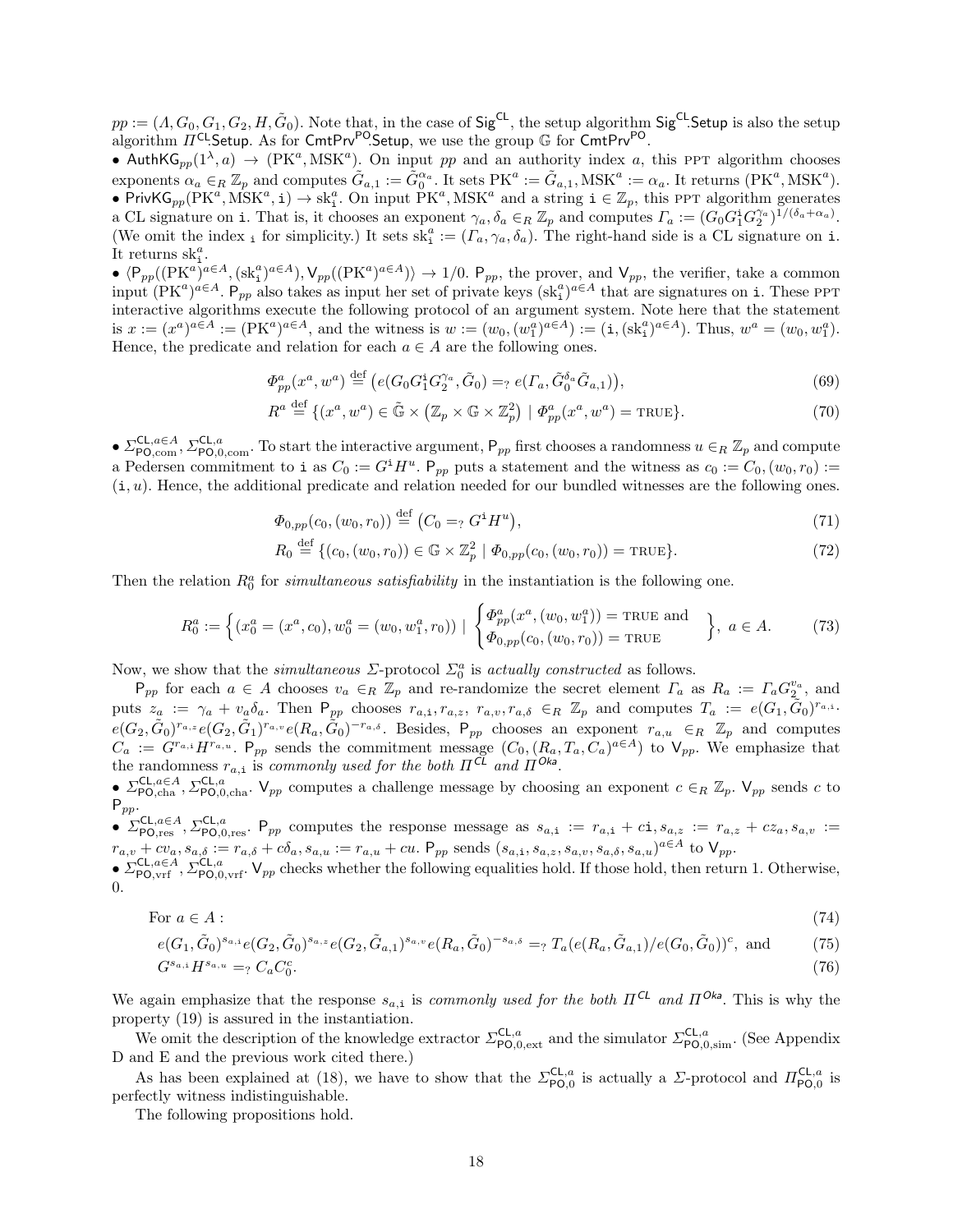| Setup $(1^{\lambda})$                                                                                                  | Auth $\mathsf{KG}_{pp}(a)$                                               | $PrivKG_{pp}(PK^a, MSK^a, i)$                                                                                       |
|------------------------------------------------------------------------------------------------------------------------|--------------------------------------------------------------------------|---------------------------------------------------------------------------------------------------------------------|
| $\Lambda := (p, e, \mathbb{G}, \mathbb{G}, \mathbb{G}_T, G, \tilde{G}) \leftarrow \mathcal{B}\mathcal{G}(1^{\lambda})$ | $\alpha_a \in_R \mathbb{Z}_p, \tilde{G}_{a,1} := \tilde{G}_0^{\alpha_a}$ | $\gamma_a, \delta_a \in_R \mathbb{Z}_p$                                                                             |
| $G_0, G_1, G_2, H \in_R \mathbb{G}, G_0 \in_R \mathbb{G}$                                                              |                                                                          | $PK^a := \tilde{G}_{a,1}, MSK^a := \alpha_a \quad \Gamma_a := (G_0 G_1^i G_2^{\gamma_a})^{1/(\delta_a + \alpha_a)}$ |
| $pp := (A, G_0, G_1, G_2, H, G_0)$                                                                                     | Return $(PK^a, MSK^a)$                                                   | $sk_i^a := (\Gamma_a, \gamma_a, \delta_a)$                                                                          |
| Return pp                                                                                                              |                                                                          | Return $sk_i^a$                                                                                                     |
|                                                                                                                        |                                                                          |                                                                                                                     |
| $P_{pp}((PK^a)^{a\in A}, (sk_i^a)^{a\in A})$                                                                           |                                                                          | $V_{pp}((PK^a)^{a\in A})$                                                                                           |
| $u \in_R \mathbb{Z}_n$ , $C_0 := G^1 H^u$                                                                              |                                                                          |                                                                                                                     |
| For $a \in A$ :                                                                                                        |                                                                          |                                                                                                                     |
| $v_a \in_R \mathbb{Z}_n, R_a := \Gamma_a G_2^{v_a}, z_a := \gamma_a + v_a \delta_a$                                    |                                                                          |                                                                                                                     |
| $r_{a,i}, r_{a,z}, r_{a,v}, r_{a,\delta} \in_R \mathbb{Z}_p$                                                           |                                                                          |                                                                                                                     |
| $T_a := e(G_1, G_0)^{r_{a,i}} e(G_2, G_0)^{r_{a,z}}$                                                                   |                                                                          |                                                                                                                     |
| $\cdot e(G_2, G_{a,1})^{r_{a,v}} e(R_a, G_0)^{-r_{a,\delta}}$                                                          |                                                                          |                                                                                                                     |
| $r_{a,u} \in_R \mathbb{Z}_p, C_a := G^{r_{a,i}} H^{r_{a,u}}$                                                           | $C_0, (R_a, T_a, C_a)^{a \in A}$                                         |                                                                                                                     |
|                                                                                                                        |                                                                          |                                                                                                                     |
| For $a \in A$ :                                                                                                        | $\overline{c}$                                                           | $c \in_R \mathbb{Z}_p$                                                                                              |
| $s_{a,i} := r_{a,i} + c\mathbf{i}, s_{a,z} := r_{a,z} + c z_a$                                                         | $\leftarrow$                                                             |                                                                                                                     |
| $s_{a,v} := r_{a,v} + cv_a$ , $s_{a,\delta} := r_{a,\delta} + c\delta_a$                                               |                                                                          |                                                                                                                     |
| $s_{a,u} := r_{a,u} + cu$                                                                                              | $(s_{a,1}, s_{a,z}, s_{a,v}, s_{a,\delta}, s_{a,u})^{a \in A}$           | For $a \in A$ :                                                                                                     |
|                                                                                                                        | $\rightarrow$                                                            | $e(G_1, \tilde{G}_0)^{s_{a,i}}e(G_2, \tilde{G}_0)^{s_{a,z}}$                                                        |
|                                                                                                                        |                                                                          | $\cdot e(G_2, \tilde{G}_{a,1})^{s_{a,v}} e(R_a, \tilde{G}_0)^{-s_{a,\delta}}$                                       |
|                                                                                                                        |                                                                          | $=\gamma T_a(e(R_a,\tilde{G}_{a,1})/e(G_0,\tilde{G}_0))^c$                                                          |
|                                                                                                                        |                                                                          | and $G^{s_{a,i}}H^{s_{a,u}} =_? C_a C_0^c$                                                                          |
|                                                                                                                        |                                                                          | If all eqs. hold, Return 1                                                                                          |
|                                                                                                                        |                                                                          | else Return 0                                                                                                       |

Fig. 3. Instantiation of our decentralized multi-authority anonymous authentication scheme a-auth in the setting of bilinear groups.

# **Proposition 4**  $\Sigma_{PO,0}^{CL,a}$  is a  $\Sigma$ -protocol.

*Proof.*  $\Sigma_0^a$  is a protocol with the common randomness  $r_{a,i}$  and the common response message  $s_{a,i}$  in the two Σ-protocols  $\Sigma^a$  and  $\Sigma_0$ . Therefore, in each parallel execution for each  $a \in A$ , the knowledge extractor  $\Sigma_{\text{ext}}^a$  and  $\Sigma_{0,\text{ext}}$  extract the same exponent  $\hat{i}^a$  with probability one. Moreover, all the extracted exponents  $\hat{i}^a, a \in A$  are equal to a single exponent  $\hat{i}$  with an overwhelming probability owing to the the binding property of the Pedersen commitment, which is under the discrete logarithm assumption on  $\mathbb{G}$ .

**Proposition 5**  $\Pi_{PO,0}^{CL,a}$  is perfectly witness indistinguishable.

*Proof.* The distribution  $dist((C_0, (R_a, T_a, C_a)^{a \in A}), c, (s_{a,i}, s_{a,z}, s_{a,v}, s_{a,\delta}, s_{a,u})^{a \in A})$  is identical even if the distribution of CHA deviates from the uniform random distribution. This is because  $\Pi^{\mathsf{CL},a}, a \in A$ , and  $\Pi^{\mathsf{Ok}}$  are  $\Box$  perfectly witness indistinguishable.

Then we obtain the following theorems.

**Theorem 5** If  $\mathsf{Cmt}^{\mathsf{Ped}}$  is perfectly hiding and computationally binding, and if  $\mathsf{Sig}^{\mathsf{CL}}$  is existentially unforgeable against adaptive chosen-message attacks, then our a-auth is secure against concurrent and collusion attacks.

*Proof.* Proposition 4, Proposition 5 and Theorem 3 assure the claim.

# Theorem 6 Our a-auth has anonymity.

*Proof.* Sig<sup>CL</sup> is perfectly witness-indistinguishable and  $\text{CmtPrv}^{\text{PO}}$  is perfectly hiding. Theorem 4 assures the claim.  $\Box$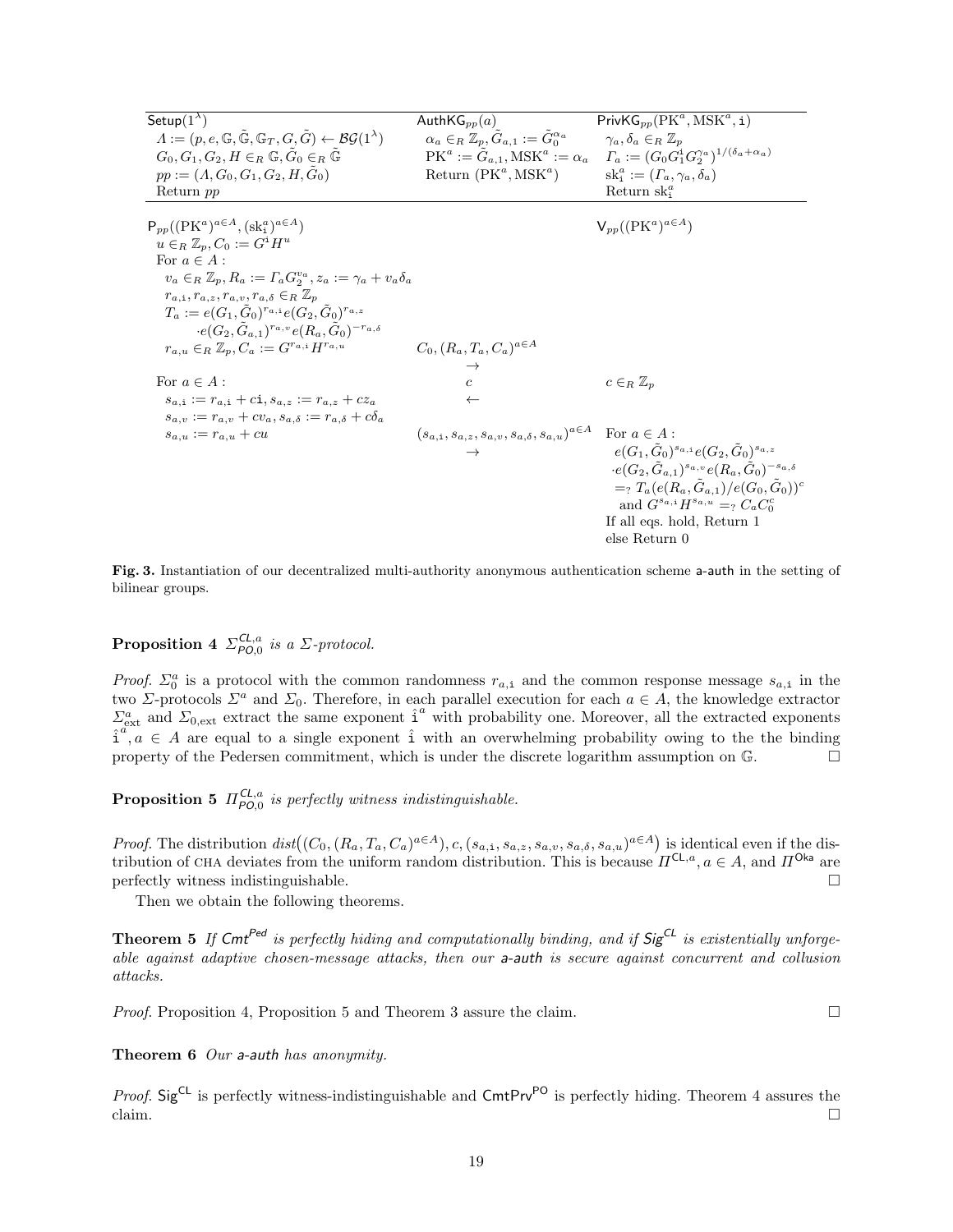# B Algebraic Settings and Number-Theoretic Assumptions

Let  $(p, \mathbb{G})$  denote a cyclic group of prime order p, where  $|p| = \lambda$ . Let G denote a generator chosen uniformly at random,  $G \in_R \mathbb{G}\backslash \{1_{\mathbb{G}}\}$ . Let G denote a PPT algorithm which, on input  $1^{\lambda}$ , returns the set of parameters  $\Lambda := (p, \mathbb{G}, G)$ . That is,  $\Lambda := (p, \mathbb{G}, G) \leftarrow \mathcal{G}(1^{\lambda})$ .

Let  $(p, e, \mathbb{G}, \tilde{\mathbb{G}}, \mathbb{G}_T)$  denote bilinear groups of prime order p and of Type 3 [GPS08,BB08], where  $|p| = \lambda$ . Here we require that the bilinear map  $e : \mathbb{G} \times \mathbb{G} \to \mathbb{G}_T$  is efficiently computable (i.e., polynomial-time in  $\lambda$ ). Let G and G denote generators chosen uniformly at random,  $G \in_R \mathbb{G} \setminus \{1_G\}, \tilde{G} \in_R \tilde{\mathbb{G}} \setminus \{1_{\tilde{G}}\}$  with  $e(G, \tilde{G}) \neq 1_{\mathbb{G}_T}$ . Let  $\mathcal{BG}$  denote a PPT algorithm which, on input  $1^{\lambda}$ , returns the set of parameters  $\Lambda :=$  $(p, e, \mathbb{G}, \tilde{\mathbb{G}}, \mathbb{G}_T, G, \tilde{G})$ . That is,  $\Lambda := (p, e, \tilde{\mathbb{G}}, \tilde{\mathbb{G}}, \mathbb{G}_T, G, \tilde{G}) \leftarrow \mathcal{B}\mathcal{G}(1^{\lambda})$ . Bilinear groups are widely recognized in the form of the pairing on elliptic curves [GPS08].

#### B.1 Discrete Logarithm Assumption (DL) [EG85]

The DL assumption is stated as follows. For any PPT algorithm  $S$ , the advantage of  $S$  over  $\mathcal G$  defined by the following equality is negligible in  $\lambda$ :

$$
\mathbf{Adv}_{\mathcal{G},S}^{\mathrm{dl}}(\lambda) := \Pr[\gamma = \gamma^* \mid \Lambda \leftarrow \mathcal{G}(1^{\lambda}), \gamma \in_R \mathbb{Z}_p, \gamma^* \leftarrow \mathbf{S}(\Lambda, G, G^{\gamma})].
$$
\n(77)

The probability is taken over the random tape of G, the uniform random sampling of  $\gamma$ , and the random tape of S.

#### B.2 Strong Diffie-Hellman Assumption (SDH) [BB04]

The SDH assumption is stated as follows. Let q be a natural number that is a function of  $\lambda$  bounded by a polynomial in  $\lambda$ . For any ppt algorithm **S** and for any q, the advantage of **S** over  $\beta \mathcal{G}$  defined by the following equality is negligible in  $\lambda$ :

$$
\mathbf{Adv}_{\mathcal{BG},\mathbf{S}}^{\mathrm{dh}}(\lambda) := \Pr[\Gamma^{\gamma+e} = G \mid \Lambda \leftarrow \mathcal{BG}(1^{\lambda}), \gamma \in_R \mathbb{Z}_p, (\Gamma, e) \leftarrow \mathbf{S}(\Lambda, (\tilde{G}^{\gamma}, \tilde{G}^{\gamma^2}, \dots, \tilde{G}^{\gamma^q}))].
$$
 (78)

The probability is taken over the random tape of G, the uniform random sampling of  $\gamma$ , and the random tape of S.

# C Camenisch-Lysyanskaya Signatures, Pairing Version [Oka06,SNF11,TF12]

The pairing version of the Camenisch-Lysyanskaya signature scheme Sig<sup>CL</sup>, which was originally in the RSA setting, was proposed by Okamoto [Oka06]. We summarize the digital signature scheme here in the form which is found in Sudarsono-Nakanishi-Funabiki [SNF11] and Teranishi and Furukawa [TF12]. SigCL consists of four PPT algorithms,  $\mathsf{Sig}^{\mathsf{CL}} := (\mathsf{Sig}^{\mathsf{CL}}\mathsf{Setup}, \mathsf{Sig}^{\mathsf{CL}}\mathsf{KG}_{pp}, \mathsf{Sig}^{\mathsf{CL}}\mathsf{Sign}_{pp}, \mathsf{Sig}^{\mathsf{CL}}\mathsf{Vrf}_{pp}).$ 

• Sig<sup>CL</sup>.Setup( $1^{\lambda}$ )  $\rightarrow$  pp. On input the security parameter  $1^{\lambda}$ , this PPT algorithm generates a set of public parameter. That is, it executes a group generation algorithm  $\beta \mathcal{G}$  to generate bilinear groups of a prime order p of length  $|p| = \lambda: \Lambda := (p, e, \mathbb{G}, \tilde{\mathbb{G}}, \mathbb{G}_T, G, \tilde{G}) \leftarrow \mathcal{B}\mathcal{G}(1^{\lambda})$ . Besides, it chooses a set of base elements of  $G_0, G_1, G_2 \in_R \mathbb{G}, \widetilde{G}_0 \in_R \widetilde{\mathbb{G}}$ . It returns  $pp := (\lambda, G_0, G_1, G_2, \widetilde{G}_0)$ .

• Sig<sup>CL</sup>KG<sub>pp</sub>(1<sup> $\lambda$ </sup>)  $\rightarrow$  (PK, SK). On input 1<sup> $\lambda$ </sup> this PPT algorithm chooses an exponent  $\alpha \in_R \mathbb{Z}_p$  and computes  $\tilde{G}_1 := \tilde{G}_0^{\alpha}$ . It sets a public key and the corresponding secret key as PK :=  $\tilde{G}_1$ , SK :=  $\alpha$ , respectively. It returns (PK, SK).

• Sig<sup>CL</sup>.Sign<sub>pp</sub>(PK, SK, m)  $\rightarrow \sigma$ . On input PK, SK and a message  $m \in \mathbb{Z}_p$ , this PPT algorithm chooses two randomnesses  $\gamma, \delta \in \mathbb{Z}_p$ . It computes  $\Gamma := (G_0 G_1^m G_2^{\gamma})^{1/(\delta + \alpha)}$ . It sets a signature  $\sigma := (\Gamma, \gamma, \delta)$ . It returns  $\sigma$ . • Sig<sup>CL</sup>.Vrf<sub>pp</sub>(PK,  $m, \sigma$ )  $\rightarrow$  1/0. On input PK, m and  $\sigma$ , this deterministic polynomial time algorithm returns a boolean decision 1 if the following holds, and otherwise 0:  $e(G_0G_1^mG_2^{\gamma}) = e(\Gamma, \tilde{G}_0^{\delta}\tilde{G}_1)$ .

The pairing version of the Camenisch-Lysyanskaya signature scheme Sig<sup>CL</sup> is known to be existentially unforgeable against adaptive chosen-message attacks under the Strong Diffie-Hellman assumption on  $\mathcal{BG}$  (see Appendix B.2) [Oka06,SNF11,TF12].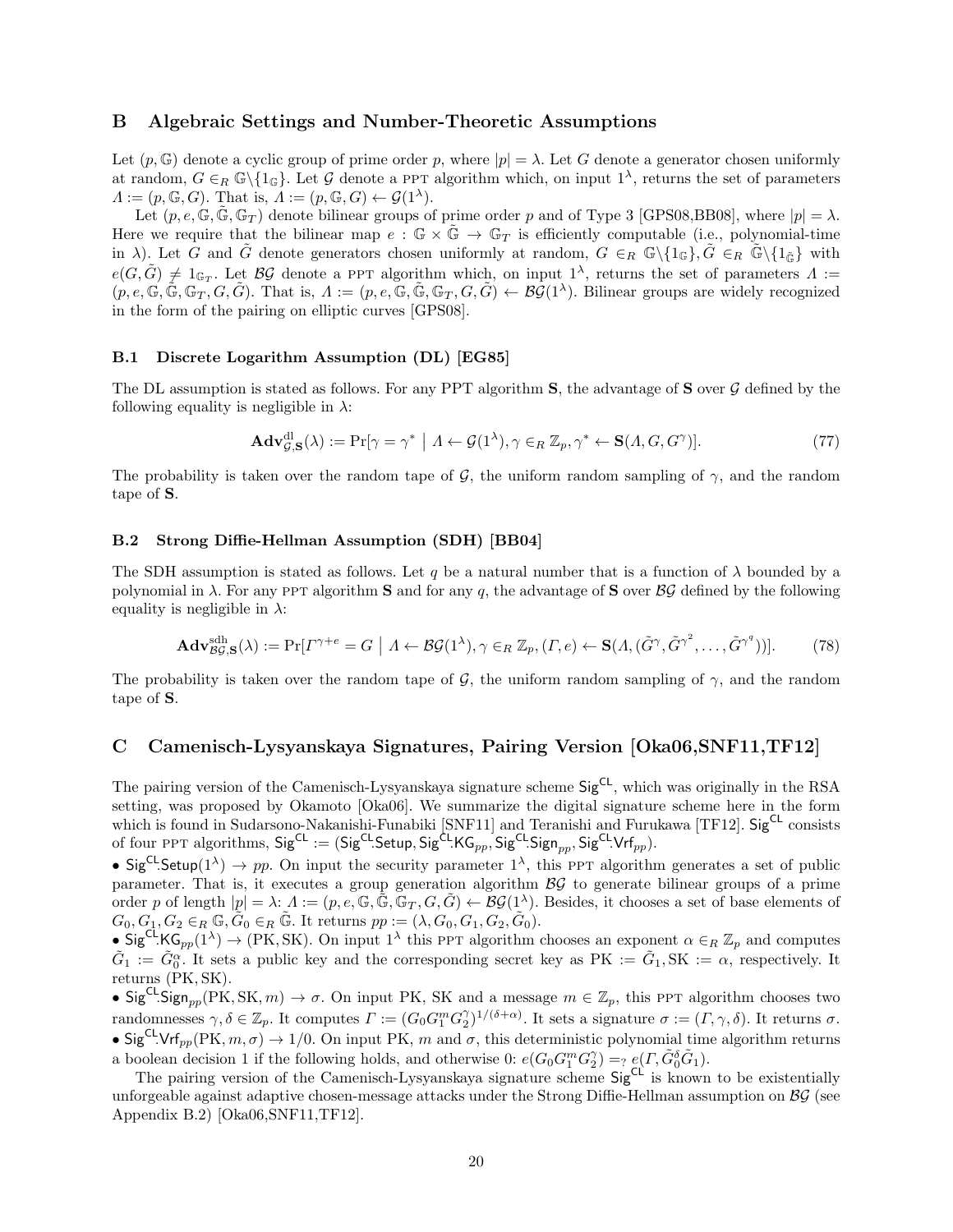# D Camenisch-Lysyanskaya WIAoK, Pairing Version [Oka06,SNF11,TF12]

The pairing version of the Camenisch-Lysyanskaya argument of knowledge system  $\Pi^{\mathsf{CL}}$ , which was originally in the RSA setting, was first proposed by Okamoto [Oka06]. We summarize the argument system here in the form found in Sudarsono-Nakanishi-Funabiki [SNF11] and Teranishi and Furukawa [TF12].  $\Pi^{\text{CL}}$  =  $(\Pi^{\text{CL}}\text{Setup}, \mathsf{P}_{pp}, \mathsf{V}_{pp})$  is executed in accordance with a  $\Sigma$ -protocol  $\Sigma^{\text{CL}} = (\Sigma^{\text{CL}}_{\text{com}}, \Sigma^{\text{CL}}_{\text{ch}}, \Sigma^{\text{CL}}_{\text{res}}, \Sigma^{\text{CL}}_{\text{vrf}}, \Sigma^{\text{CL}}_{\text{ext}}, \Sigma^{\text{CL}}_{\text{sim}})$ .

The setup algorithm  $\Pi^{\text{CL}}$ . Setup is the same as Sig<sup>CL</sup>. Setup. The set of public parameter pp is common.

For  $\alpha \in_R \mathbb{Z}_p$ , the statement is  $x := \tilde{G}_1 := \tilde{G}_0^{\alpha}$ . For a given string  $i \in \mathbb{Z}_p$ , choose two randomnesses  $\gamma, \delta \in \mathbb{Z}_p$  and compute  $\Gamma := (G_0 G_1^{\mathbf{i}} G_2^{\gamma})^{1/(\delta + \alpha)}$ . The witness of the statement x is  $w := (\mathbf{i}, \Gamma, \gamma, \delta)$ . Note that  $\sigma := (\Gamma, \gamma, \delta)$  is a Camenisch-Lysyanskaya signature on the message i. The following key equation holds.

$$
e(G_0 G_1^{\mathbf{i}} G_2^{\gamma}, \tilde{G}_0) = e(\Gamma, \tilde{G}_0^{\delta} \tilde{G}_1). \tag{79}
$$

It is notable that the statement  $x$  does not include any information on the witness  $w$ , and the number of elements in  $W(x)$  is  $p<sup>3</sup>$  because there are three independent variable in w; that is,  $(i, \gamma, \delta)$ . In other words, this number is the number of the solutions of the *equation* (79) determined by pp and x.

The protocol between  $P_{pp}$  and  $V_{pp}$  is a  $\Sigma$ -protocol. It goes as follows.

•  $\Sigma_{\text{com}}^{\text{CL}}(x, w) \rightarrow (\text{COM}, St)$ . This PPT algorithm is executed by  $P_{pp}$ . On input a statement x and a witness w, it chooses  $v \in_R \mathbb{Z}_p$  and re-randomize the secret element  $\overrightarrow{\Gamma}$  as  $R := \Gamma G_2^v$ . It puts  $z := \gamma + v\delta$ . It chooses  $r_1, r_z, r_v, r_\delta \in_R \mathbb{Z}_p$  and computes  $T := e(G_1, \tilde{G}_0)^{r_1} e(G_2, \tilde{G}_0)^{r_z} e(G_2, \tilde{G}_1)^{r_v} e(R, \tilde{G}_0)^{-r_\delta}$ . It puts the commitment message as  $COM := (R, T)$ . It returns COM and its inner state St.  $P_{pp}$  sends COM to  $V_{pp}$ . Note that the following equality holds after the re-randomization.

$$
e(G_1, \tilde{G}_0)^{\dagger} e(G_2, \tilde{G}_0)^{\dagger} e(G_2, \tilde{G}_1)^{\nu} e(R, \tilde{G}_0)^{-\delta} = e(R, \tilde{G}_1)/e(G_0, \tilde{G}_0). \tag{80}
$$

•  $\Sigma_{\text{cha}}^{\text{CL}}(x) \to \text{CHA}$ . This ppt algorithm is executed by  $\mathsf{V}_{pp}$ . On input the statement x, it reads out the size of the security parameter as  $1^{\lambda}$  and chooses a challenge message  $c \in_R$  CHASP( $1^{\lambda}$ ). It puts the challenge message as CHA := c. It returns CHA.  $V_{pp}$  sends CHA to  $P_{pp}$ .

•  $\Sigma_{\text{res}}^{\text{CL}}(St, \text{CHA}) \rightarrow \text{RES}$ . This PPT algorithm is executed by  $P_{pp}$ . On input the state  $St^a$  and the challenge message CHA, it computes  $s_i := r_i + c_i$ ,  $s_z := r_z + c_i$ ,  $s_v := r_v + cv$ ,  $s_\delta := r_\delta + c\delta$ . It sets the response message as  $\overline{\text{RES}} := (s_1, s_2, s_v, s_\delta)$ . It returns RES.  $\mathsf{P}_{pp}$  sends RES to  $\mathsf{V}_{pp}$ .

•  $\Sigma_{\text{vrf}}^{\text{CL}}(x, \text{COM}, \text{CHA}, \text{RES}) \rightarrow d$ . This deterministic polynomial-time algorithm is executed by  $V_{pp}$ . On input the statement x and all the messages (COM, CHA, RES), it checks whether the following equality holds. If it holds, then return 1 ("accept"), and otherwise, 0 ("reject").

$$
e(G_1, \tilde{G}_0)^{s_1} e(G_2, \tilde{G}_0)^{s_2} e(G_2, \tilde{G}_1)^{s_v} e(R, \tilde{G}_0)^{-s_\delta} =_? T(e(R, \tilde{G}_1)/e(G_0, \tilde{G}_0))^c.
$$
\n
$$
(81)
$$

For the remaining two,  $\Sigma_{\text{ext}}^{\text{CL}}$  and  $\Sigma_{\text{sim}}^{\text{CL}}$ , see [SNF11,TF12]. The protocol  $\Sigma^{\text{CL}}$  is known to be a  $\Sigma$ -protocol.  $\Pi^{\mathsf{CL}}$  is perfectly witness-indistinguishable [FS90]. This is because the distribution of transcripts is in-

dependent of the witness  $w \in W(x)$  even if the distribution of CHA deviates from the uniform random distribution.

# E Pedersen-Okamoto Commitment-and-Prove Scheme [Ped91,Oka92]

The Pedersen commitment scheme [Ped91]  $\text{Cmt}^{\text{Ped}}$  is a commitment scheme in the discrete logarithm setting. Cmt<sup>Ped</sup> consists of three PPT algorithms,  $\text{Cmt}^{\text{Ped}} = (\text{Cmt}^{\text{Ped}} \text{Setup}, \text{Cmt}^{\text{Ped}} \text{Comp}_p, \text{Cmt}^{\text{Ped}} \text{Vrf}_{pp}).$ 

• Cmt<sup>Ped</sup>.Setup(1<sup> $\lambda$ </sup>)  $\rightarrow$  pp. On input the security parameter 1<sup> $\lambda$ </sup>, this PPT algorithm generates a set of public parameter. That is, it executes a group generation algorithm  $\mathcal G$  to generate a cyclic group of a prime order  $p$ of length  $|p| = \lambda: \Lambda := (p, \mathbb{G}, G) \leftarrow \mathcal{G}(\Lambda)$ . In addition, it chooses  $\rho \in_R \mathbb{Z}_p$  and computes  $H := G^{\rho}$ . It returns  $pp := (p, \mathbb{G}, G, H).$ 

• Cmt<sup>Ped</sup>.Com<sub>pp</sub> $(m) \to (C, \kappa)$ . On input a message  $m \in \mathbb{Z}_p$ , this PPT algorithm generates a commitment  $c \in \mathbb{G}$  and an opening key  $\kappa \in \mathbb{Z}_p$ . That is, it chooses  $u \in_R \mathbb{Z}_p$  and computes the commitment  $C = G^m H^u$ to m, and it sets  $\kappa$  as  $\kappa := u$ . It returns  $(C, \kappa)$ .